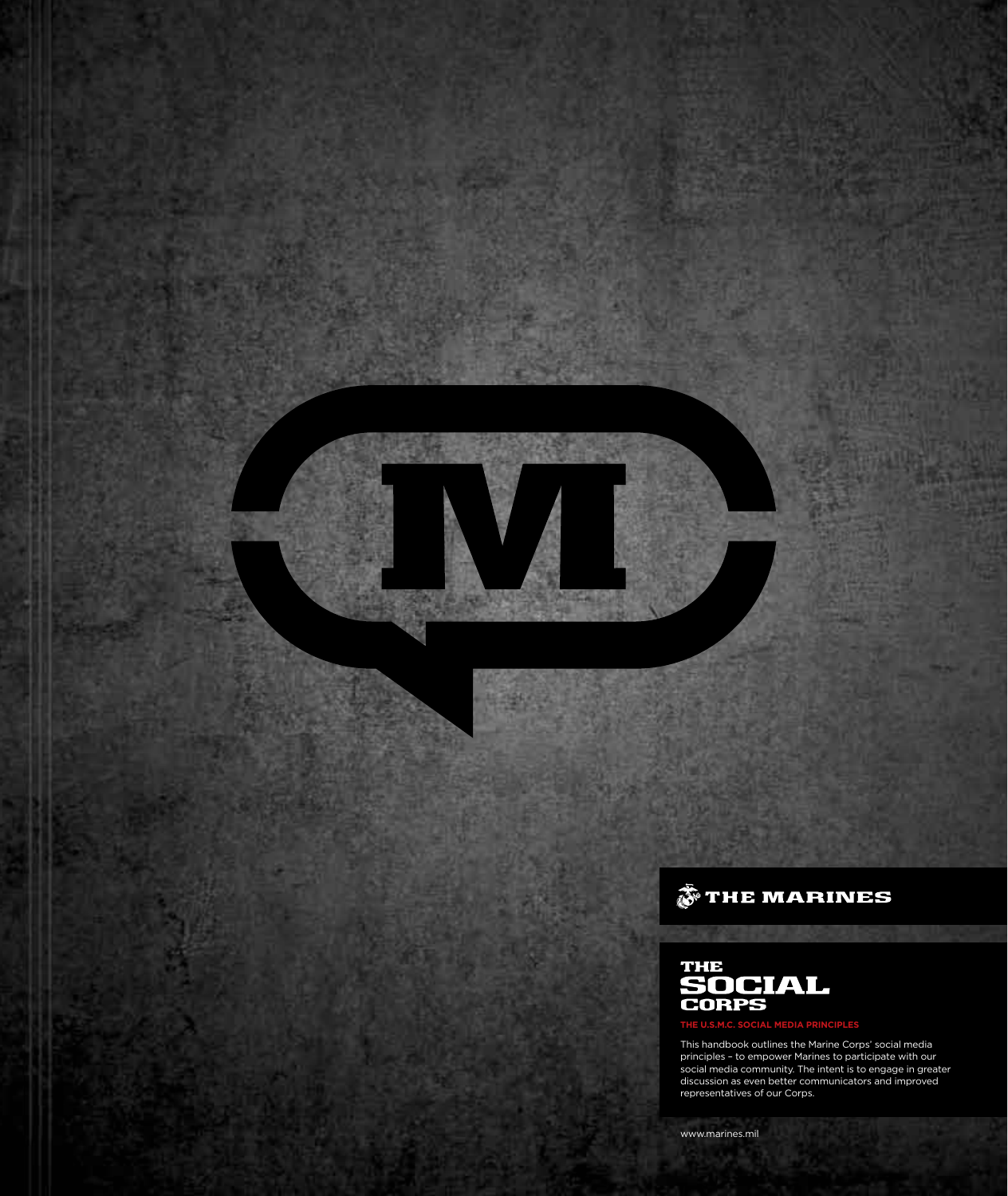**The Social Corps** marines.dodlive.mil/social-media

**Commandant of the Marine Corps**

Gen. James F. Amos

#### **Sgt. Maj. of the Marine Corps**

Sgt. Maj. Micheal Barrett

#### **Marine Corps Production Directorate**

Greg Reeder, Director (Digital, Social Media and Broadcast)

#### **Social Media Team**

Sergeant Mark Fayloga Sergeant Priscilla Sneden Sergeant James Shea Corporal Benjamin Harris

**Publication Design** Bates Creative Group, LLC

### **Marine Corps Social Media**

Marines@dma.mil

#### **Marine Corps Cyber Security**

HQMC\_C4\_SNS@usmc.mil

*Published in conjunction with the Marine Corps' Insider Threat Working Group*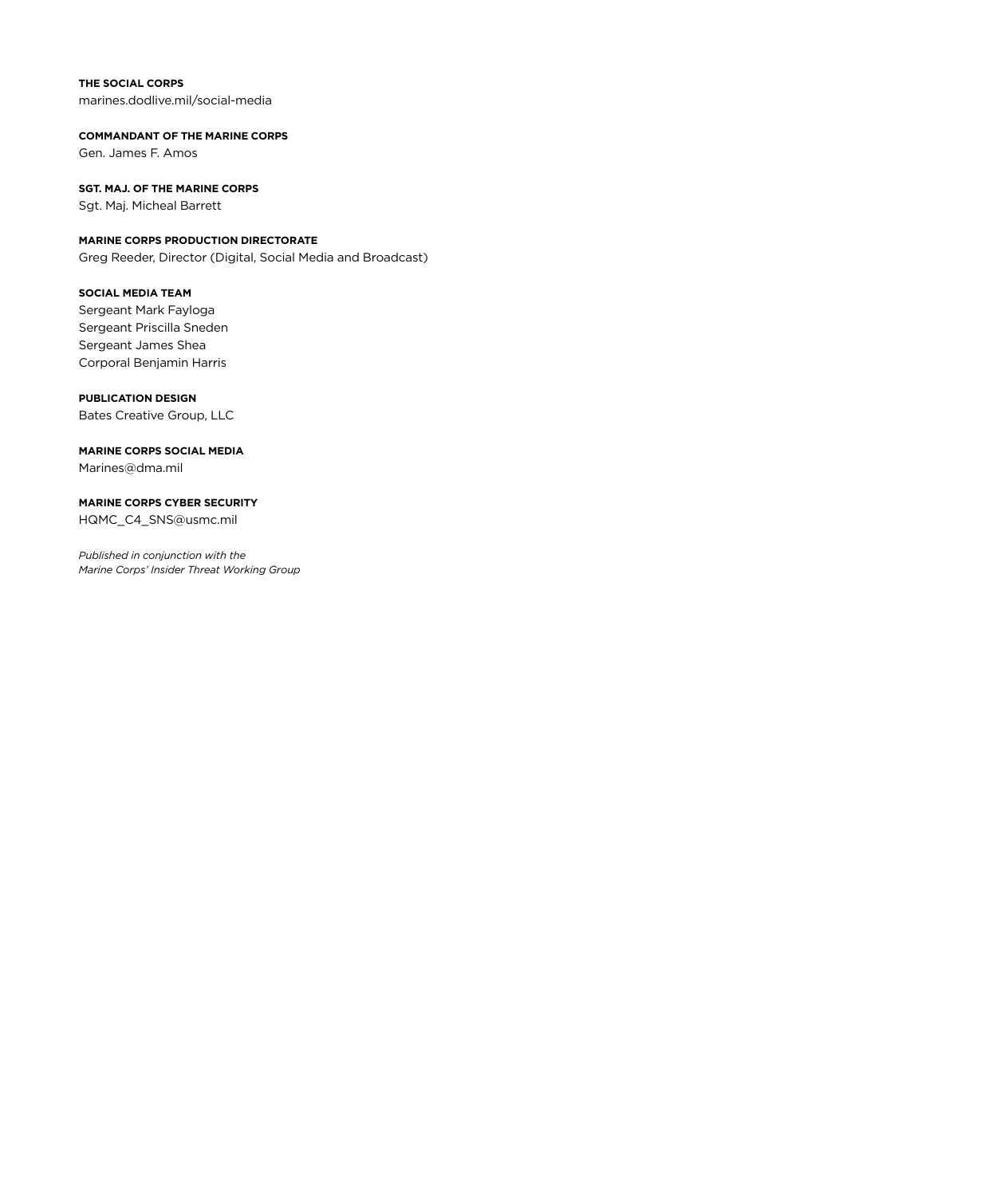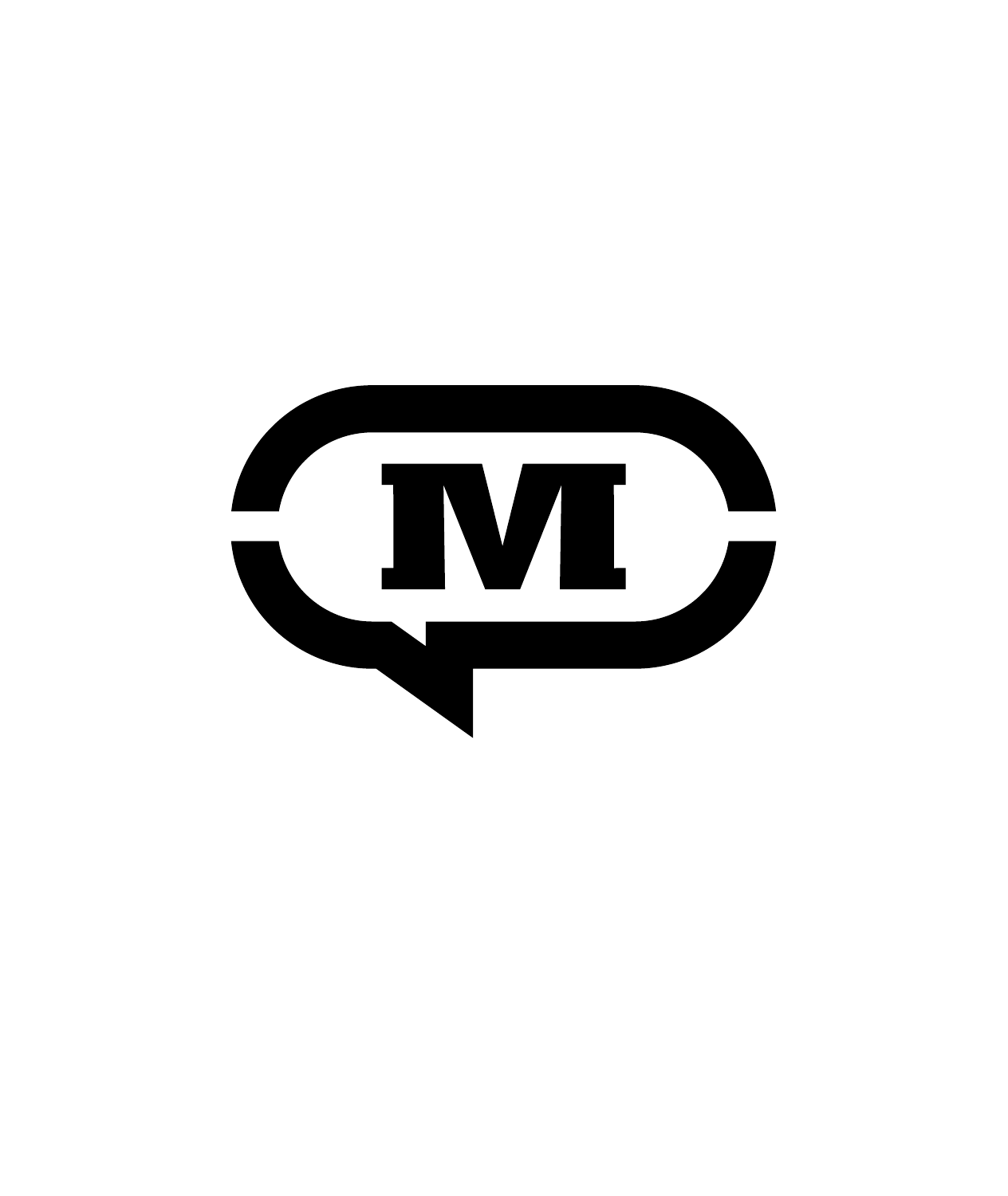# **TABLE OF CONTENTS**

| $\mathbf{M}$ - |  |
|----------------|--|
|                |  |
| $2 - 12$       |  |
|                |  |
|                |  |
|                |  |
|                |  |
|                |  |
|                |  |
|                |  |





| ιI<br>Ξđ |
|----------|



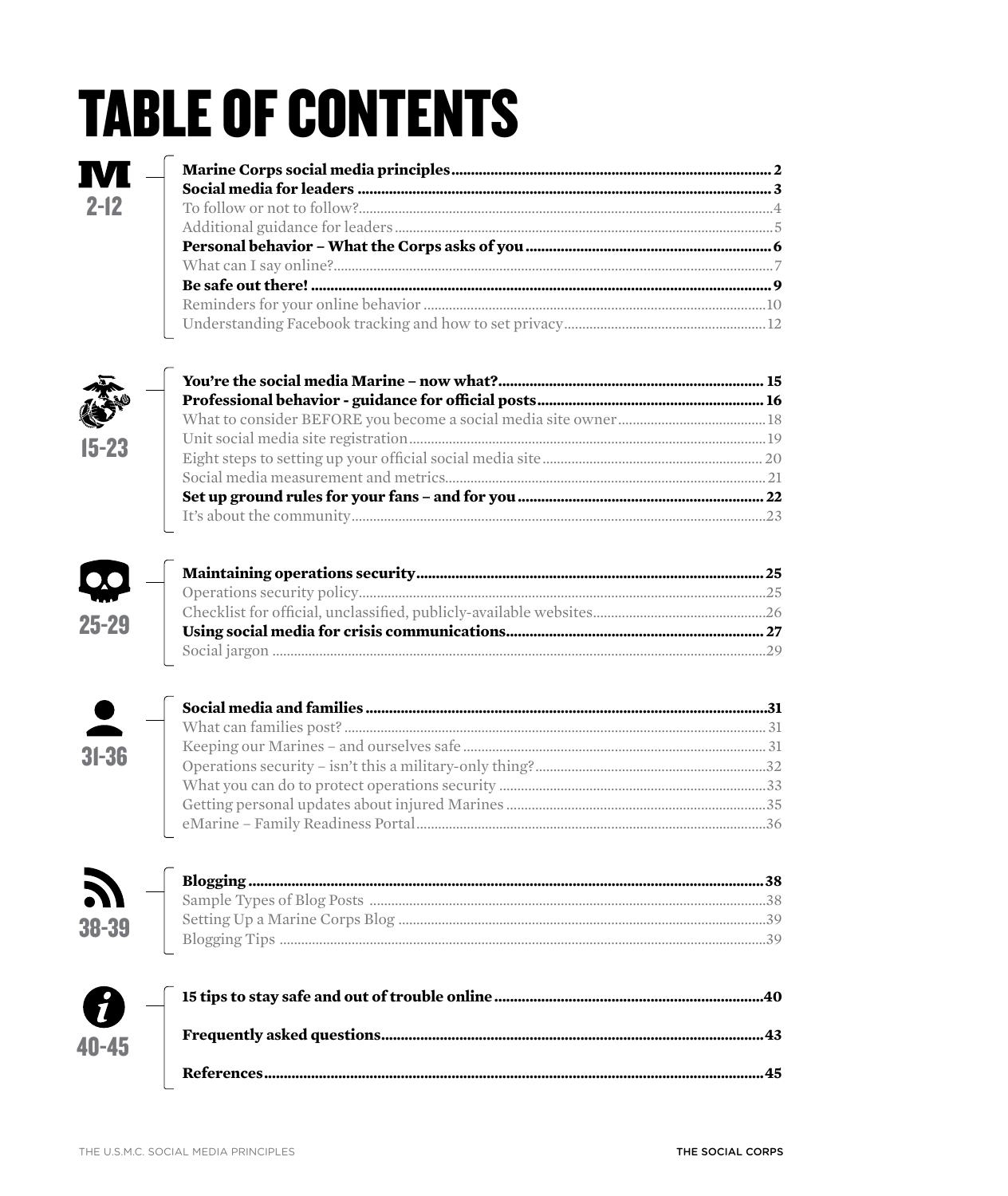## FOREWORD

**A Message from the Commandant of the Marine Corps**

We live in an environment that encourages information sharing and offers ever-increasing opportunities to do so. However, not all information needs to be shared. As Marines, we are aware of our responsibilities to protect classified and sensitive information and do a good job in this area, but we must apply the same vigilance when posting personal information related to Operations Security on social media sites.

The benefits of today's technology include connecting and sharing ideas and information with family and friends in ways we never thought possible just ten years ago. Unfortunately, these same advantages can be exploited by our Nation's adversaries or local criminals who mean us harm. In the course of engaging in social media, we must safeguard against too freely and openly sharing personal information with strangers. Our first line of defense is to understand the threats posed by individuals, organizations, and governments around the world that would use social media and our personal information in nefarious ways.

The Marine Corps Social Media Guide provides critical information that supports our individual and collective efforts to protect ourselves and our families against the potential hazards of information sharing. Read the guide! Understand and apply the information it provides. Make sure your families, friends and fellow Marines understand the importance of protecting personal information. Our Marine Corps and your safety depend on it!

Semper Fidelis,

**S F. AMOS** General, U.S. Marine Corps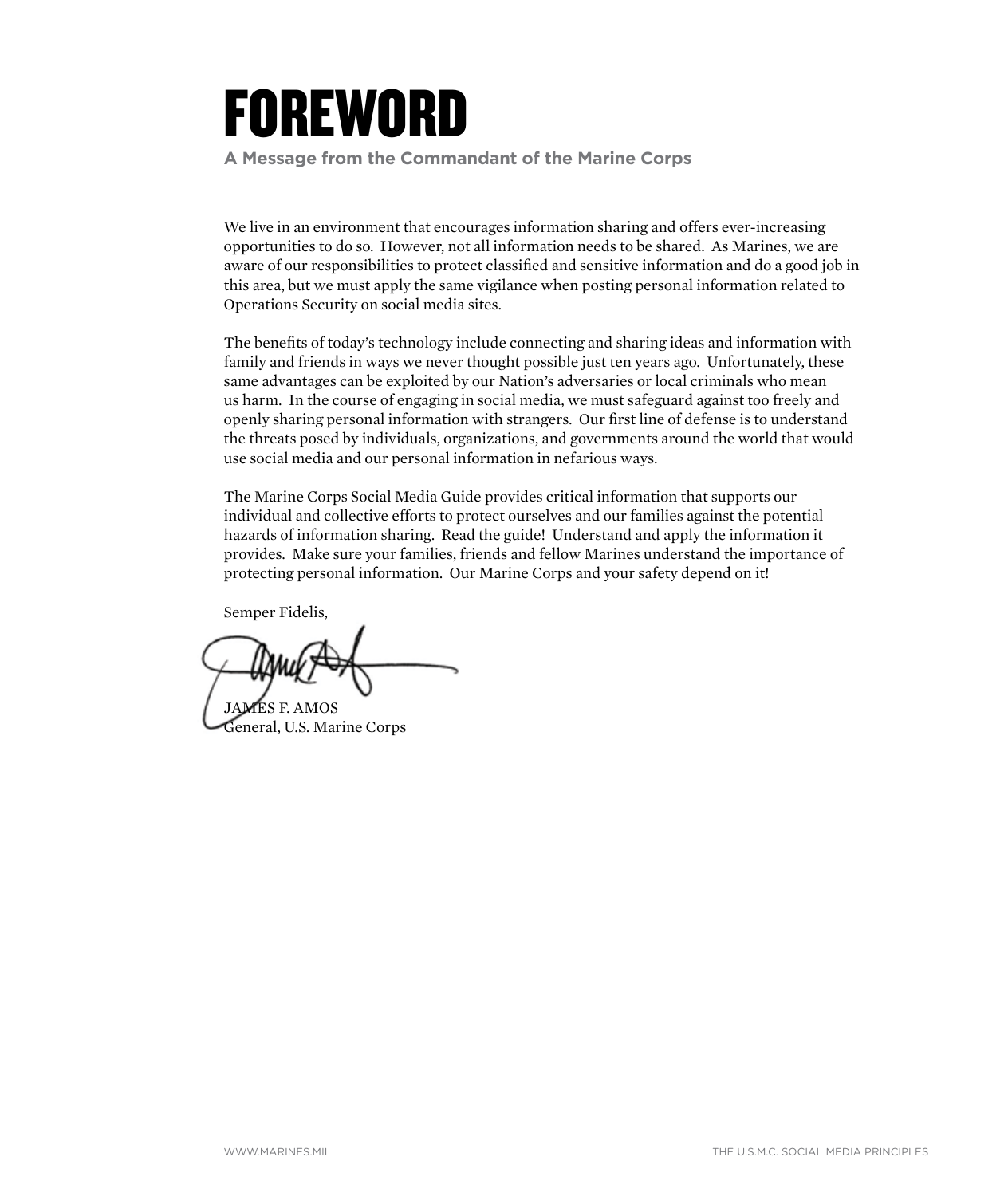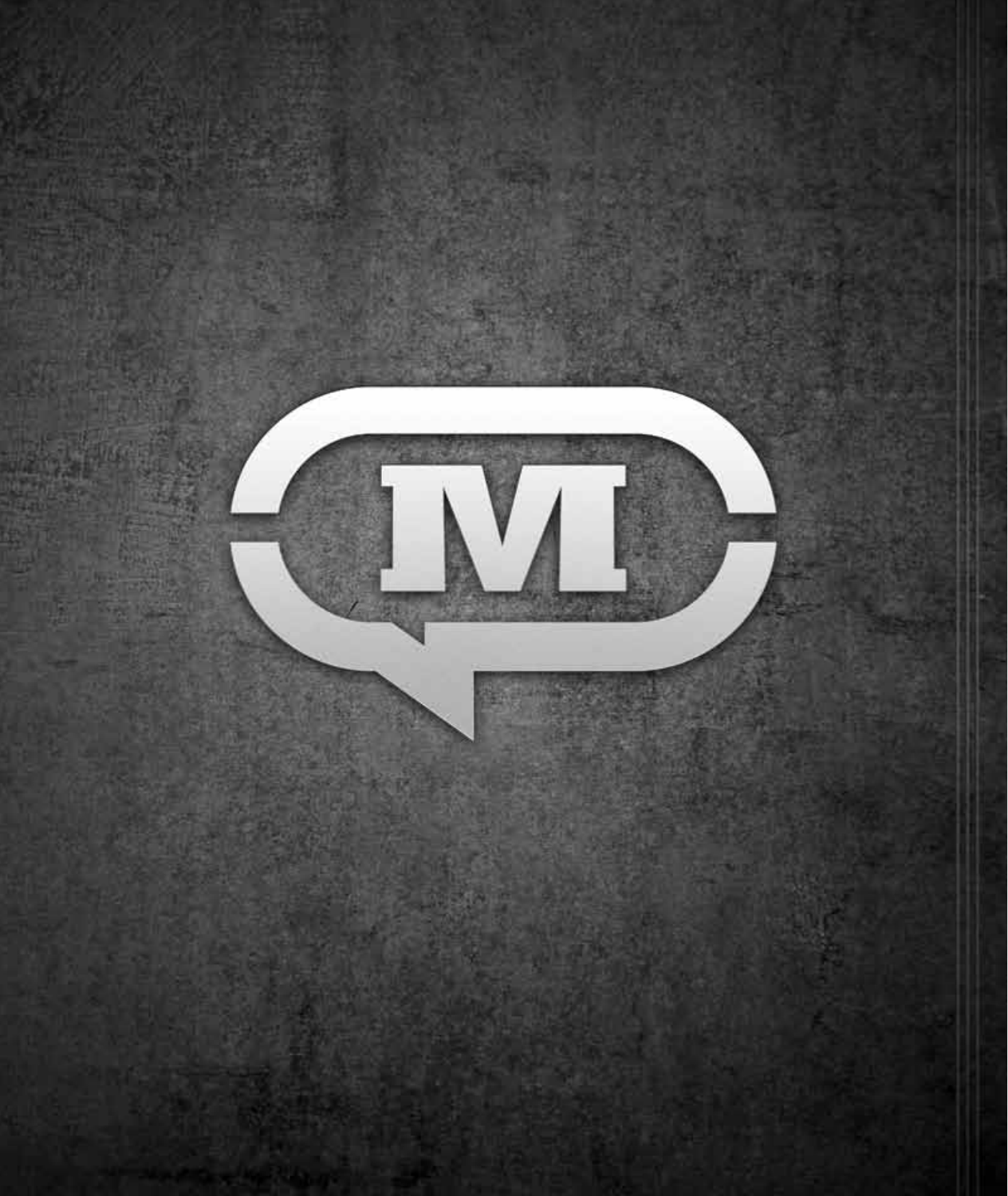## Marine Corps Social Media Principles

Throughout the Marine Corps' history, people have discussed, debated and embraced the United States Marine Corps and our Marines. These discussions continue today through online conversations and social networks. The Corps recognizes the importance of participating in these conversations and has a basic set of social media principles to help empower Marines and our community to participate in the discussion as better communicators and improved representatives of our Corps.

The Marine Corps must continuously innovate to communicate in media-intensive environments, to remain the nation's force in readiness. This mission is based on the Marine Corps Vision and Strategy 2025 and the public affairs tasks outlined in the Marine Corps Service Campaign Plan for 2009-2015.

While building and launching a social media program or accessing a favorite social media site can sometimes be fast, easy, and inexpensive, existing rules for public affairs as well as personal conduct still apply.

The Marine Corps encourages Marines to explore and engage in social media communities at a level they feel comfortable with. The best advice is to approach online communication in the same way we communicate in person — by using sound judgment and common sense, adhering to the Marine Corps' core values of honor, courage and commitment, following established policy, and abiding by the Uniform Code of Military Justice (UCMJ).

The social media principles provided in this handbook are intended to outline how our core values should be demonstrated, to guide Marines through the use of social media whether personally involved or when acting on behalf of the Marine Corps.

#### **Core values in the social media community**

Achieving sustainable credibility online is guided by accepted standards that we live by as American service members. These values should guide participation in the social media process and strengthen organizational credibility.

The Marine Corps strongly adheres to our core values in the online social media community, and we expect the same commitment from all Marine Corps representatives – from Public Affairs and Marine spokespersons to the individual Marine. Deviation from these commitments may be subject to disciplinary review or other appropriate action.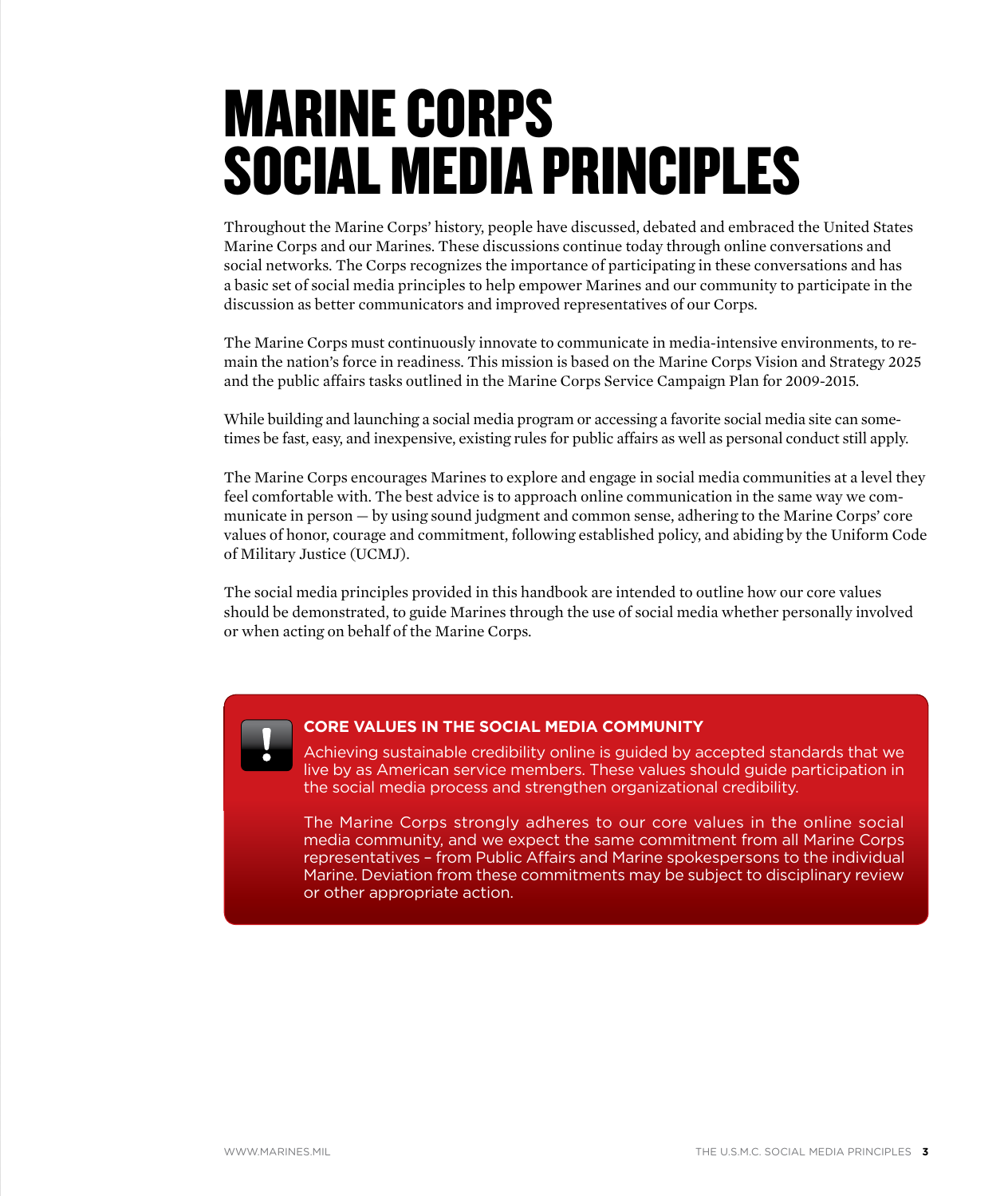# Social Media for Leaders

While some may assert that social media has improved the way we connect and communicate as a culture, it presents dilemmas for Marine Corps leaders, ranging from being a social media "friend" of a subordinate to "following" those you lead.

The point to consider, though, is that social media is about connecting. Just as Marine Corps leaders may interact and function in their local community alongside their Marines, similar conduct holds true for interacting in the same social media spaces as their subordinates. It is "how" the connections and interactions take place with subordinates that sets the tone for communication. Simply put, online Marine Corps relationships should function in the same manner as any professional relationship would.

With social communication, you essentially provide a permanent record of what you say  $-$  if you wouldn't say it in front of a formation, don't say it online. If you come across evidence of a Marine violating command policy or the Uniform Code of Military Justice on social media platforms, you should respond in the same manner you would if you witnessed the infraction in any other environment.

When using social media tools and platforms, everything you say and do as a leader is more visible and taken more seriously. As such, you have a greater responsibility to speak respectfully and intelligently about issues. Remember, when making statements online, you are being viewed as the authority on that topic and may appear to be speaking on behalf of the entire command or even as a spokesperson for the Corps – depending on the audience or venue.

## To follow or not to follow?

The decision of whether to "follow"or "friend" Marines under their charge on social channels is up to the discretion of individual Marine Corps leaders. Ultimately, it depends on how that leader uses social media. If the leader is using social media as a way to communicate command and unit information, then following members in a leader's command is appropriate. But if the leader is using social media as a way to keep in touch with family and friends, it may not entirely make sense to follow people in their chain of command.



#### **Self Promotion**

Using your rank, job, or responsibilities to promote yourself online, for personal or financial gain, is not appropriate. Such actions can damage the image of the Marine Corps, diminish morale, and reduce unit effectiveness.

#### **Paid Submissions**

It is against Marine Corps regulations to accept compensation for writing official Marine Corps blogs. Treat requests from nongovernmental blogs for a blog post as a media request and coordinate with your public affairs officer.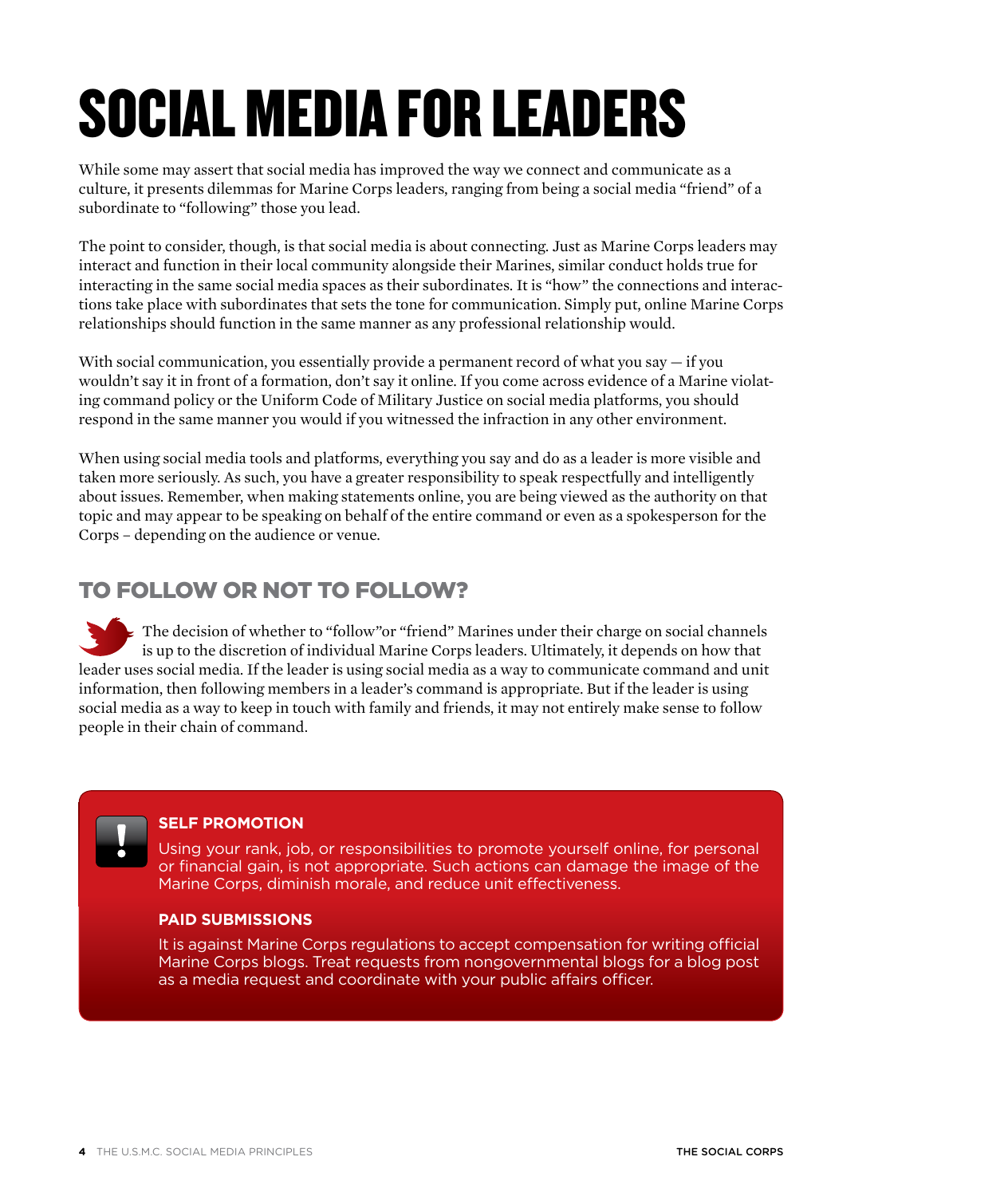### Additional guidance for leaders:

Listen to active audiences to determine how to best engage. The paradigm of telling everyone what they need to know no longer carries significant weight when communicating via social media channels social media requires, and begins with, listening. If you don't know and understand the audiences you are communicating with, then the interaction will be of limited value. Listening to the online community and complying with Department of Defense policies is paramount to communication success.

You are key to uniting the voice of all Marines using social media speaking on behalf of your command. These Marines must have an accurate understanding of the information that should be communicated to the public in order to ensure accuracy, preserve safety, assure security, and establish credibility.

The Corps' actions are legitimate and, the assumption is, an informed public will agree with this principle. To strengthen this position, the Freedom of Information Act emphasizes the importance of transparency in military activities. We do not "spin" information or stories and do not condone manipulating the social media flow by creating posts designed to mislead followers or control a conversation. Every Web site, "fan page," or other online destination managed by Marines must make that fact known to users.

Marines and staff moderating and managing Marine Corps online presences must be authorized to track and monitor the activity that takes place there. Just as you grant release authority for information by public affairs or unit information Marines, the same authority is applicable for command personnel representing your unit through social media.

Timeliness is defined in terms of the information interests and demands of the public. Empower your Marines to anticipate these interests and effectively balance the timing of communications. The basic guidance for this concept applies: maximum disclosure, minimum delay.

Security of operations, personnel, equipment, information, and facilities must be anticipated and evaluated before information is communicated to the public, such as: preventing the premature disclosure of dates, times and locations of deployments or deployed locations, and homecomings to and from the continental United States or ports of call. For additional details regarding making posts online about the Marine Corps, refer to MARADMIN 365/10 or visit the online resource "Social Media Guidance for Unofficial Posts" at http://www.marines.mil/omg

Privacy of individual service members must be protected. The Privacy Act of 1974 set this principle into law. Marines must remain conscientious with regard to any personally identifiable information that we collect, including how we collect, store, use, or share that information; all which should be done pursuant to applicable privacy policy, laws and information technology rules.

The Marine Corps respects the rights of its Marines to use blogs and other social media tools as a form of self-expression, and also as a means to further explain the Marine Corps' story.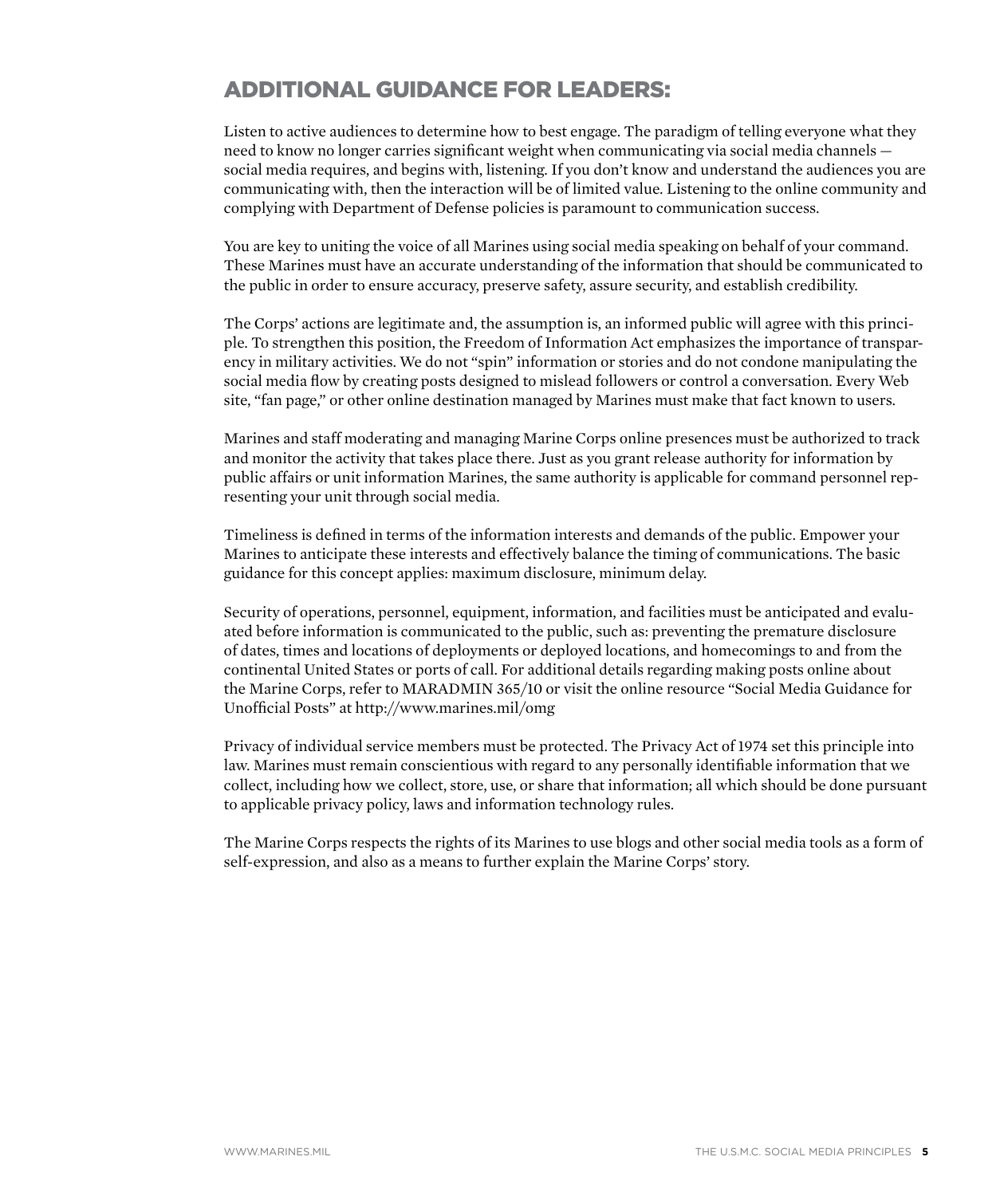## Personal behavior – WHAT THE CORPS ASKS OF YOU

Marines are encouraged to responsibly engage in unofficial Internet posting about the Marine Corps and Marine Corps-related topics. The Marine Corps performs a valuable service around the world every day and you are often in the best position to share the Marine Corps story with people we rely on for mission success.

Any content about the Marine Corps or related to the Marine Corps that you personally post on any Internet site is considered an "unofficial internet post." Considerations for what you post includes, but is not limited to, your personal comments, photographs, video, and graphics. The locations where you post the content can be any Internet site, to include social networking sites, blogs, forums, photo and video-sharing sites, and any other online locations (whether or not they are operated or controlled by the Marine Corps or Department of Defense).



#### **Are you Unofficial or Official?**

When you post online content that is not reviewed by any official Marine Corps approval process, you are making an unofficial Internet post. On the flip side, official Internet posts include content that is released by public affairs Marines, Marine Corps Community Services marketing directors, or commander's designated release authorities.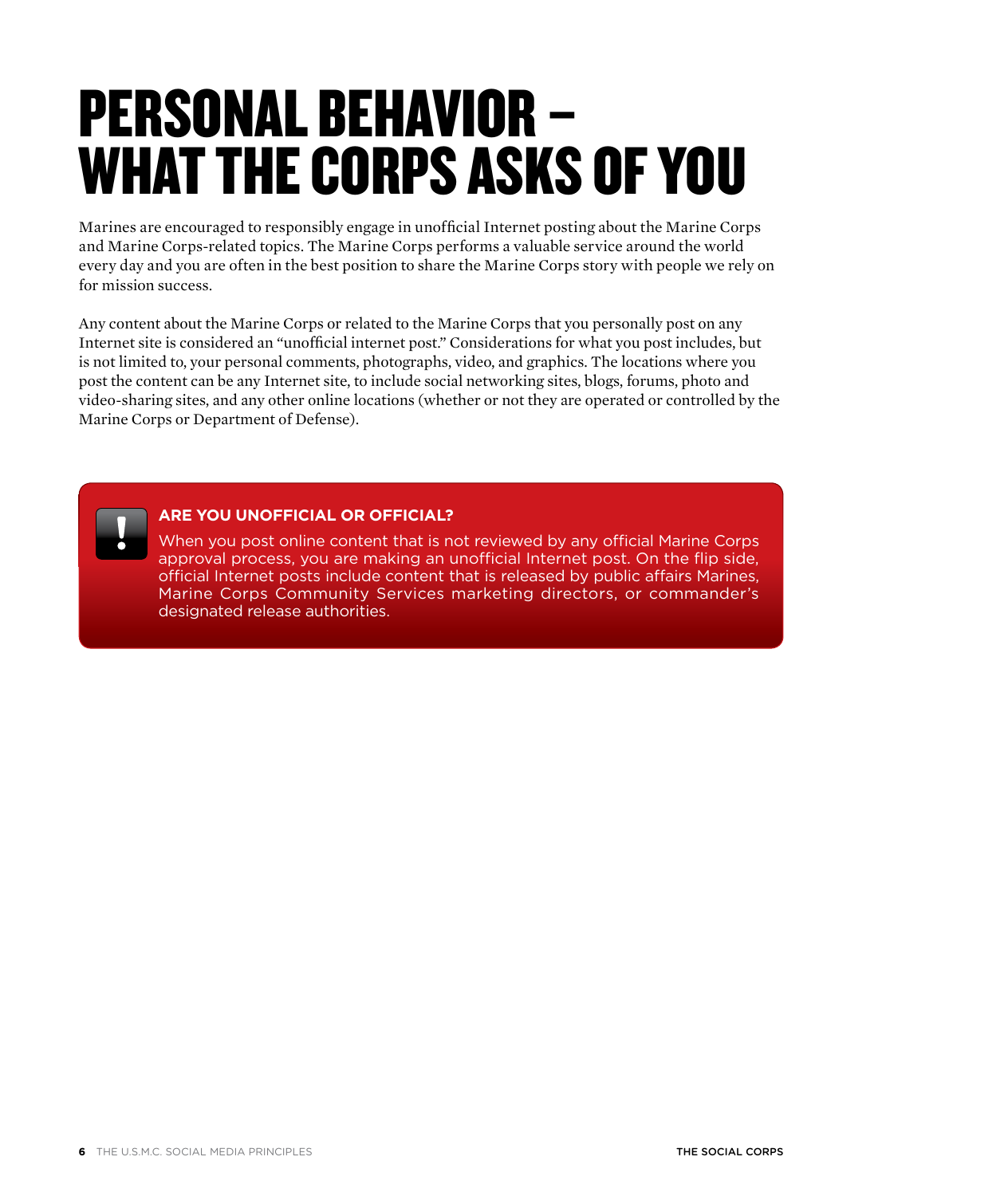# What can I say online?

When expressing personal opinions, you must make clear that you are speaking for yourself and not on behalf of the Marine Corps. Plus, making sure the information you post about the Corps is accurate and appropriate isn't enough, you should carefully consider the non-Marine related content you post, since the lines between your personal and professional life are easily crossed when communicating online. Avoid offensive and inappropriate behavior that could bring discredit upon yourself and the Marine Corps. This means that you shouldn't post anything that is defamatory, libelous, obscene, abusive, threatening, racially or ethnically hateful, or otherwise offensive or illegal information or material.

Use your best judgment at all times and keep in mind how the content of your posts will reflect upon you, your unit, and the Marine Corps. Be aware that you lose control over basically everything you post online and that many social media sites like Facebook, Twitter, and YouTube have policies that give them ownership of all content and information posted or stored on their systems. You may have said it, but they own it. What happens online, stays online – and everywhere else.

You are encouraged to professionally and respectfully correct errors and misrepresentations, made by others, about the Marine Corps. However, remember to respond and act with your perspective, not your emotions, when posting content. Refer to your chain of command or public affairs for guidance if you're uncertain about the need for or appropriateness of a response.

If you decide to identify yourself as a Marine, don't disguise, impersonate or otherwise misrepresent your identity or affiliation with the Marine Corps. Stating your rank or grade, billet, military occupational



You should only discuss Marine Corps issues related to your professional expertise, personal experiences, or personal knowledge.

specialty or occupational series, and status (active, reserve, civilian, contractor) is acceptable as well.

Posting or disclosing internal Marine Corps documents or information that the Marine Corps has not officially released to the public is prohibited — period. This policy applies no matter how a Marine comes into possession of a document. Some examples of this information are: memos, e-mails, meeting notes, message traffic, white papers, public affairs guidance,

pre-decisional materials, investigatory information, and, most importantly, classified information. You are also prohibited from releasing Marine Corps e-mail addresses, telephone numbers, or fax numbers not already authorized for public release.

Being a Marine, you are no stranger to rules and regulations. This applies to your conduct online as well. When making personal posts or comments, you must continue to comply with regulations and policies related to personal standards of conduct, operations security (OPSEC), information assurance, personally identifiable information (PII), Joint Ethics Regulations, foreign disclosure regulations, and the release of information to the public. Violations of regulations or policies may result in disciplinary action in accordance with the UCMJ. A list of references to polices and regulations are included at the end of this handbook.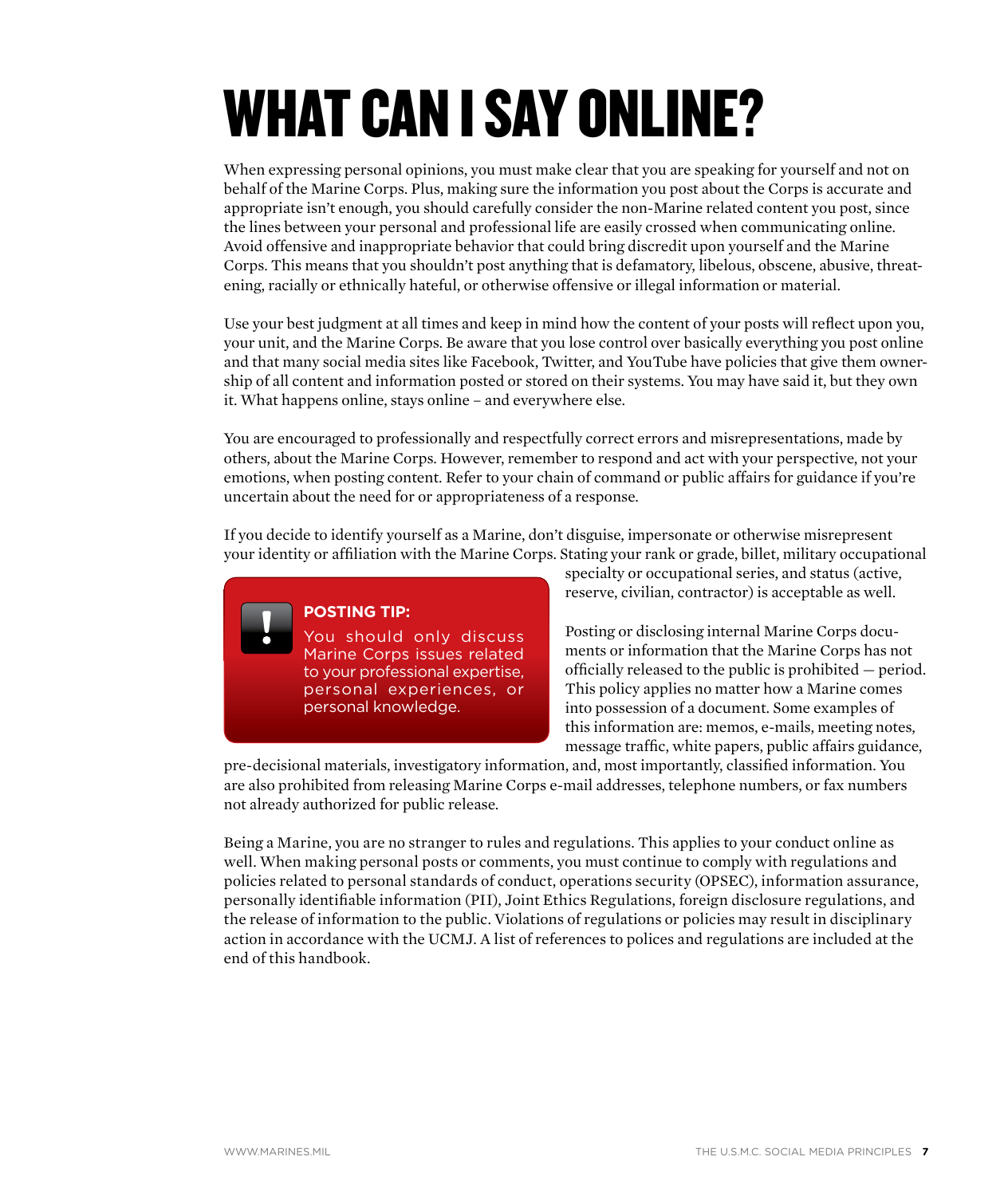## THE EAGLE, GLOBE AND ANCHOR

You may use the Eagle, Globe and Anchor; coat of arms (EGA in the center, encircled with words "United States – Marine Corps"); and other symbols in unofficial posts so long as the symbols are used in a manner that does not bring discredit upon the Corps, does not result in personal financial gain, or does not give the impression of official or implied endorsement. You can also contact your local base legal office for an ethics determination, if need be. Marines who violate the Marine Corps' symbols (EGA and/or coat of arms) are potentially subject to legal proceedings. Along these same lines, unless you have permission from the owners, you cannot use any other organization's words, logos or other marks that infringe their trademark, service mark, certification mark, or other intellectual property rights.



The Headquarters Marine Corps, Division of Public Affairs Trademark and Licensing office can give you more clarification about proper use of Marine Corps logos.

## It's Political

The Marine Corps encourages Marines to carry out their obligations as citizens – this includes politics. However, there are limitations to your political activity. You can express your political views on public issues or political candidates online, but not as part of an organized communication campaign. If your communication identifies you as a Marine you should clearly state the opinions are yours. You cannot solicit votes for or against a party, candidate or cause. In addition, you cannot participate in any interview or discussion as an advocate for or against a party, candidate or cause. You must adhere to policy in Department of Defense Directive 1344.10 when posting any political content.

It's against federal law for commissioned officers to communicate contemptuous words against the President, Vice President, Secretary of Defense, Deputy Secretary of Defense, Secretary of the Navy, or Governor and Legislature of any state in which he or she is located or performing duty in.

For additional guidance and information on political items of interest, review Department of Defense Directive 1344.10, Political Activities by Members of the Armed Forces. http://www.dtic.mil/whs/directives/corres/pdf/134410p.pdf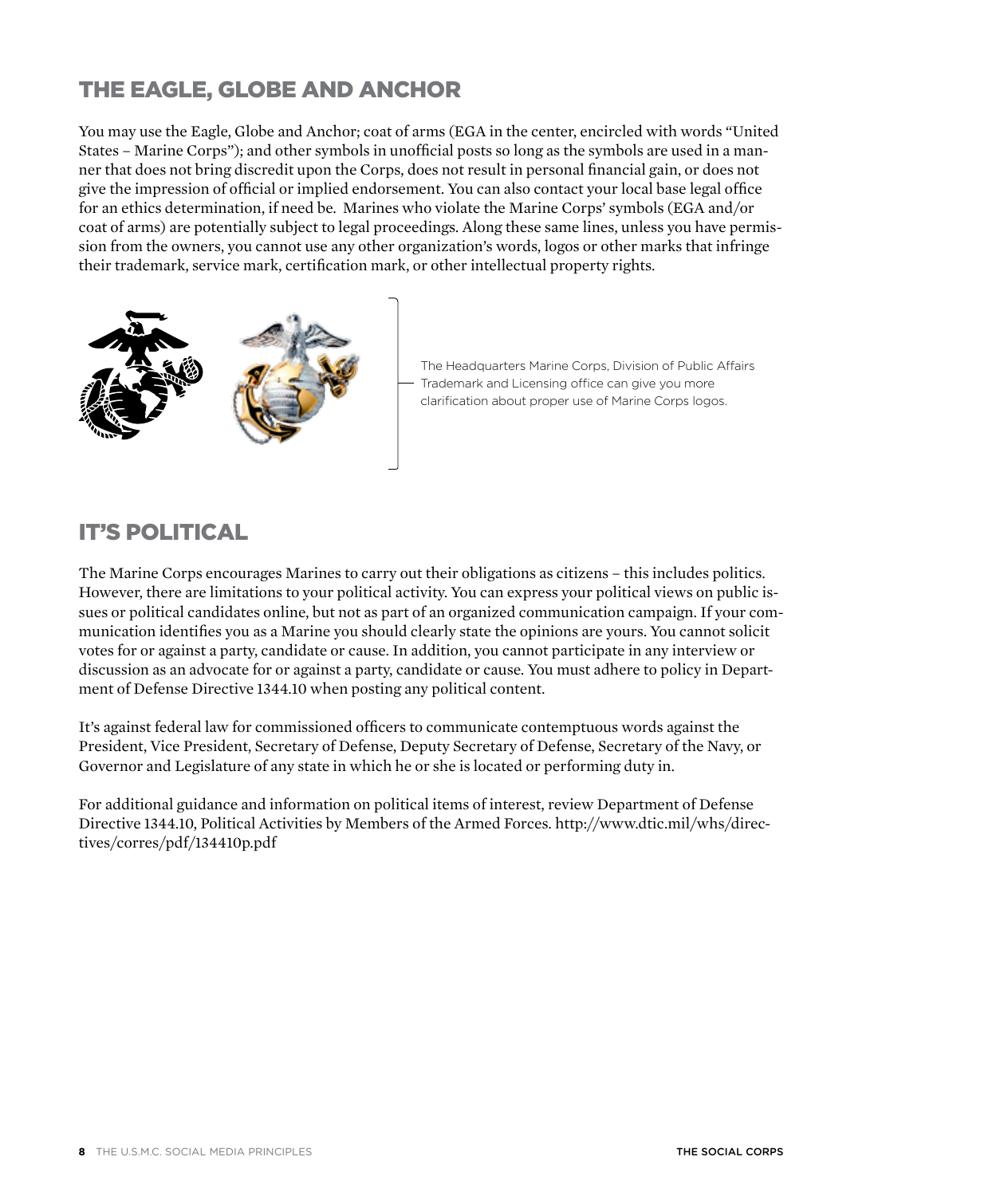# Be Safe Out There!

You should always configure your privacy settings on social networking sites so only people you deem appropriate can view your personal information and photos. Remember, what happens online is available to everyone, everywhere. There is no assumption of privacy for you online. It doesn't end with making sure you understand your basic settings. Online applications you use often have, and share, access to your personal information too: Farmville, Mafia Wars, CityVille, Pandora, SlideShare, DailyMile, Groupon, the Game Center, Foursquare, TweetDeck, TwitPic, the list goes on and on. Although many are good utilities or games, some can load viruses or even use you as an agent to gain access to your friends' and family's accounts.

Recognize a scam when you see one. Getting fooled online happens to thousands of people every day. To avoid being one of those statistics, avoid anything that doesn't initially look legit or just 'shows up' out of context. There are fake sites, inviting posts, passionate comments, and fake fan pages. You might see links or "Likes" of celebrity videos that, when clicked on, claim they are adding something useful to your profile page. There are myriad scams that come in the form of surveys - and the scam creator gets paid if you partake. If it sounds too good to be true, or simply too amazing – it probably is. Scammers know the best way into your profile is playing on your curiosity, emotions, or fears. To stay on top of avoiding the pitfalls of scammers or guarding against them, many social sites provide advice. For example, Facebook has an extensive library of questions and answers regarding third party applications. Searching for "Application security on Facebook" will yield a helpful set of detailed information.

Be extremely careful when disclosing personal details and don't release personally identifiable information such as your social security number, home address or driver's license number. Even providing your birthday and birthplace can give identity thieves or criminals easier access to you and your friends and family. Criminals use the Internet to gain information for unscrupulous activities. By piecing together information you provide on different websites, they can use that information to impersonate you, steal your passwords, steal your identity, and bring harm to you, your fellow Marines or family members. It's your identity – protect it.

You should also guard against cyber criminals and attackers by following sound security procedures. Do not click links or open attachments unless the source can be trusted. Oftentimes, cyber criminals pretend to be people they are not in order to deceive you into performing actions that launch cyber attacks, download viruses, and install malware and spyware onto computers. Aside from damaging your personal equipment, consider the risk to Marine Corps missions and safety if you are responsible for allowing criminal or enemy access to Marine Corps computers or the Corps' network. If you have any questions regarding online security issues, you can contact HQMC C4 cyber security personnel.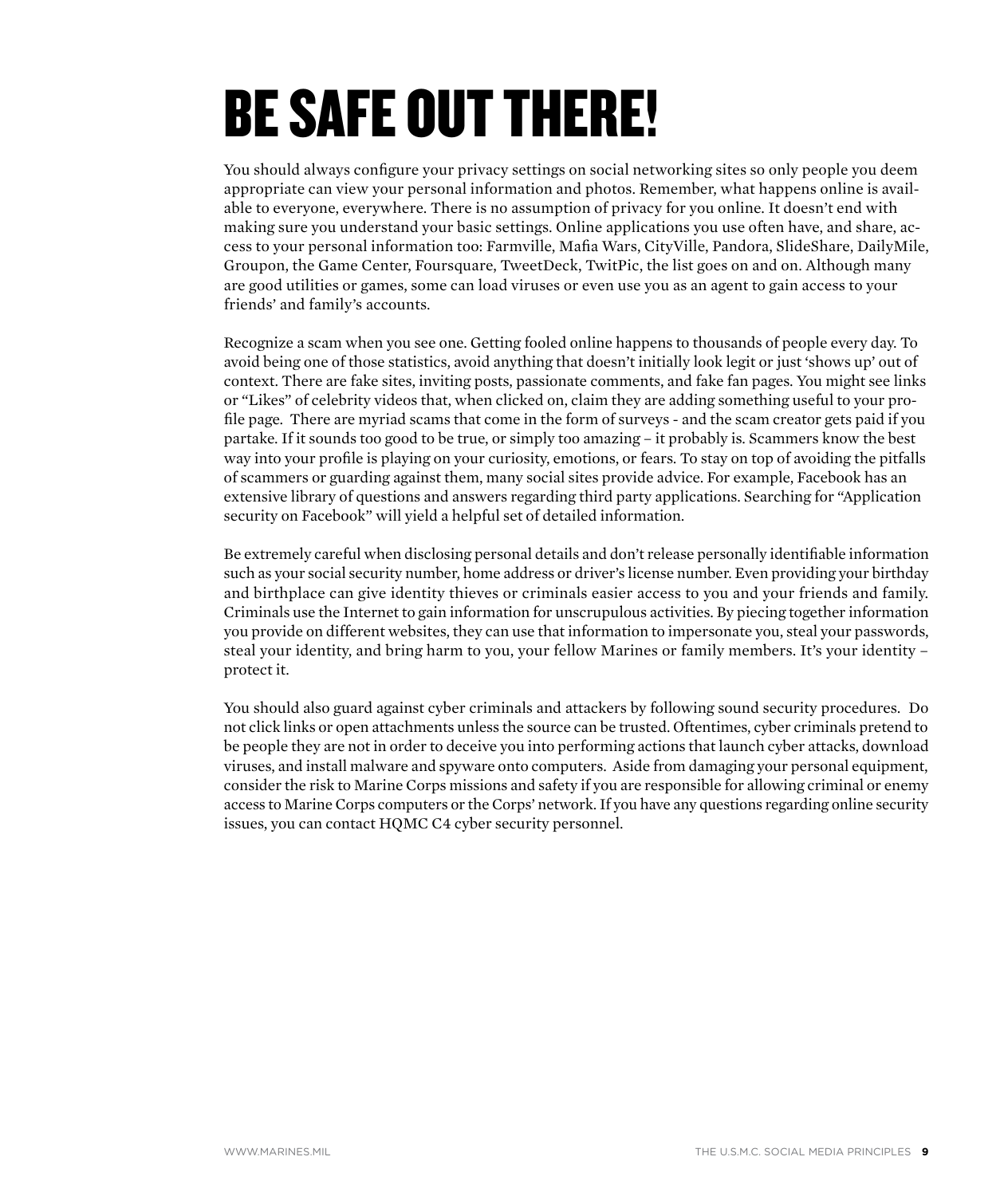## BE SAFE OUT THERE CONTINUED...

Consider carefully who you allow access to your social media profiles and personal information. This means, people you allow to be a "friend" on Facebook or add to your friends list on Foursquare, for example. This can also extend to who's in your network on LinkedIn or who you follow (or follows you) on Twitter. Social network "friends" and "followers" may potentially constitute relationships that could affect the outcome of background investigations and periodic reinvestigations associated with your security clearance. Not everyone you know and meet is a good candidate for an online associate.

The best way to secure your stuff is to lock the door. The same holds true to securing access to your accounts by always using strong passwords. To protect your online and social media accounts from getting hacked you should set a good, strong password that has at least 14 characters comprised of lower and upper-case letters, numbers, and symbols. As an added protective measure you should also frequently change your passwords.

Social media, marketers, businesses – and the bad guys are all interested in where you are. Because of this, you must be aware of using the Global Positioning System and geotagging features of your devices and social accounts. For example, in some situations when you geotag photos and use location-based social networking applications (like Foursquare) the geographical location information you disclose can be devastating to Marine Corps operations. You should avoid tagging photos with geographical location when loading to photo sharing sites like Flickr and Picasa. When you're deployed or in an operational setting or training location, turn off the GPS features of your electronic devices and don't report location in social media or social sharing applications. Failure to do so could result in mission failure, harm to you or other Marines, and can put family and friends at risk.

### Reminders for your online behavior

Remember, there's a big difference between speaking "on behalf of the Marine Corps" and speaking "about" the Marine Corps. For every Marine, pay close attention to the following guidelines.

#### **There are rules**

All Marines, from officers to enlisted, must adhere to Department of Defense policy, Secretary of the Navy Instructions, and Marine Corps Orders and Directives related to online media in every public setting. A guide to the most applicable references is provided at the end of this handbook.

#### **You are responsible for your actions.**

Anything you post that can potentially tarnish the Marine Corps' image is your responsibility. The Marine Corps encourages you to participate in social media, but urges you to exercise sound judgment and common sense. Don't let a careless mistake or ill thought, comment, or post hamper your career or the Corps' history and traditions.

#### **Let subject matter experts respond to negative posts.**

You may come across negative or disparaging posts about the Marine Corps or see others trying to spark negative conversations. Unless you are a trained and official Marine Corps online spokesperson avoid the temptation to react. Refer the posts or links to the conversation to your public affairs office.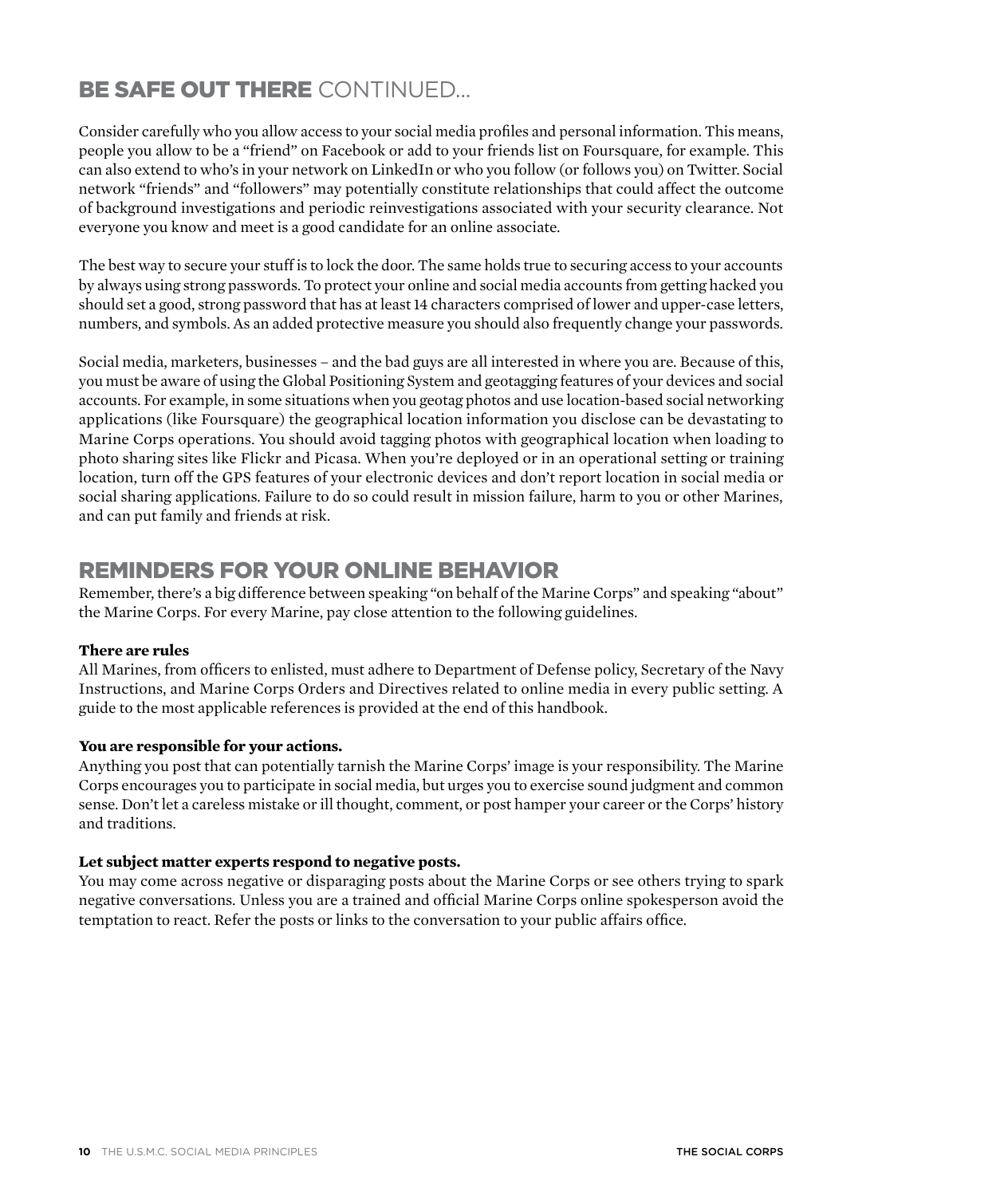#### **Mixing your professional and personal relationships**

Online, your personal and professional personas are likely to intersect. While the Marine Corps respects the free speech rights of all Marines, remember that civilians, fellow Marines and leaders often have access to the online content you post. Everything you publish online has the potential to be seen by everyone – not just your friends and family. Content you post or that others post about you can be forwarded as well. A seemingly simple, somewhat private post can, and may, be shared with thousands or more people and is nearly impossible to retract once it has entered the public arena.

NEVER disclose any information that compromises Operations Security (OPSEC) or foreign disclosure policy. NEVER disclose information that is intended for official use only. ALWAYS be aware that taking public positions online that are counter to the Marine Corps' interests could cause, or result in, personal conflict.

Marines should contact their local public affairs office for questions about personal or unit involvement in social media. For answers to social media questions, cyber security concerns, or trademark interests, or to get top-level guidance and support you can take advantage of the following points of contact:

**Marine Corps Social Media Office**  P 703-602-3013 or 5193 Marines@dma.mil

**Marine Corps Trademark and Licensing Office** P 703-614-7678 Trademark\_Licensing@usmc.mil

**Headquarters Marine Corps Cyber Security** P 703-693-3490 HQMC\_C4\_SNS@usmc.mil

|                  | <b>MARINE CORPS DIGITAL - FLAGSHIP PROPERTIES</b><br>Website  www.marines.mil |
|------------------|-------------------------------------------------------------------------------|
| M                | Broadcast  www.marines.mil/MarinesTV                                          |
|                  |                                                                               |
| You<br>l Tubel   |                                                                               |
|                  |                                                                               |
| $\bullet\bullet$ |                                                                               |
|                  | Social Media Inbox Marines@dma.mil                                            |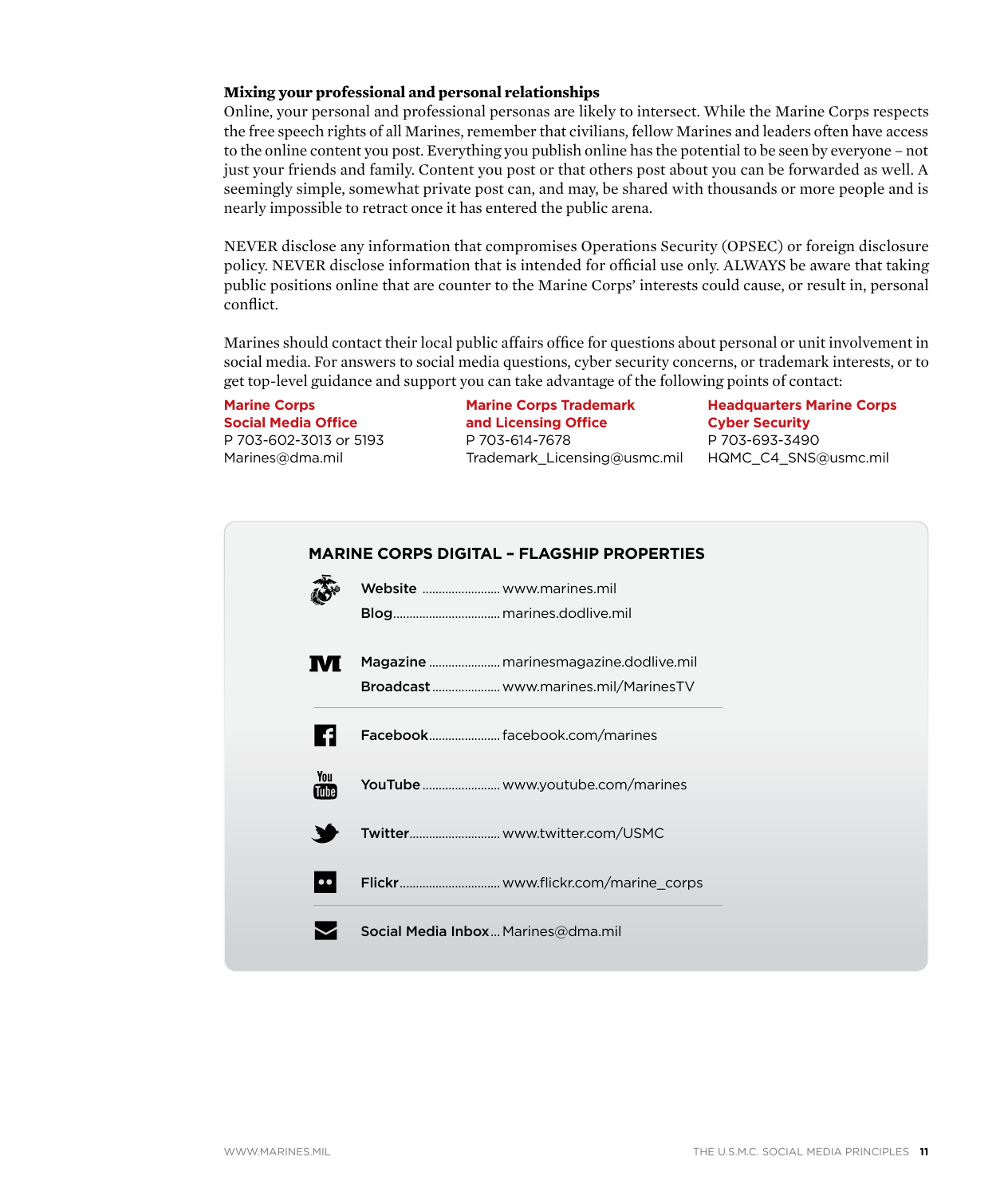

## Understanding Facebook Tracking and How to Set Privacy

#### **Protect Your Facebook Account**

The best way to protect your privacy and prevent Internet related crimes like identity theft on Facebook is by maintaining your privacy settings.

#### **Ways Facebook Can Track You**

With the use of the social networking site's social plug-ins, Facebook learns what websites you visit while you're logged into Facebook. Additionally, Facebook, as with other websites that employ the use of "cookies" can also continue to keep a record of your activity even after you are logged out while you are offline.

Social plug-ins, that allow you to see which of your friends have also visited the same website, create what Facebook hopes will be a more socially interactive and personalized experience for their users. Although you may have been informed about this type of data collection up front, you might not have paid attention to the fine print and are unaware you're being tracked.

One third of Facebook's traffic is created by mobile users. With that in mind, Facebook launched a GPS-based application called Facebook "Places" that allows users to virtually "check in" to various locations like restaurants, shops, or other venues via a mobile phone.

Facebook Places is potentially dangerous since any "Friends" can check anyone else into a location — unless the setting is disabled.

#### **To disable the "check-in" setting:**

- Log into your Facebook account and click on the drop down arrow located on the upper right hand corner of your screen.
- Drop down on the list and click "Privacy Settings."
- Under the "How Tags Work" section, click "Edit Settings" and then turn off the link that states "Friends Can Check You Into Places." A new pop-up page will appear.
- Choose the drop down selection item for "Disabled" next to the text that states "Friends can check you in using the old mobile places app."
- Click the "Okay" button to apply.

To disable Facebook Places on your mobile device to prevent people from checking into your personal locations, navigate to the options setting on your cell phone and uncheck "Share my location with Facebook."

#### **Controlling Privacy While Using Apps, games and websites**

By way of apps, games and web surfing, third parties can access information about Facebook users. In the past, these third parties had the ability to collect any information that users granted them access to in their profiles. More recently, however, Facebook has added a feature in which third-party developers can also access users' contact information (including current addresses and mobile phone numbers), a power not previously granted. Facebook users may unknowingly opt-in to this feature when they allow apps to access their information via the Request for Permission window.

#### **To protect your privacy while using apps, games and other websites, follow these steps:**

**1.** Log into your Facebook account and click on the drop down arrow located on the upper right hand corner of your screen.

**2.** Click "Account Settings."

**3.** Select the "Apps" item from the left hand column on the page. The "App Settings" page should be shown on the right. By default, applications on Facebook have access to your friends list and any other information you have chosen to share with everyone. On this page, you'll want to make some significant changes.

**4.** The page shows all the apps you have authorized to interact with your Facebook account. Click the "x" on the right side of your screen to delete any unwanted apps that you may no longer use. Click "Remove" on the popup window that appears to apply. If a second pop-up window appears to confirm, click "Okay." Continue this step for all other apps that you want to delete. *Tip: Facebook does not actually guarantee that information you've already shared with a third party will be deleted. Instead, they recommend that users contact the application developers directly.*

**5**. For the apps you want to keep and to choose who can see your app posts and activity click the "Edit" link next to each app. A list of profile information that the app has access to appears. You will notice that most apps have access to a tremendous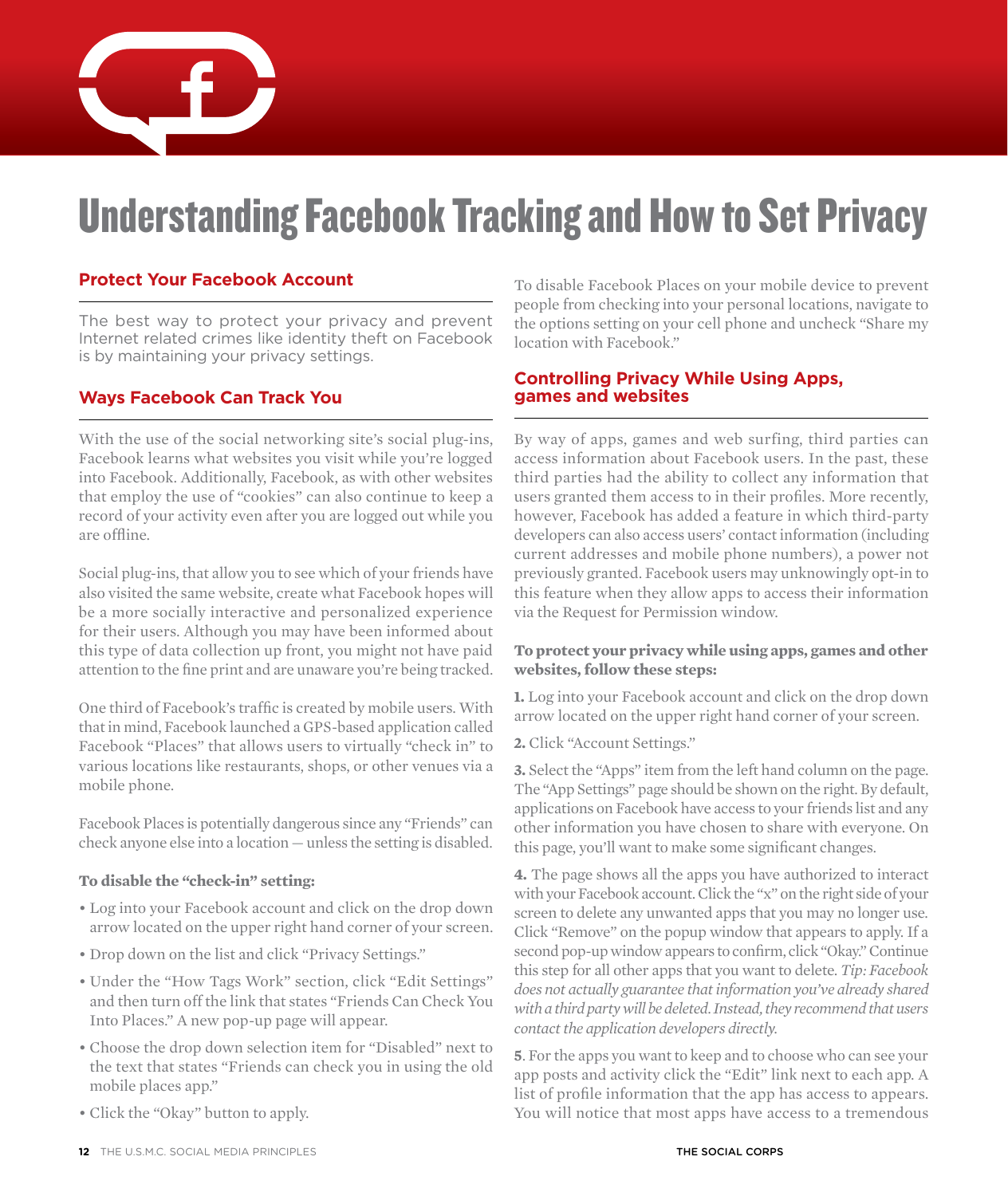amount of your information. If you are uncomfortable with these settings, click "Remove app" at the top of this list, click "Remove" on the pop-up window, and then click "Okay" to confirm. Otherwise, look for the label "App activity privacy."

**6.** Next to the activity privacy label choose the drop down list and select the level of privacy you want. The most restrictive default level is "Friends except acquaintances" the least is "public" which shares your app activity with anyone on Facebook. If you want to remove all app activity view options, choose the "custom" list item then select "Only Me" from the list of people to make the app visible to.

**7.** Once you've completed all the app settings, click "Close" to return to the full app list. Continue this step for all other apps that you want to examine.

**8.** After completing the account settings for apps, navigate to your privacy settings and select the link for "Apps and Websites" and click on "Edit Settings."

**9.** From here, there are more options to control your privacy, the first of which is "How people bring your info to apps they use." Click on the "Edit Settings" button.

1**0.** On the resulting pop up window you can determine what information of yours your friends can also share. This means that if you share something on Facebook, anyone who can see it can share it with others, including the games, applications, and websites they use. You can find out more detailed information on the categories of shareable information at http://www. facebook.com/about/privacy/your-info-on-other#friendsapps

**11.** After making your category choices, click on "Save Changes" then "Okay."

**12.** Last but not least, under the "Public search" section, click "Edit settings" on the right side of your screen. A new page will open. Uncheck "Enable public search" to keep your profile out of Facebook's search engine.

**13.** Click "Back to apps" to return to the previous page.

#### **Changing the past**

If you have ever shared something with all your friends, then later wished you could limit who could see it, Facebook also provides an option to change the audience for something after

you post it, much the same way as the settings occur as with apps outlined above.

To enable this feature, navigate to your privacy settings and choose the option to "Limit the Audience for Past Posts" by clicking on the link labeled "Manage Past Post Visibility." This will turn the option on for all your previous posts and allow you to custom select the type of audience (Friends, Friends except acquaintances, etc.) for each.

#### **Reviewing your photo tags**

From the "How Tags Work" section within your privacy settings you can turn on (or off) the "Tag Review" option. Turning this option on allows you to review tags friends add to your content before the tags appear on Facebook. Plus, when someone who you're not friends with adds a tag to one of your posts you'll always be asked to review it. When you approve a tag, the person that is tagged and their friends can see your post.

------------------------ *Remember: It's important to check your privacy settings for apps, games and websites fairly often, as you may grant access to your information to new applications without even realizing it. There is also the potential for Facebook to change your settings back to the default for privacy or security when they add new security features.*

*Some excerpts provided by 2011 Guide to Facebook Privacy, http:// www.myid.com*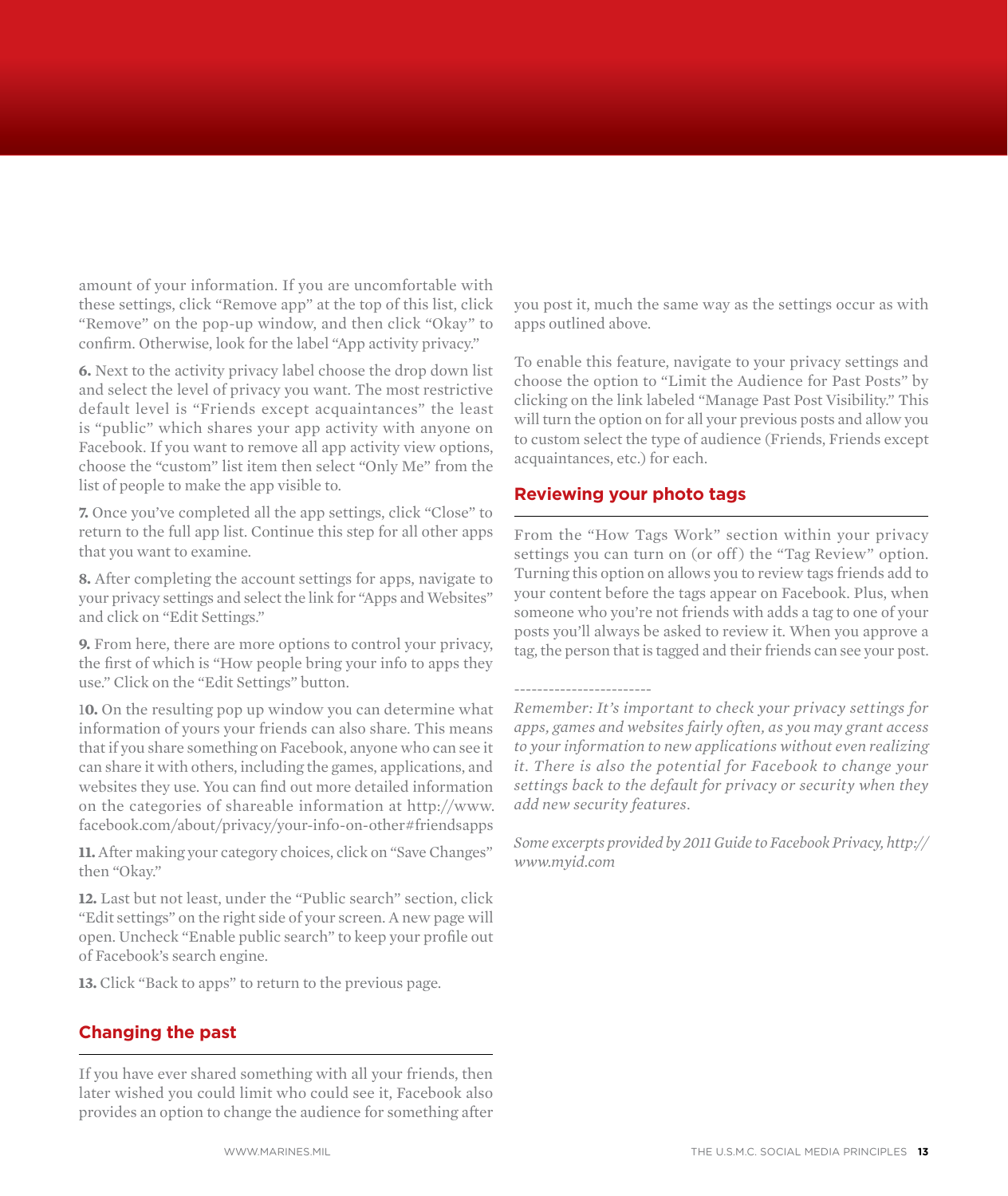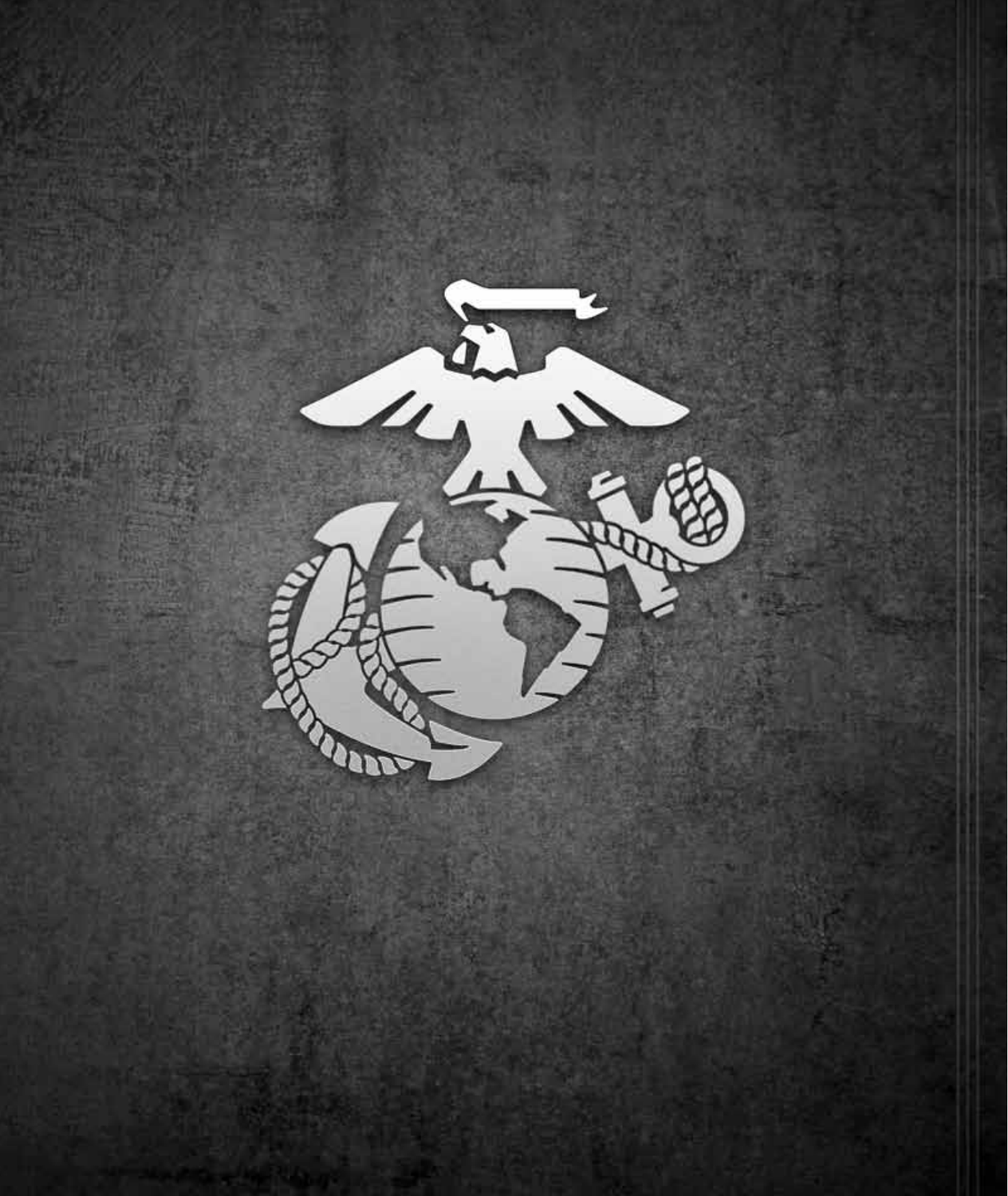## YOU'RE THE SOCIAL MEDIA **MARINE – NOW WHAT?**

If you hold a public affairs occupational specialty or are assigned to official unit information duties, you are usually the "go-to expert" when it comes to social media. Personnel assigned to Marine Corps Community Service organizations play an important role in social media production as well. Regardless of how you were chosen, what your background is, or even how much you know about the field of social media, everyone who represents the Corps in social communications has a unique opportunity to provide an inside perspective to the Marine Corps' reputation online and to engage in potentially thousands of online conversations about the Marine Corps every day. It truly is a great opportunity and puts you at the forefront of telling the Corps' interesting story.

With the assignment to managing and conducting social media on behalf of the Marine Corps, you must remember: everything you do balances on public trust — this is the foundation upon which the success of public affairs and social media is built. Trust must be given freely, it cannot be mandated.

As part of your duties, you will actively engage the public, ensuring that you consider and promote unity of voice, freedom of information, timeliness, and accuracy while maintaining security, and privacy.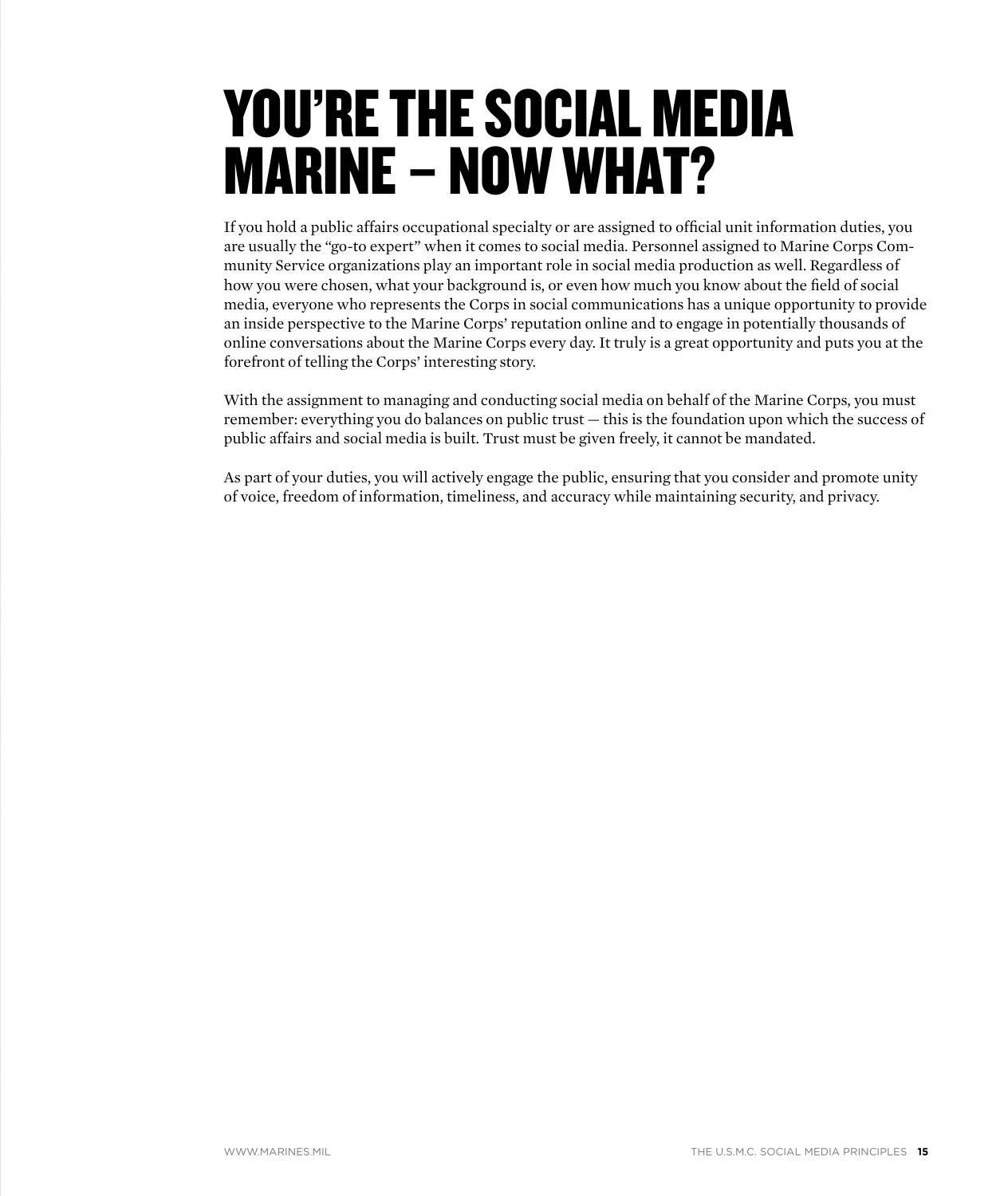## Professional Behavior - **GUIDANCE FOR OFFICIAL POSTS**

Marine Corps units and organizations, Commanders, Public Affairs Marines, subject matter experts, and individual Marines engaging social media should use their best judgment when posting and responding to topics on social media sites. To help outline that judgment, keep in mind some basic pointers when interacting online:

- **You** *are* **the Marine Corps.** As a Marine, it is important that official posts convey the same journalistic excellence the Marine Corps instills in all of its communicators and public affairs professionals. Be respectful of all individuals, races, religions and cultures; your conduct is a direct reflection on the Marine Corps. When you are communicating on behalf of the Corps to the recipient, you embody what the Marine Corps is all about.
- **Get approved.** Have a method in place to ensure there is a thorough content review before posting conduct a security review, being mindful of OPSEC and foreign disclosure directives, for official use only information, and content subject to the Freedom Of Information Act. All your posts and comments should still follow the basic guidelines for information release: all content protects security, is accurate, is proper, and complies with all applicable policy. Nobody is perfect - making sure the content workflow or review process is in place up front reduces the chance of errors or faulty posts down the road.
- **Provide meaningful content.** If your complete thought, along with its context, cannot be squeezed into a character-restricted space (such as Twitter), then provide a link to an online location where you can express it completely and accurately. If you loose the reader through confusing communication, you'll never be able to explain a thought or concept about the Marine Corps or the Corps' position on a topic.
- **Respond to all** *necessary* **topics and comments.** This is an opportunity to leverage social tools for what they are – a means of communication. Avoid the tendency to defend and protect every comment made, though. Given time, social networks normally self-correct negative comments, posts or misinformation. If an official position or expert opinion is required – that's your cue to join in. Replace errors or misrepresentations of the Corps with fact, not argument.
- **What happens online… is permanent.** This may be nice if leaving your memoirs for posterity, but it is more ominous than that — anything you write online will never disappear. Take great care in what you do or say online. Aside from being published, and essentially part of a permanent record — even if you "remove" or "delete" it later or attempt to make it anonymous, the information is released and distributed at high velocity. Information, pictures or details you post, a reposting of your comments, or information about the Marine Corps posted by others is also permanent and most likely forever beyond your control to remove.
- **Negative comments will happen.** An open forum comes with certain risk of negativity and to shy from it may tarnish your credibility. Don't join in with an emotional or passionate rant or response, though. What you say and how you respond should be reviewed and approved to ensure you accurately express the Corps' position without editorializing or straying from the facts.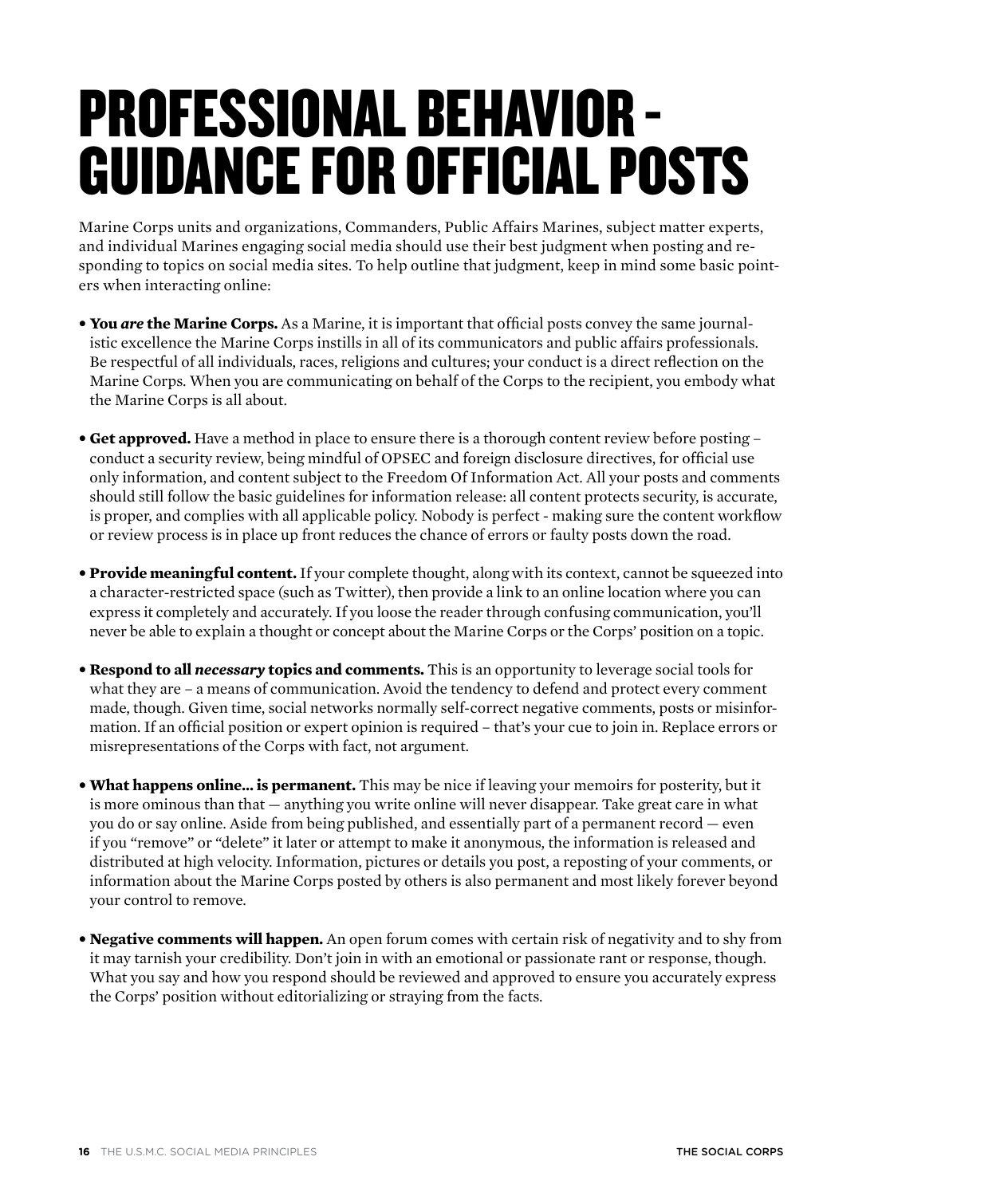- **Allow your fans to fight for what they believe in.** Fans are not the official Corps' responders. However, they carry with them a different level of credibility and garner trust from the community in their own right. Let them respond, vent, praise, pontificate, comment and discuss. This is what social media does best – it connects people and ideas.
- **Give fans and followers consideration.** You should only delete or block comments, or ban users when there is a clear pattern of malicious, derogatory behavior or when those users are in violation of the terms of participation and use of your site. Hate speech, online attacks, bullying, and inappropriate behavior should be spelled out in your terms of use. Most social users understand the rules of the road. Generally speaking, the fan base is looking to you to make sure everyone behaves. If they aren't breaking the rules, let them communicate.
- **Stay in your lane.** Do not comment on what you do not know. Always gather the facts, know the rules, understand the audience, and be familiar with the medium through which you are communicating.
- **Keep records.** If you manage a Marine Corps social media presence, then you need to keep records of your online interactions and conversations. Official Marine Corps statements may be held to the same legal standards as traditional media communications. The types of records to keep include any direct, online dialogue FROM the Marine Corps. You don't need to capture all the inbound or user generated content, but you should be keeping track of what you say and produce. Your Twitter feed, Facebook posts, replies to comments, blog posts, and responses to queries are all examples of communications to keep on file.
- **Don't violate others.** DO NOT claim to have authored something that is not yours. If you are using or referring to someone else's content, credit them for it in your post and ask them if you can use their content. Do not use copyrights, trademarks, publicity rights, or other rights of others without the necessary permissions from the owners.
- **Don't overdo it.** Closely monitor all your discussion threads or comment responses but don't over moderate.
- **Play by the rules.** Follow all applicable Department of Defense, Secretary of the Navy, and Marine Corps rules and regulations with regard to social media, OPSEC, PII, information release, information assurance, foreign disclosure, internet use, ethics, freedom of information, politics and public affairs.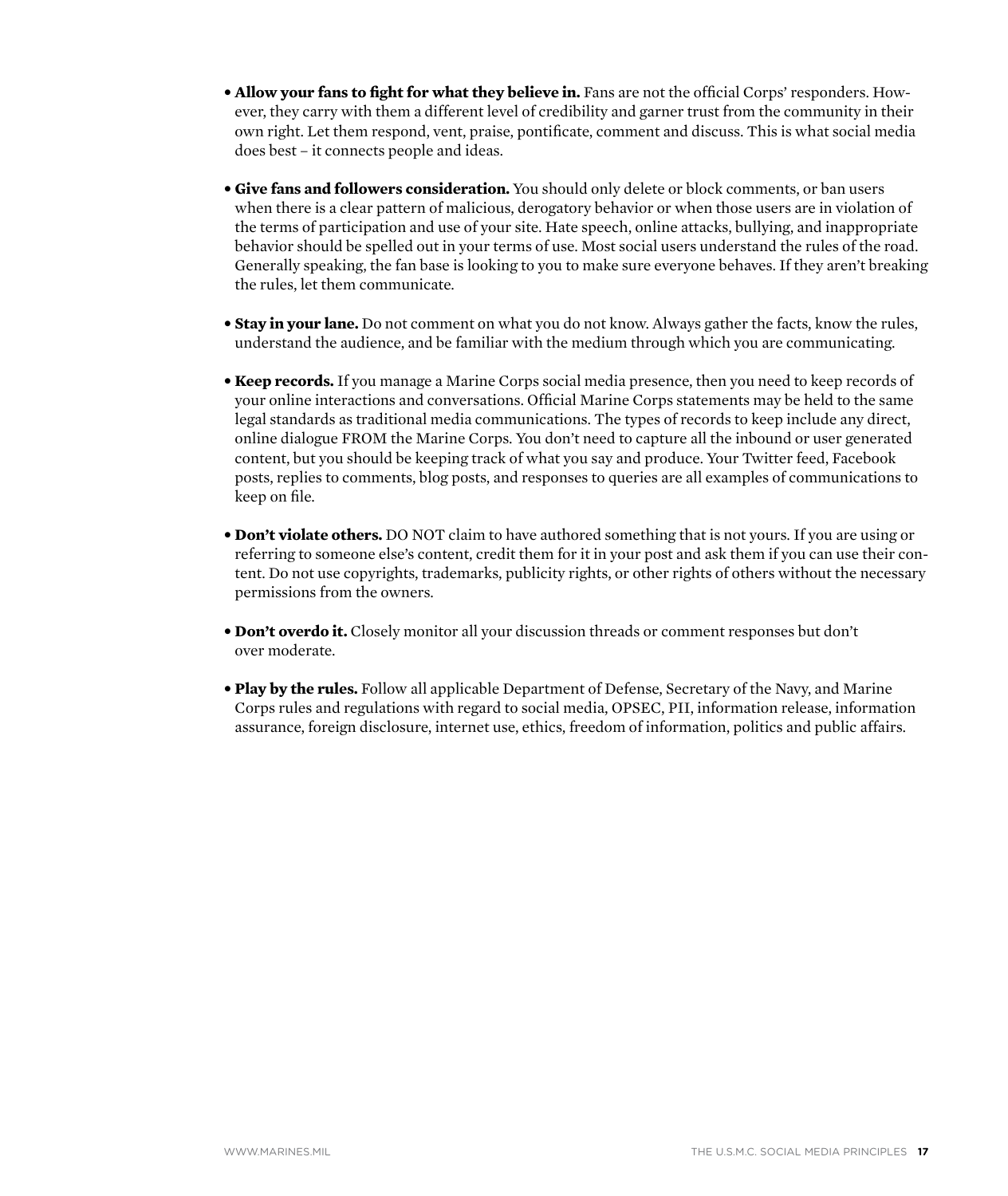## What to consider BEFORE you become a social media site owner

#### **How are you going to pull this off?**

Identify who will be your social media managers, who will post, who will moderate, who will manage the community, what metrics to track, how often and when to post, the types of content you plan to share, etc. Make sure you have contingency plans in place to allow for others to cover established duties. There are myriad resources online that offer advice on this topic. A lot can be done with very few staff – as long as you plan adequately.

#### **Why are you doing this?**

What do you want to achieve? What do you plan to communicate? Are you planning on distributing command information, connecting to a community, building esprit de corps? The list will depend on your circumstances but you should define the goals up front so you have a road map to follow – or at least start with.

#### **Who are you talking with?**

Identify the audience you intend to communicate with. This can include Marines, Marine Corps families, Veterans, civilians, and the general public. Don't forget, your audience will still touch those you may not have specifically planned on such as your stakeholders, elected officials, community leaders, and adversaries or enemies.

#### **You have to review the policy – really.**

Before you get started with social media, it's important to understand Marine Corps social media policy. Marine Corps social media resources can be found at: http://www.marines.mil/socialmedia.

#### **Pick and choose where to post, wisely.**

Identify the social media platforms that will be best suited for the needs of your organization. Not all platforms will work for some, so make sure you understand what can be achieved with each. Look at what other organizations are doing to get ideas. You don't necessarily have to be on Facebook AND Twitter AND YouTube. Where you decide to communicate is a function of whom you're talking with and how many you have to accomplish your plan.

#### **Draft your content strategy.**

After identifying your audiences and selecting the platforms, draft a posting strategy. This helps refine your organization's social media goals.

#### **Develop your own rules and training.**

You and your team will be responsible for developing organization-specific social media policies or procedures, such as additional posting and commenting policies. Also make sure to develop training materials to help educate and train individuals in your command about social media, online protection, and the proper use of the social space.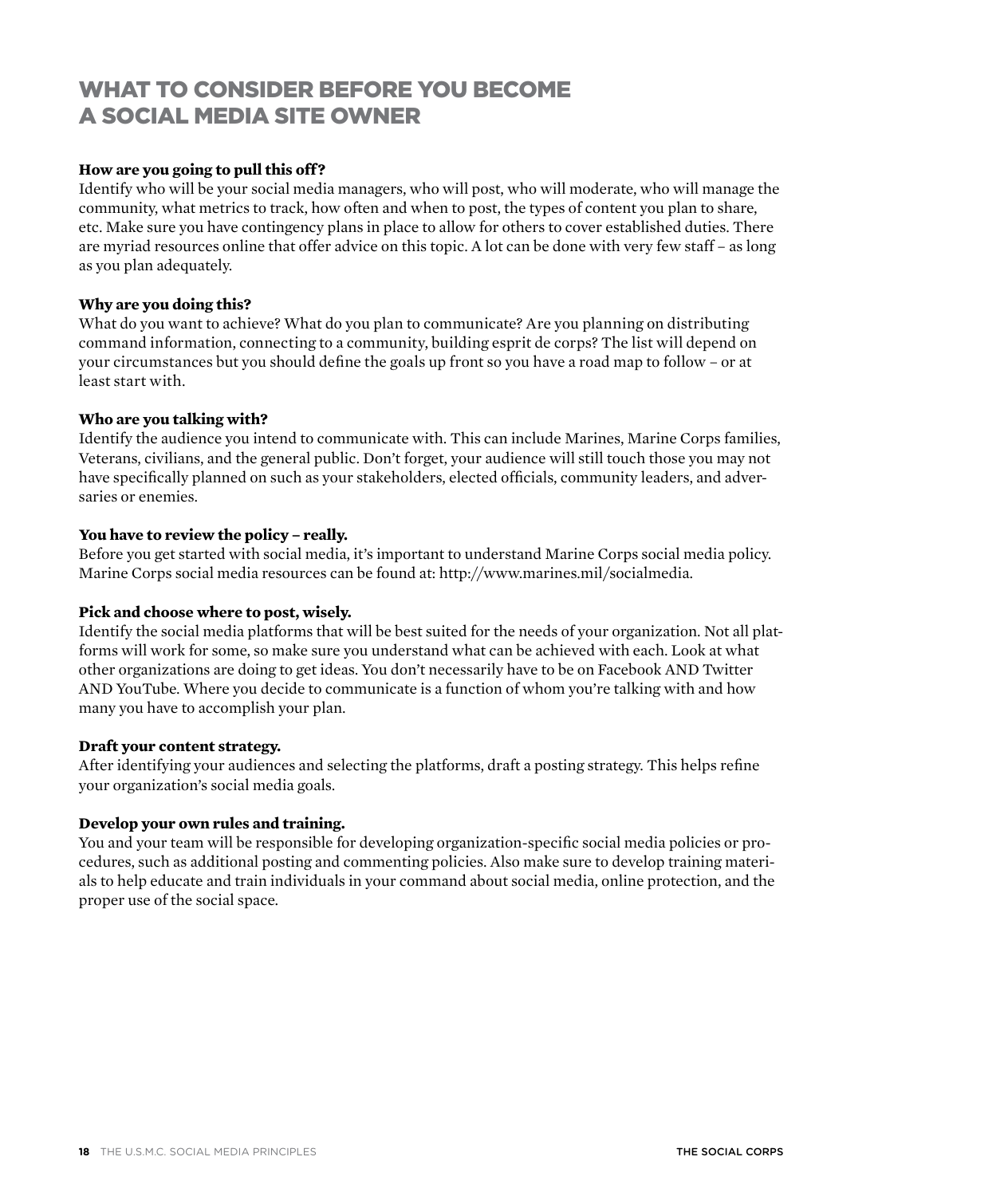### Unit Social Media Site Registration

If you are managing an official Marine Corps social media site, you must register the site in the Corps' central directory. The site registration page can be found at the Corps' Social Media page (http://www. Marines.mil/socialmedia).

From a rules and regulations perspective, official unit social sites must comply with Marine Corps public affairs policy or guidelines. Commands are also ultimately responsible for content posted on their platforms. Develop a good set of operating guidelines, disclaimers and terms of use to help guide your actions and those of your fans. See the section below "Set up ground rules for your fans..." for more info.

Aside from the rules, though, there are benefits of listing your site in the directory:

Once your site is reviewed and approved, it will be listed in both the Corps' and Department of Defense official social media directories.

Your unit / Command Fan site will be submitted to Facebook to have ads removed (corporate endorsement is prohibited on our official pages).

Your site registration gives the site owners (Commander) limited legal protection through U.S. Government or Department of Defense Terms of Service agreements.

Registered, top-level Marine Corps unit, base, or station social media sites may be eligible for inclusion in Corps wide social media management platforms.

#### **Marine Corps Social media site registration:**

http://www.Marines.mil/socialmedia/.

**Step-by-step instructions for Terms of Service agreements for Facebook and YouTube can be found at the following links:**

YouTube: https://forum.webcontent.gov/?page=TOS\_YouTube Facebook: https://forum.webcontent.gov/?TOS\_Facebook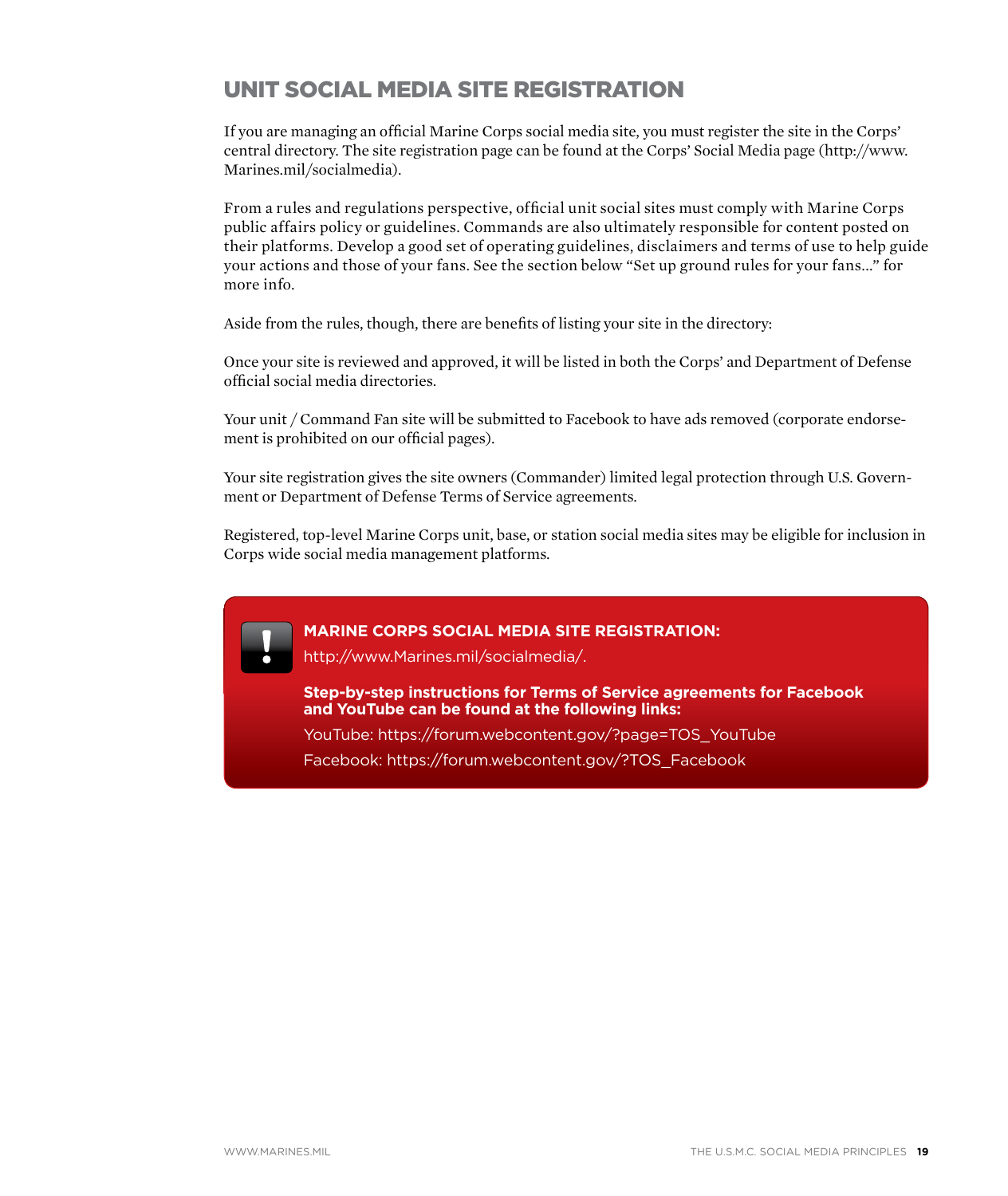## Eight steps to setting up your official social media site:

- 1. Approval from you Commanding Officer or Public Affairs Officer. The release authority must approve an official social media site before it can be registered.
- 2. Be an authentic military source. The point of contact setting up and registering the site must have a valid ".mil" email address when submitting for approval.
- 3. Your social media site must relate to an official Marine Corps website. Social media communications are based on an official military reference. This should be your command's website, your higher headquarters site, or Marines.mil if your organization does not have a website.
- 4. Posted disclaimers. The disclaimer identifies the page as an official Marine Corps social media presence and disclaims any endorsement. This keeps everything above board for your community, you, and your social media host.

**Sample Disclaimer:** *This is an official Marine Corps page. However, the appearance of hyperlinks does not constitute endorsement by the U.S. Marine Corps. The U.S. Marine Corps does not exercise any editorial control over the information you may find at linked locations.* 

- 5. Identify your site as "official." One of the keys to social media is transparency to build trust and let your fans know with whom they are dealing. If you're a site that represents recruiting efforts, for example, identify the site as such. You also need to let the fans know that the site is official, so they understand that what you post there is done with an assumption of authority. A convenient place for one of the official markings is on the left hand info icon (tab) in Facebook or directly in your profile description on Twitter.
- 6. Official sites should be open to the public. "Private" Facebook groups won't be considered for listing on the Marine Corps's social media directory.
- 7. Sites should be labeled on Facebook as "Organization-Government." The use of any category or type other than a Government Fan page violates the government's terms of service agreement with Facebook. Make sure YouTube channels are set up as a government presence as well.
- 8. Set the default view of your Facebook wall to show only posts from your organization. Setting the default to show only your posts does not limit fan activity, rather it helps guide the conversation. Fans can still see their Friends activity or all posts on the fan site by choosing the related links for those items from the Facebook wall.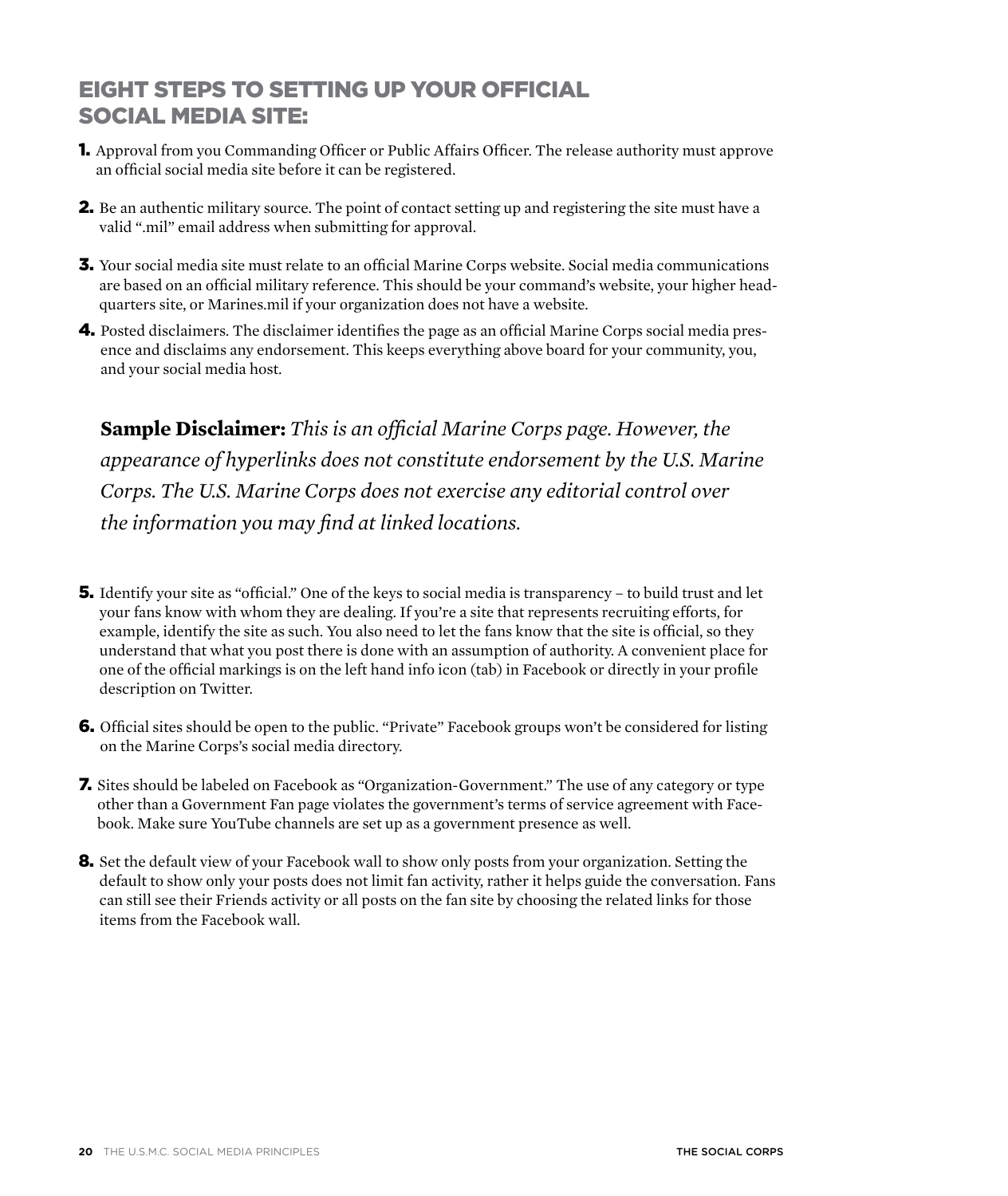### Social Media Measurement and Metrics

Social media measurement is about more than just numbers. It's about trends and human feedback. Sites like Facebook, Twitter, Flickr, and YouTube allow for administrators to track views, impressions, and comments. Many social sites provide their own analytics as well. And, there are third party vendors that offer metrics and social media monitoring tools.

By using all the data these various options offer, in conjunction with comments and reader feedback, it's easier to determine how organizational messages are received and how the community is responding to the content. Using the analytics tools of each platform can help a unit demonstrate the usefulness of a social media platform, and even highlight the success of a specific social media campaign.

There are a few Corps wide agreements, and other military services using various monitoring applications that you may be eligible to use or integrate with. To find out more, visit the Marine Corps' Social Media page (http://www.marines.mil/socialmedia) or contact the Marine Corps Production Directorate, Social Media team for more details (marines@afn.dma.mil).



Facebook Insights: measurements of details that give Facebook site owners and administrators the ability to understand and analyze trends for their user growth and demographics, consumption of content, community involvement, and creation of content so they are better equipped to improve and manage the online community.

Feedback percentage: a measurement of Facebook comments and likes, computed as: (comments + likes)/Impressions. It does not account for other user actions such as video plays and link clicks. This is one method of determining what types of posts and content Facebook fans find useful.

Facebook Interactions: a collection of specific trends available on Facebook Insights that includes measurement of your comments, wall posts, and likes. The totals provided through interactions helps you to understand how effective your posts and content are, in engaging your audience.



YouTube: Channel views and Upload views: Chanel views represent the volume of visits to a specific YouTube channel page (i.e. http://YouTube.com/Marines). Upload views is the actual total number of views for all uploaded videos by a user or account. For example, the Marines channel video "Making Marines - A Drill Instructor Story" has more than 200,000 upload views.)

Unique page view: commonly tracked statistic to log the number of different visitors a website receives in a given time period.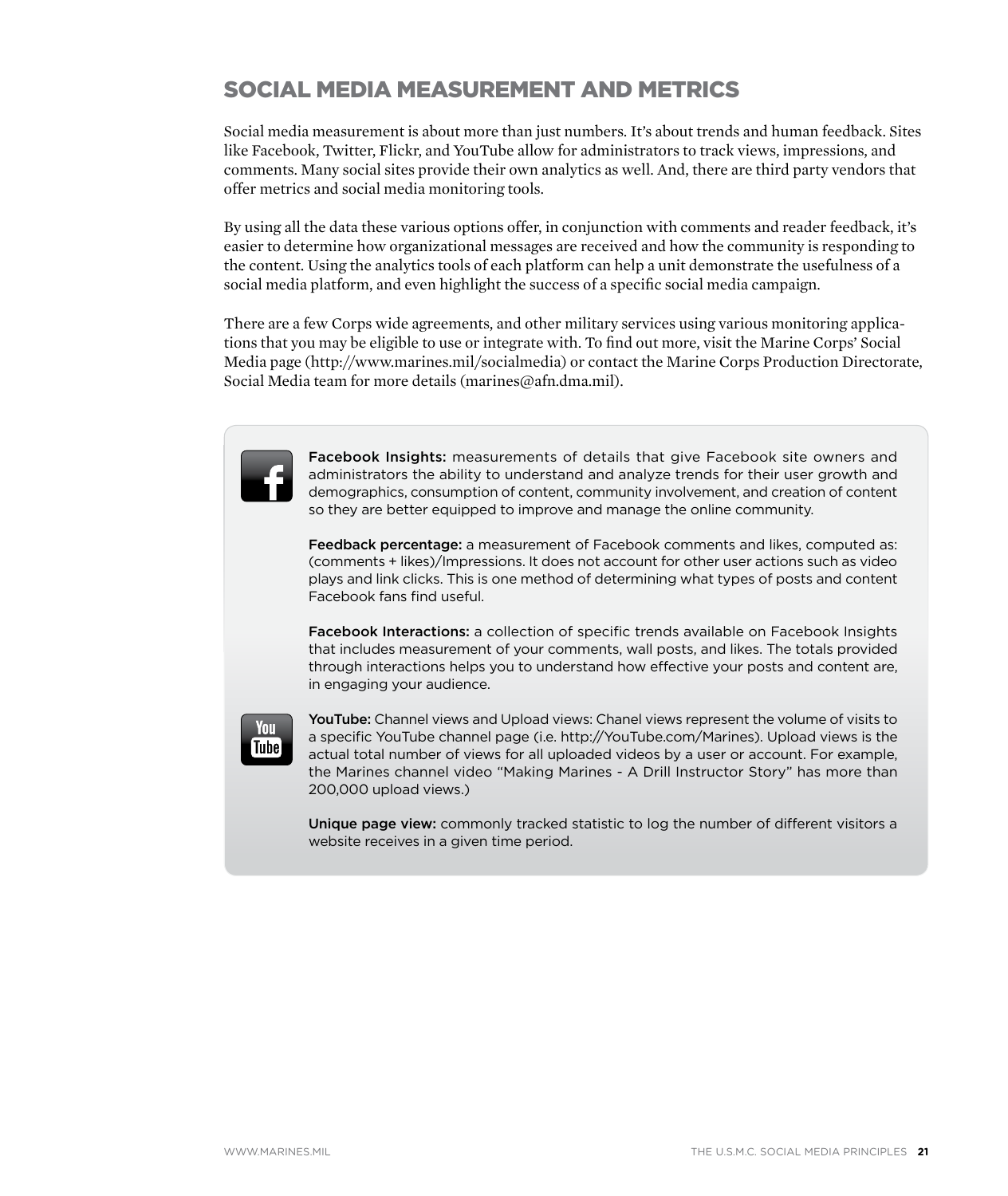## Set up ground rules for your fans – and for you

If you are going to hold fans accountable for their actions, you need to spell out what your expectations are and how you intend to interact as well. A good way to do this is posting a policy statement on any social networking sites where you host content. To be considered an official Marine Corps social media site, you must post the following terms of use on each social media site you establish.

#### *Terms of use for Marine Corps social media Websites*

*It is the Marine Corps' goal to provide information and news about the Corps as well as an open forum for discussion about Marine Corps related topics.* 

*Opinions and feedback on social media sites are welcome so long as they are presented in an objective and respectful way that allows for a continued information relationship.*

*While these sites provide an open forum, they are intended to maintain respect for those who participate (i.e. family-friendly). Please keep your comments clean.* 

*Participants are asked to follow our posting guidelines below. Violation of the guidelines below may result in your post being removed.*

#### *Posting Guidelines*

- *We do not under any circumstance allow graphic, obscene, explicit or racial comments or submissions nor do we allow comments that are abusive, hateful or intended to defame anyone or any organization.*
- *We do not allow solicitations or advertisements. This includes promotion or endorsement of any financial, commercial or non-governmental agency. Similarly, we do not allow attempts to defame or defraud any financial, commercial or non-governmental agency.*
- *We do not allow comments that suggest or encourage illegal activity.*
- *The appearance of external links on the site does not constitute official endorsement on behalf of the U.S. Marine Corps or Department of Defense.*
- *Participate at your own risk, taking personal responsibility for your comments, your username and any information provided.*

Make sure you understand, abide by, and monitor your site for compliance with the items listed above. It is a great way to ensure a solid standard of conduct for you and your users. Keep in mind that your users and fans won't be taking a break for the weekend. Weekend activity on Facebook is sometimes busier than during weekdays, so monitor your wall every day, even after hours on weekends and holidays.

Aside from removing posts or users who violate the rules, by keeping an eye on your wall, comments, or feedback gives you a good gauge for what your online community wants to hear about.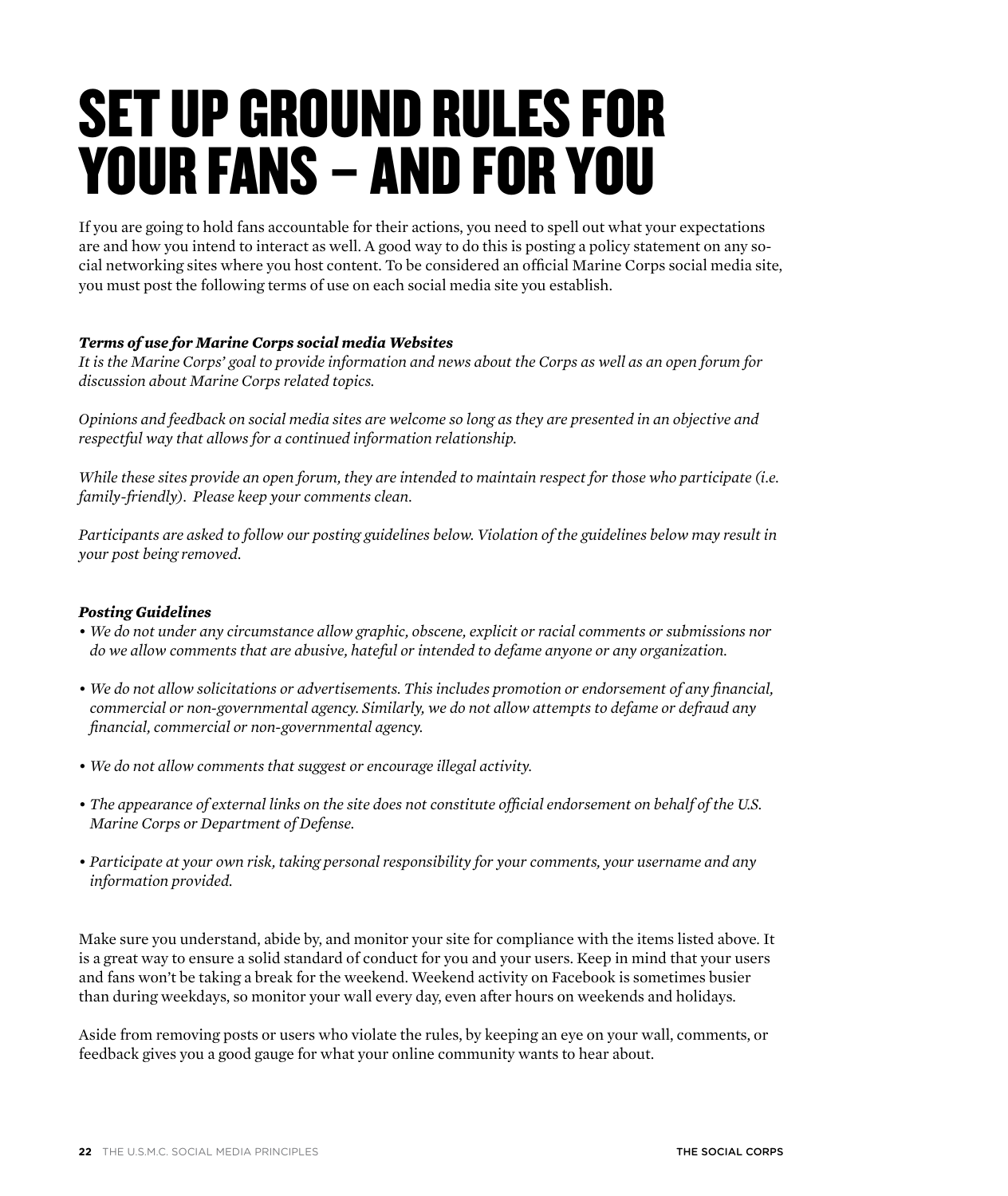## It's about the community

The temptation is to send out command messages and organizational information, but it's also good to keep the page entertaining enough for people to want to follow it. Don't fall into the trap of talking at your audience. This type of communication is a conversation, not a speech.

Ask your audience for feedback and suggestions; then act on that feedback. Being social accomplishes little if your audience is not interested in what's being said. Listening to your audience can mean the difference between maintaining a successful social media presence or an irrelevant one. Take the time to respond to questions; your community will value the interaction.

> Tell people that you're out there. Attach links to your social media sites at the bottom of your press releases, in the signature block of your official emails, on your business cards, and so on. Good, old-fashioned content promotion helps spread the word about what you have to offer – and helps your community grow.

A static social media presence is ineffective. Static pages are boring and visitors to the page lose interest quickly. People won't continue to visit a rarely updated page.

Keep in mind, a large social media following doesn't happen overnight, so relax and execute your social media strategy. The better you are at providing good information and engaging your audience, the faster your following will grow.



Connections: When someone expresses an interest in your online presence, then take the next step to have a relationship where they can be part of the conversation, they are counted as a connection. Some examples of typical social networking connections are:

Subscribers – those who sign up for your channel on YouTube

Fans – people who opt to join your community on Facebook

Followers – community of users who decide to keep track of your presence on Twitter



Likes: When "Liking" a page on Facebook you decide to connect to that page. The benefit from liking a page allows you to have news provided from the page into your Facebook News Feed – it also allows your friends on Facebook to see that you are a fan of that page or site. On the other hand, when you click the (Insert the "Like" button icon graphic here) button on a piece of content, you are that specific post, comment or topics as something you are interested in. You can "like" content without leaving a comment.



Retweet: Information on Twitter that people find interesting generates buzz. One of the ways Twitter users share content they find useful is by resending Tweets others have posted. Re-sending a Tweets is called Retweet. This process also increases other's awareness of different communities, interests and popular trends online or in the news. Being retweeted or reciprocating other fellow Twitter user's Tweets is one of the most important ways to achieve value on Twitter.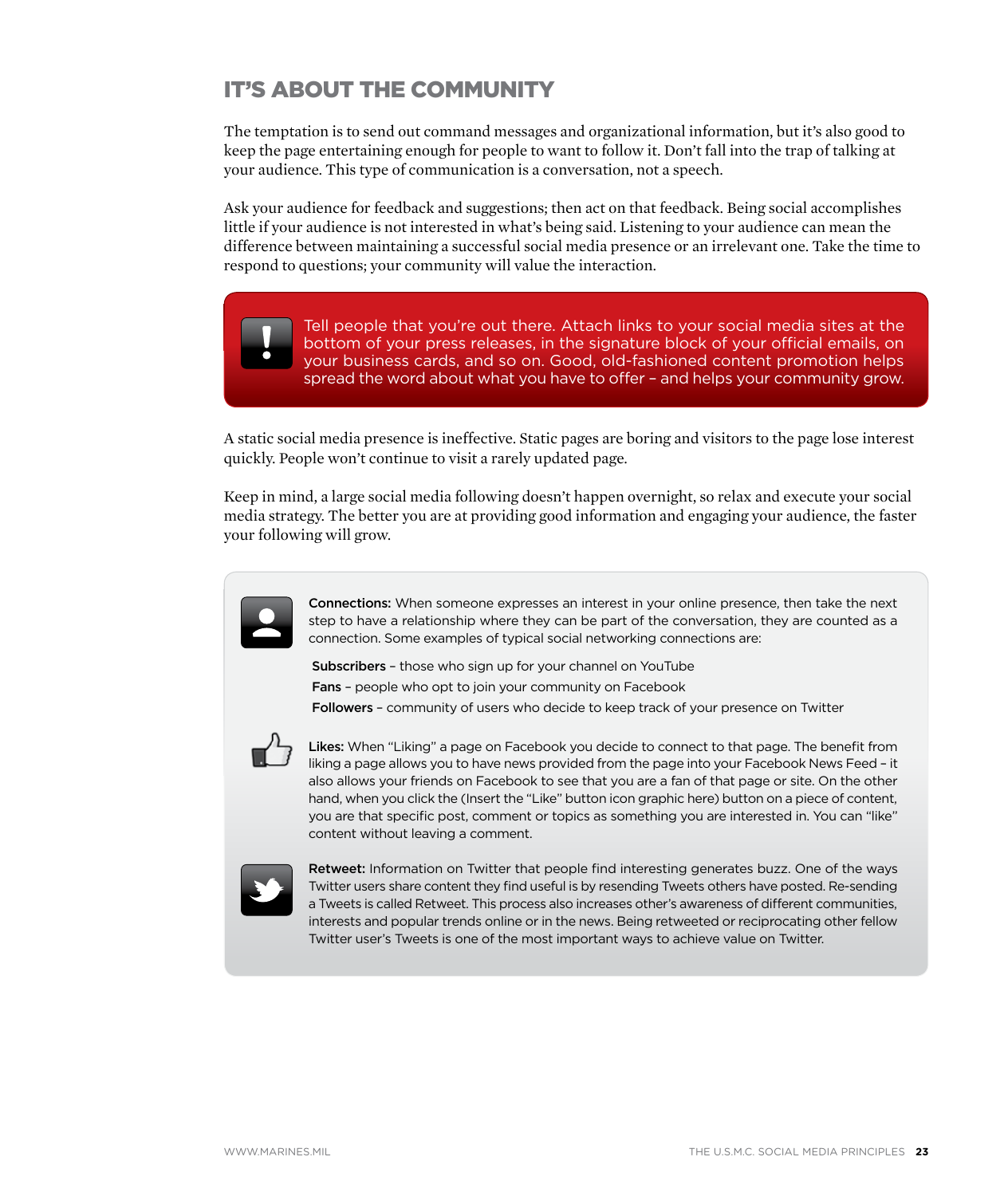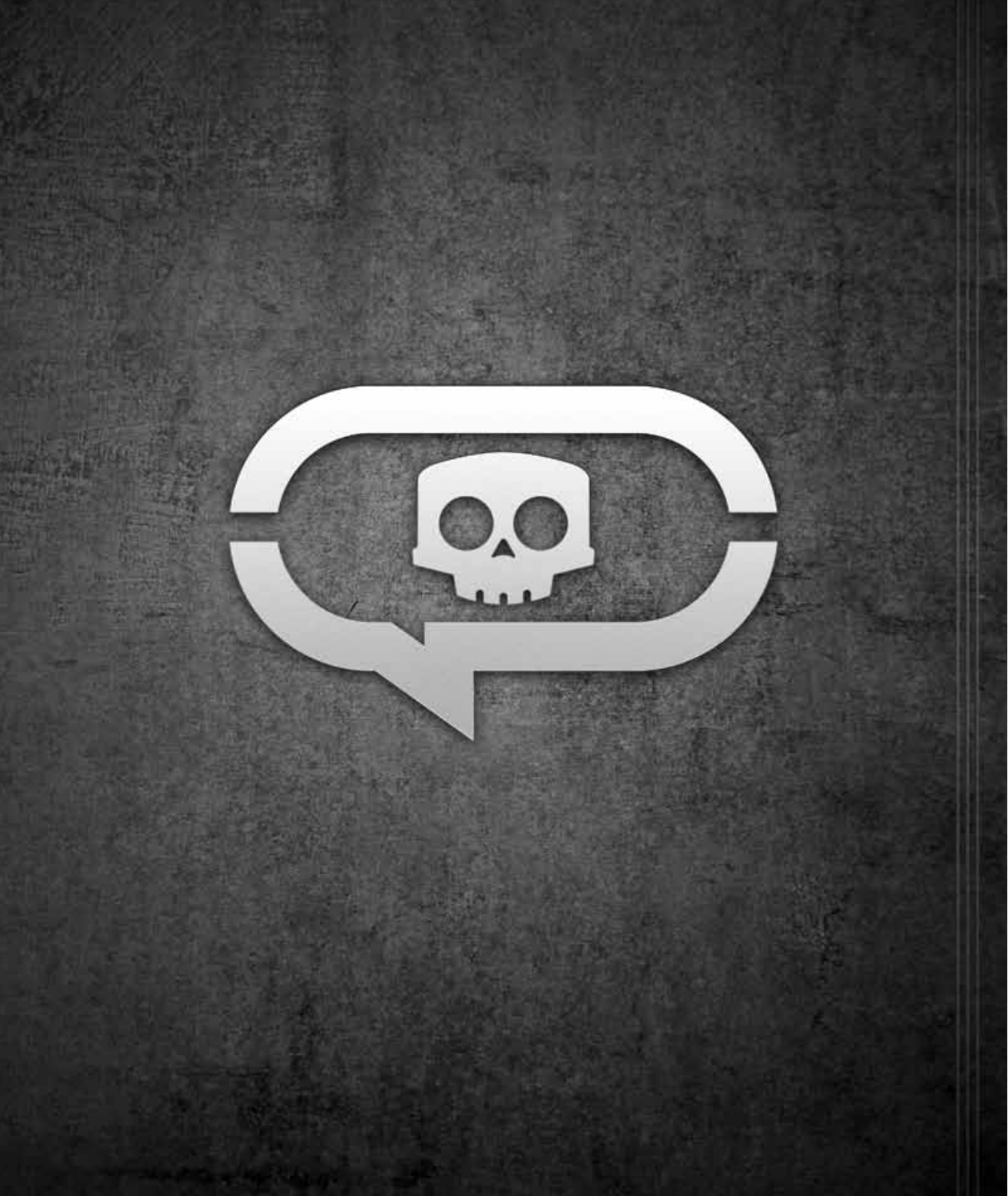## Maintaining Operations **SECURITY**

Social media is a quickly evolving means of distributing information. Exploiting communications is a relatively inexpensive and largely effective way for our enemy to take advantage of any chance they have to do harm, wreak havoc, infiltrate systems, and so on. Because of this, it is vital that you understand what "critical information" is and how it can lead our adversaries on a path to their target. You, your fellow Marines, civilian Marines, and family members must understand the risks involved with sharing personally identifiable information, unit locations, deployment dates, or equipment specifications and capabilities.

Just sharing what you might consider to be trivial information on Facebook, Twitter, discussion threads, or blogs can be pieced together by America's enemies who scour social outlets. Keep in mind, sharing seemingly harmless information online can be dangerous to loved ones and your fellow Marines — and may even get them killed.

Our adversaries - Al Qaeda, domestic terrorists, and criminals for instance - have made it clear they are looking at our content. It is everyone's responsibility to understand, share, and communicate the risks associated with the improper use of online communications or social media outlets.

## Operations Security Policy

In order to abide by the rules, you have to understand what and why they were written. In this case, the best way to stay safe and know how to protect operations security is to review the Marine Corps Operations Security Program.

For Marine Corps online content, paragraph 6 of Marine Corps Order 3070.2 (the Marine Corps Operations Security Program), provides guidance regarding unclassified, publicly available websites. The Order also defines, in great detail, what the Operations Security (OPSEC) process is and outlines a great collection of what constitutes critical information.

Through the information you distribute online, you can pave the quickest way for the bad guys to do their job. To set up some basic online protection, use the following checklist to get a handle on OPSEC.

The Social Side of OPSEC

**Connect:** www.facebook.com/NavalOPSEC

**Stay Informed:** twitter.com/#!/navalOPSEC

**Get Trained:** cdsetrain.dtic.mil/opsec, and www.iad.gov/ioss

**Make a Plan – Army OPSEC Planner's Course:** www.1stiocmd.army.mil/Home/iotraining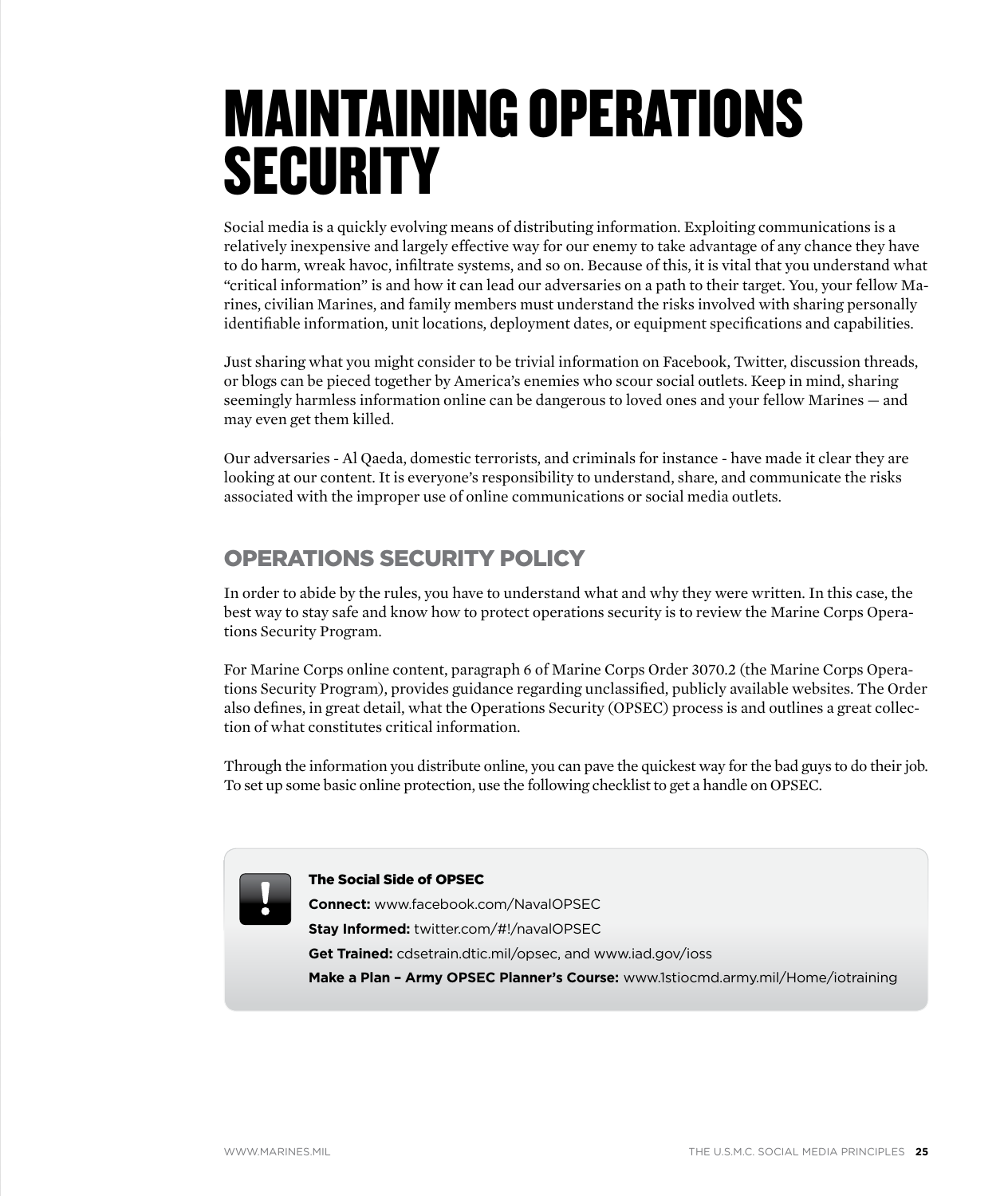## Checklist for Official Unclassified, Publicly Available Websites:

 $\Box$  Designate members of your unit to be responsible for posting content to your official unclassified, publicly available websites include your YouTube, Flickr and Blog sites. Make certain all of those assigned received OPSEC training.

 Your command has someone assigned as the OPSEC Officer. Ensure the OPSEC Officer reviews your command's Web site to ensure no critical information is published through the information, graphics, or photographs you post.

 $\Box$  Make sure all content for your site is approved by your commander or your release authority (Public Affairs Officer, Unit Information Officer, etc). This includes making sure all content is posted in accordance with Public Affairs guidance and the OPSEC program.

 Monitor your Facebook wall and comments posted to your YouTube, Flickr and Blog presences. Make sure external social media users are not posting sensitive information on your official presence. Remove all posts that contain sensitive or critical information or break the published rules for posting on your platform.

 $\square$  Screen official unclassified, publicly available websites and make sure to remove family member information from online biographies.

 $\Box$  Ensure the only type of contact information listed is in the form of organizational charts, directories, or general telephone numbers for commonly requested resources, services and contacts — without individual's names shown. DO NOT POST DUTY ROSTERS OR DETAILED ORGANIZATIONAL CHARTS WITH NAMES, EMAILS, PERSONAL PHONE NUMBERS, ETC. The only names, phone numbers, or personalized, official e-mail addresses that can be shown are for command or unit public affairs personnel and those designated by the commander as command spokespersons.

 $\Box$  All biographies published on publicly accessible websites must be screened to make sure they don't contain any date of birth, current residential location, or any information about family members.

 $\Box$  Produce training materials and conduct regular social media OPSEC training within your unit and other units in your organization.

 $\Box$  Provide social media OPSEC training to the families of your Marines. It's important to keep them just as informed and up-to-date as the Marines in your unit.

Be vigilant. Continuously review your social media and websites for OPSEC indicators or violations.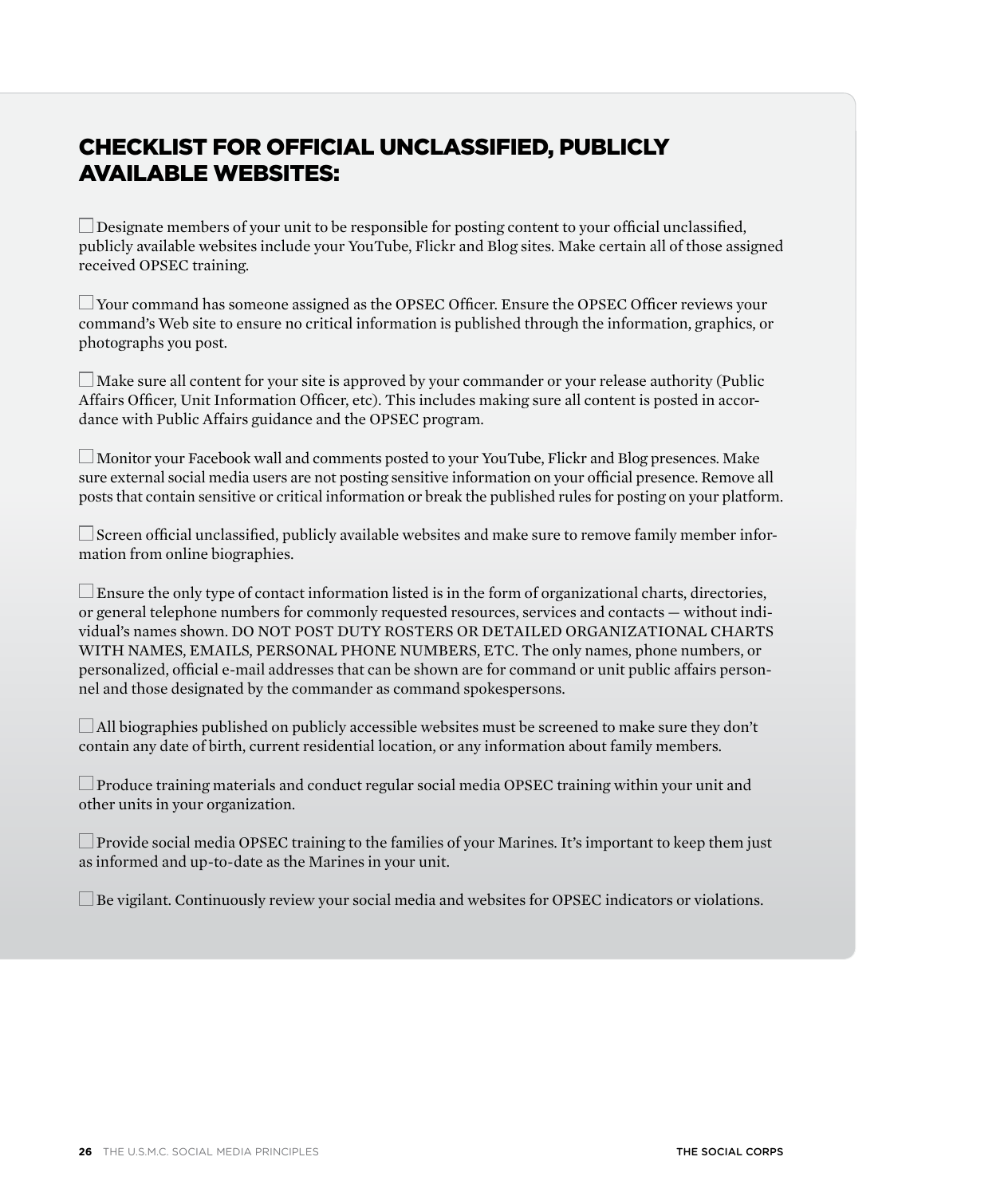## Using Social Media for Crisis Communications

Communicating during a crisis is one of the most important things Public Affairs Marines can do to ensure public awareness and to be able to coordinate the proper resources to help with the crisis. Social media channels are an excellent capability due to their speed, reach, and direct access to all the audiences involved. Your social channels and those used by others can help distribute relevant command information to key audiences and the media while also providing a means for dialogue among the affected and interested parties. Public Affairs and Command designated personnel are the de facto lead when it comes to establishing valid crisis communication efforts. Facilitating this flow of information through social channels will help avoid erroneous, misleading or misguided content.

The time to set up the communication network, however, is not during the crisis or time of need. Plan ahead and be consistent during the crisis. Some suggestions are provided below to keep you on track: be the trusted source.

The best course of action is to leverage already existing online communication channels and social networks. It is important to send the most current, official Marine Corps updates to key audiences before a crisis hits so people know where to find you online, and trust the information they receive.

#### **Monitor content posted by users**

Regularly monitor social media sites so that you understand what information the audience or community is asking for. Answer their questions as often and as best as possible, with timely responses to ensure the audience knows they are being heard and that the Corps is working to ensure they are kept in the loop during the crisis. You should also use search engines and other monitoring tools to track discussion on the topic. Keeping yourself and your community up to date goes a long way in ensuring you can rapidly respond where and when needed the most.

#### **Post cleared information as it comes in**

When a crisis hits, there's no need to wait for a formal press release. When you have solid information that the audience needs to know, post it. Playing it too cautious and waiting for everything to play out could damage your unit's credibility.

#### **Stay mobile**

Keep social media content up to date by using mobile devices. A crisis can occur at any time, so be prepared. Coordinate with your information technology personnel to ensure you are able to access social media sites through your (issued) mobile device. You should also have a commercially available back-up prepared, such as a midi or other wireless access device. Keep your social media account access information on hand. Also ensure you have all the cords, connectors, and power solutions you'll need to operate from remote or on-scene locations.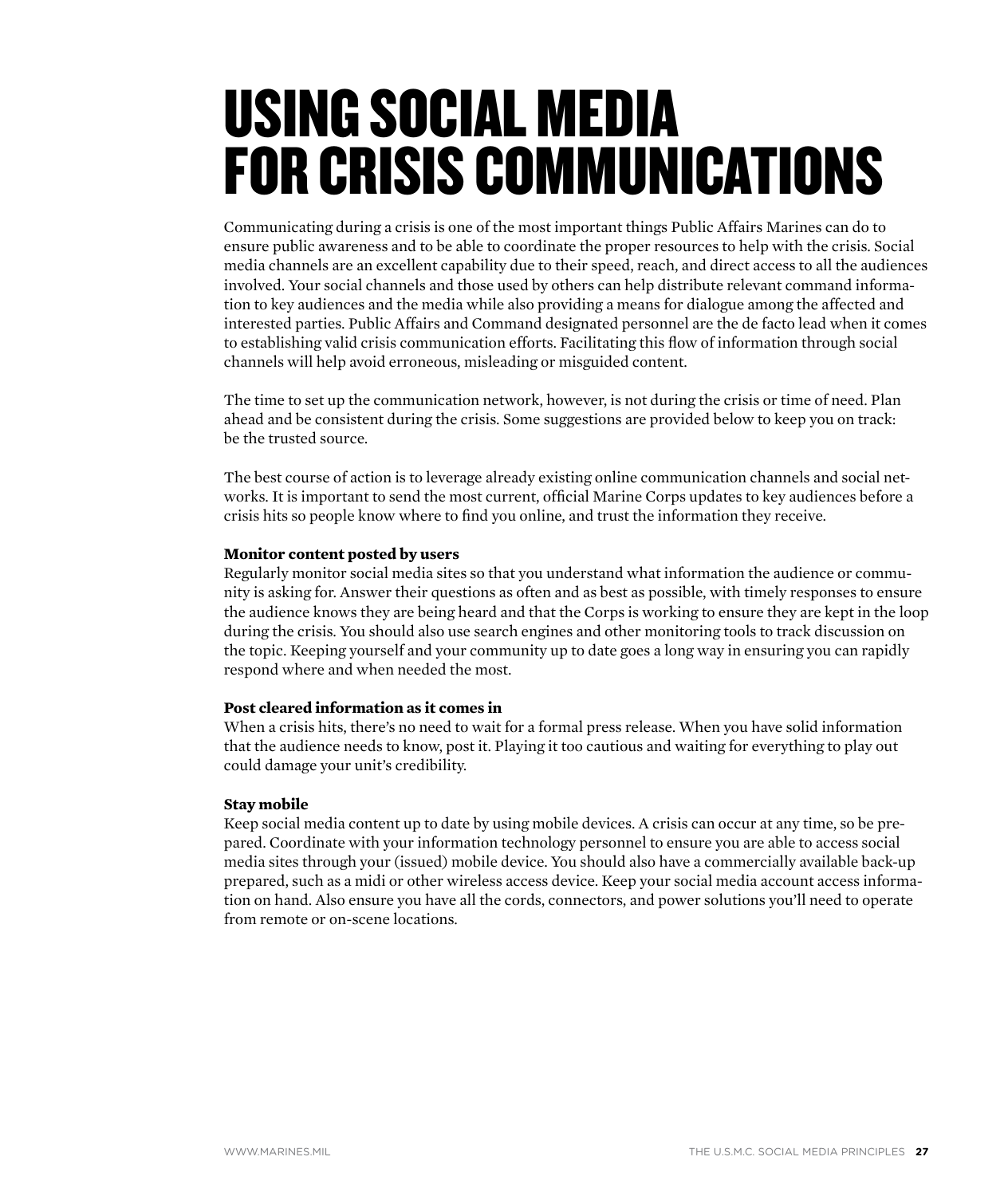## CRISIS COMMUNICATIONS CONTINUED...

#### **Share information**

Share critical information with a network of trusted social media sites, such as the Marine Corps' official Facebook page ( http//www.facebook.com/Marines) and other Marine Corps command, government, and official nongovernmental sites, like the American Red Cross. The social media community is large and it's possible to reach a lot of people through an extended network in the social media space. Promote social media presences.

Make sure to promote your social media presences on all your outgoing press releases, e-mail signatures, links on your Command and unit Web pages, and in conversations with reporters. Your social media presence isn't helpful if people don't know about it. Make sure the public knows that your social media presences are a good and trustworthy resource for information.

#### **Encourage people on the scene to send info**

Let people on the scene know they can help. They can do so by using their personal accounts to communicate the command information or feed you information to post on official command sites. No matter how the information is submitted, the command site should always promote this timely content, when appropriate.

#### **Analyze results**

Once the crisis is over, analyze what happened. Evaluate metrics and track user feedback. It's important to evaluate how your social media capabilities perform during a crisis so adjustments can be made for the future.



#### **What to do**

OPSEC breach, spill or compromise: If you think operations security is in danger or at risk, call your OPSEC program manager, local Security Manager or Command Operations Center. Any military installation security management office should be able to direct your inquiry, in the case of serious security issues or concerns.

#### **Crisis Situation:**

If the potential crisis is a local issue, contact the local authorities. For military concerns, contact the nearest operations center or public affairs office. There's also the option to leverage social media to make notification as well – through the local unit Facebook page, Twitter or Official Marine Corps Facebook page.

**Public Affairs Directory:** www.marines.mil/publicaffairs

**Marines Official Facebook page:** www.facebook.com/Marines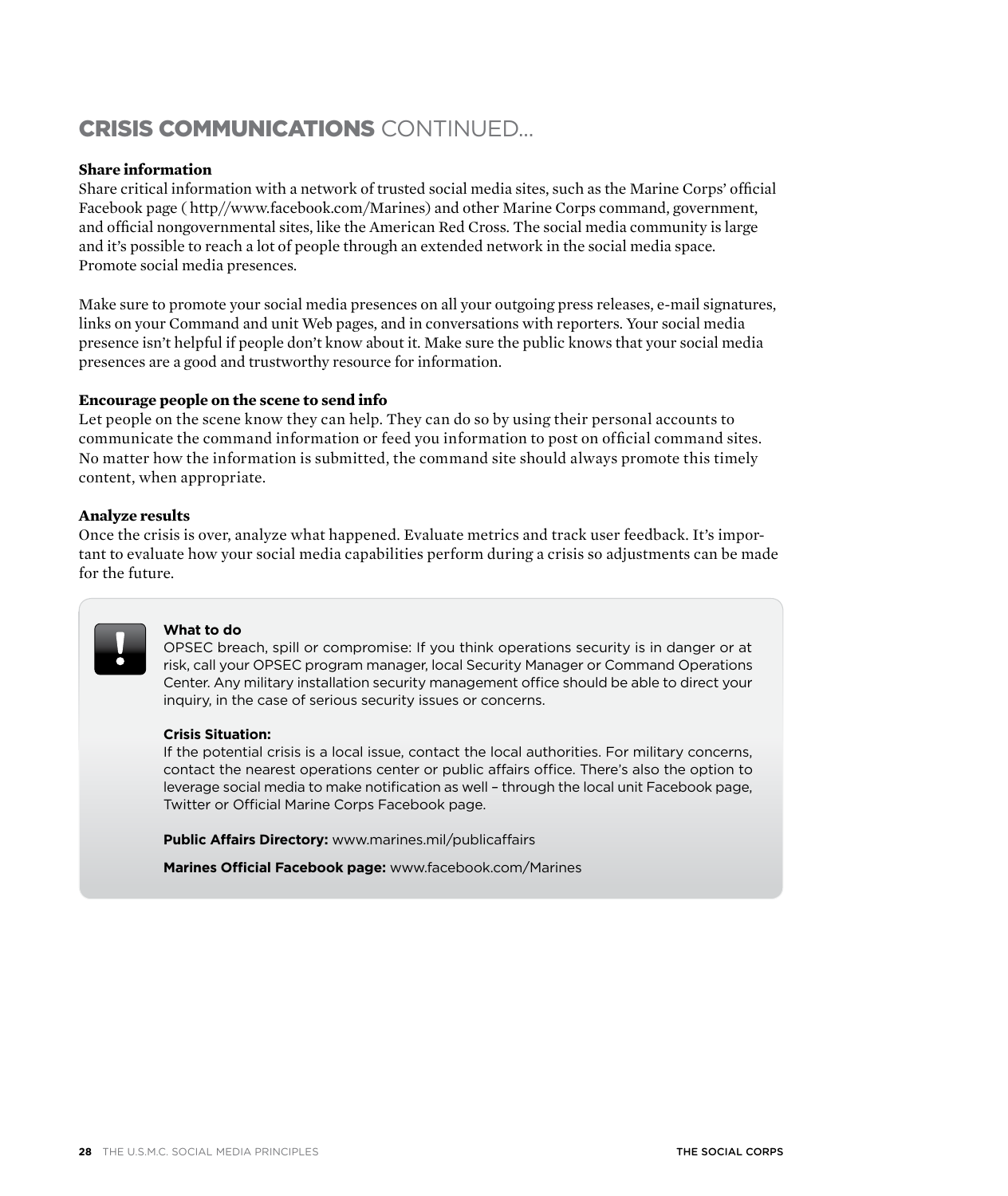

## Social Jargon

**What is…**

**Crowdsourcing:** The practice whereby an organization motivates a variety of freelancers, paid or unpaid, to work on a specific task or problem. Closer to home, crowdsourcing has been used to identify counter-measures for enemy weapons, locate defective batches of ammunition, or even by search giant Google to help solve complex updates for a portion of its search algorithm.

**Metadata:** Information that supports or describes a particular item or topic. This information (data) can include titles, descriptions, tags, and captions that describe a media item such as a document, file, video, photo, or blog post. For example, metadata on a document might be the title, subject, and author whereas descriptive metadata on a computer file can include file size, the date it was created, and file type.

**Hash tag:** The # symbol plus a string of text, used to mark keywords or topics in a Tweet. Twitter users created the tag option as a way to categorize messages. For example, people often use a hashtag like #MilitaryMonday to aggregate, organize and discover relevant posts that pay tribute to our troops each week on Twitter. Clicking on a hashtagged word in any message shows you all other Tweets in that category. Try it out on Twitter using the tag #Marines

**Podcast:** A digital file (usually audio, but sometimes video) made available for download to a portable device or personal computer for playback. This can also represent a topic or syndicated show that comprises several episodes. A podcast uses a "feed" that lets you subscribe. When a new audio clip is published online you are notified, or your device that is set up to subscribe to the feed is updated. The Marine Corps maintains video and audio news, and content podcasts -- available free for download on iTunes.

**RSS feed:** RSS (Really Simple Syndication), sometimes called web feeds, is a standardized method to deliver online content. Feeds are offered from a variety of sources such as blog entries, news stories, headlines, or images enabling readers to stay current with favorite or required updates, without having to browse or directly visit a Web site. There are many feeds available for those interested in the Marine Corps, ranging from news and video to MARADMIN messages and policy directives, magazine articles, and blog posts. To subscribe to a Marine Corps RSS feed, visit http:// www.marines.mil/feeds.

**Search Engine Optimization (SEO):** The process of arranging your website to give it the best chance of appearing near the top of search engine rankings. As an Internet marketing strategy, SEO considers how search engines work and what people search for.

**Tweet up:** An organized or impromptu gathering of people who use Twitter. Users often include a hashtag, such as #tweetup or #sftweetup, when publicizing a local tweetup event. NASA, for example, uses periodic Tweetups to provide their followers an opportunity to go behindthe-scenes at NASA facilities and events, and speak with scientists, engineers, astronauts and managers. Their Tweetups range from two hours to two days in length and include a "meet and greet" session for participants to mingle with other interested Twitter users and the people behind NASA's Twitter feeds.

**Web analytics:** The measurement, collection, analysis and reporting of Internet data for the purpose of understanding who your visitors are and optimizing your website.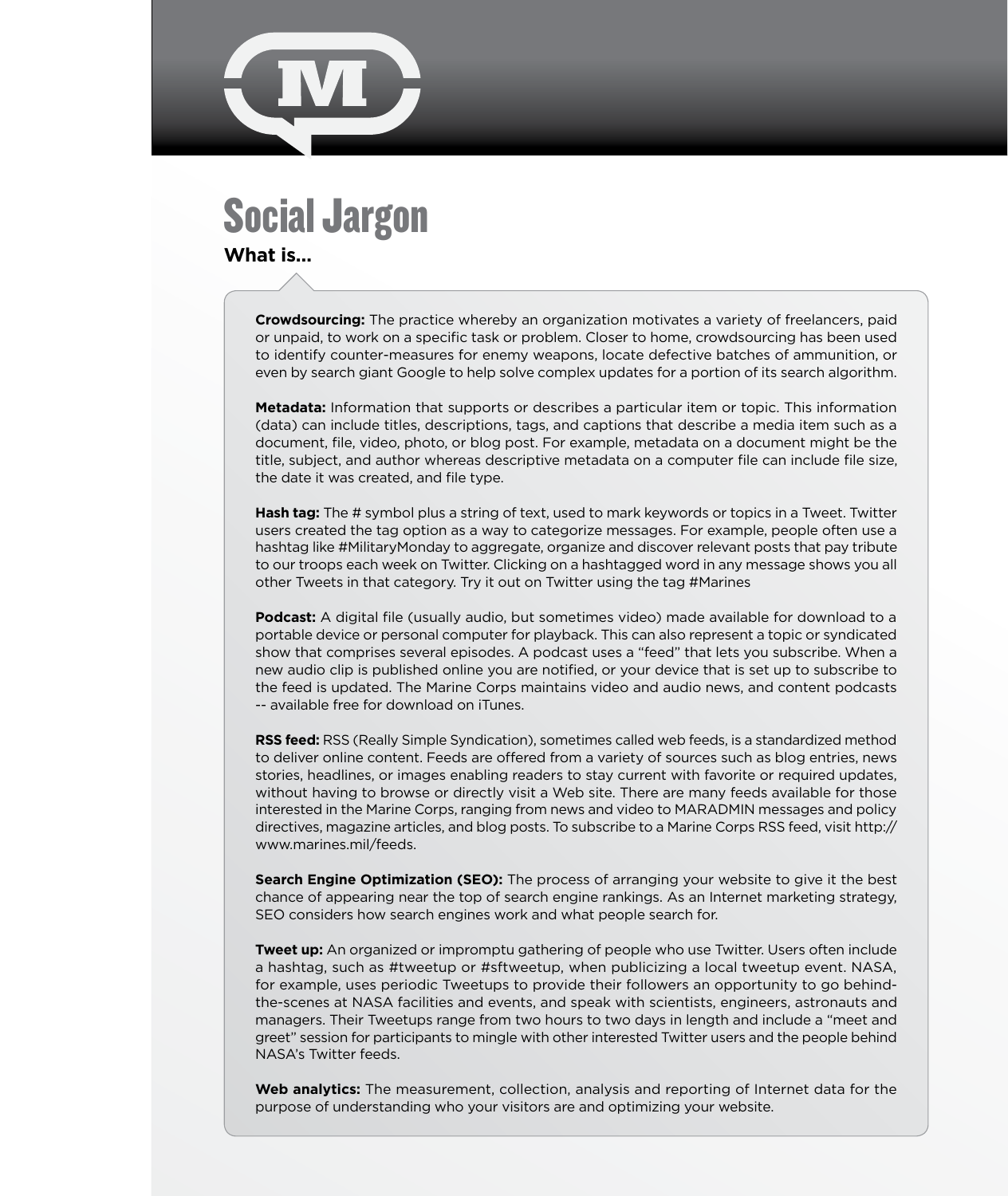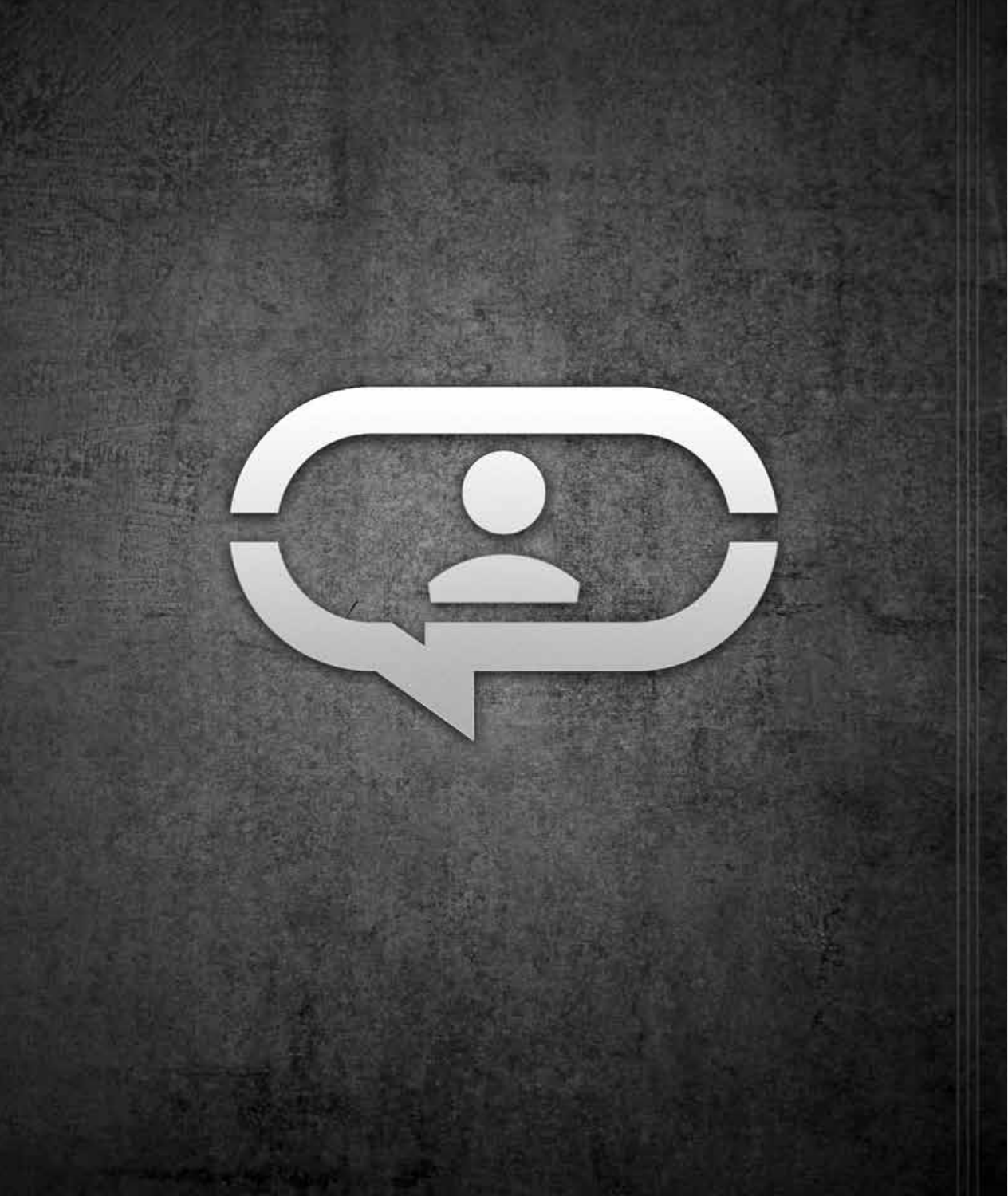# Social Media and Families

Social media is an important tool that can keep families and Marines connected. Family Readiness Offices currently offer a wide variety of information for families. Ultimately, social media is helping to keep families connected; this is vitally important to unit well being.

#### **What can families post?**

- Pride and support for service, units, specialties, and service members
- Generalizations about service or duty
- General status of the location of a unit ("operating in southern Afghanistan" as opposed to "operating in the village of Hajano Kali in Arghandab district in southern Afghanistan")
- Links to published articles about the unit or service member
- Information in the public domain so long as it doesn't violate privacy of others or doesn't compromise operations security.

Pay close attention to what is being talked about and avoid restating what looks like it might be unsafe for families or Marines. If someone appears to be talking about topics that shouldn't be shared, a courteous post reminding them of operations security might serve as a helpful reminder to them and for others to remember safety considerations.

### Keeping our Marines – and ourselves safe

There are terrific opportunities in online communities to connect with Marines who are deployed, communicate about Marines who are fighting for our Nation, and express pride in loved ones who are serving in the Corps. The downside is that there are now more opportunities than ever to unknowingly put ourselves and our Marines in harm's way through what might seem to be innocent discussions on Facebook or other online social outlets.

Facebook brings command information to the family through a medium that they already use - which is why it works so well. On that particular platform, you can see your grandma's updates, your sister-inlaw's kid's pictures, and get an update on how your son is doing while deployed with the Marine Expeditionary Unit, all in one place. The trouble is, others can gain access to this same content – all in one place too. Those "others" aren't looking to join in the discussion, though, they are looking for ways to compromise Marines and detract or destroy military success. One way they do this is by harming those that the Marines rely on – their families. They may also use the information you post to locate and injure Marines. Other nefarious uses include stealing your identity, using the information to infiltrate government networks, or other forms of illegal or dangerous actions.

Facebook is not considered a family readiness tool for Family Readiness Officers or unit personnel. The platform is a good way to communicate and hold open discussions, but it is far too open a forum to share and discuss specific details about where Marines are located, who they are, who their family members are, when and where a unit will be pulling into port, when Marines are returning from deployment, etc. This platform is however, one you can leverage for outreach to the community of family and friends interested in your unit.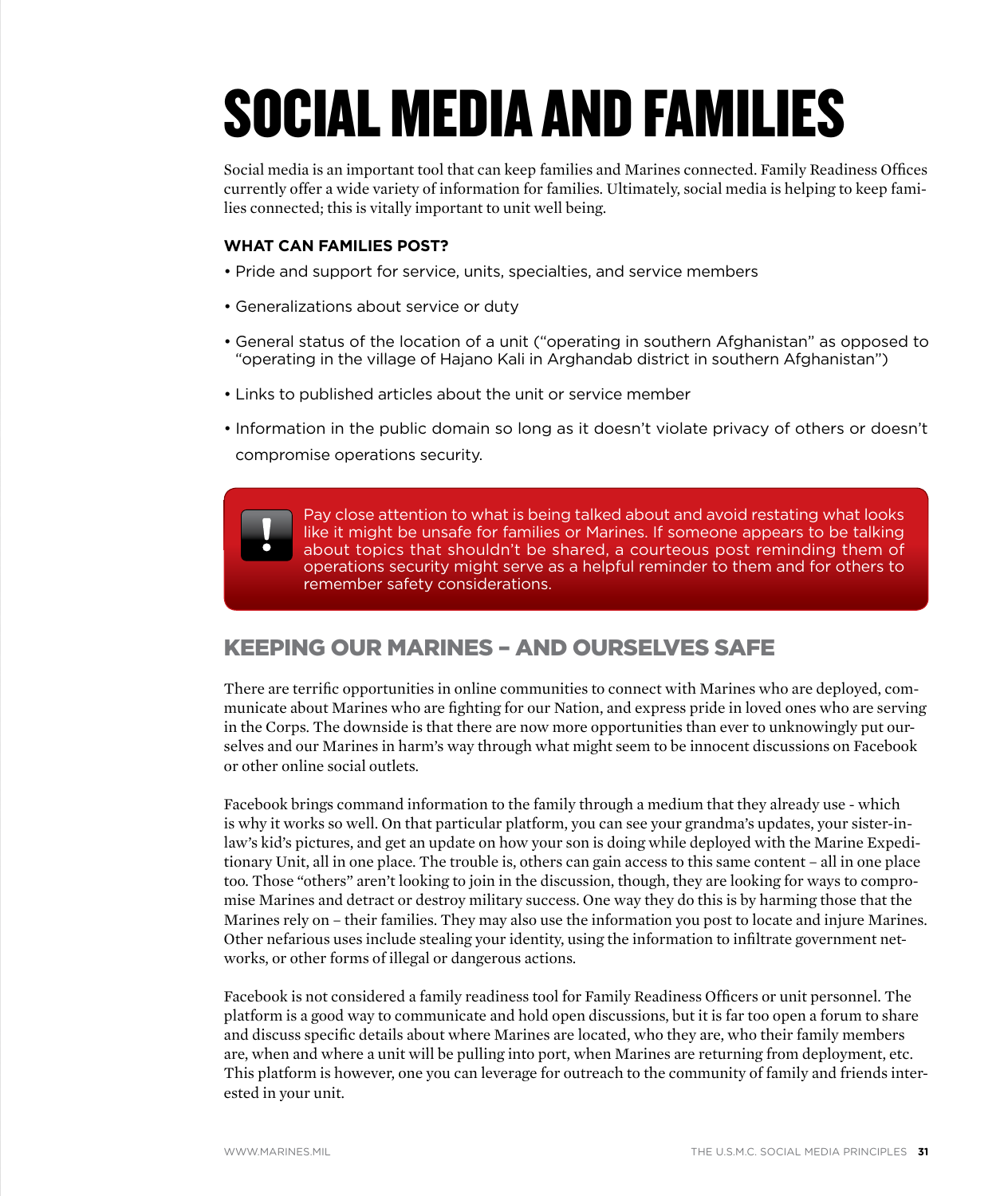## Operations Security for Marines or families – isn't this a military-only thing?

The Marine Corps could not do our jobs without the support and concern of family members and the military community. You may not know it, but you also play a crucial role in ensuring your loved ones' safety just by what you know of the military's day-to-day operations. You can protect your loved ones by protecting the information that you know. This is known in the military as, "Operations Security," or OPSEC.

#### **What is OPSEC?**

OPSEC is keeping potential adversaries from discovering critical Department Of Defense information. As the name suggests, it protects US operations - planned, in progress, and those completed. Success depends on secrecy and surprise, so the military can accomplish the mission more quickly and with less risk. Enemies of freedom want this information, and they are not just after the military member to get it. They want you, the family member.

#### **Unofficial Websites**

The posting of pictures and information that is pertinent to your loved one's military unit to personal or family websites has the potential to jeopardize their safety and that of the entire unit. Coordinate with your unit's Family Readiness Officer to have pictures screened so they can be posted to the "Official" unit Family Readiness website. This will ensure that you contribute to OPSEC and keep the force safe.

#### **What Information is Sensitive?**

The following list provides examples of sensitive or critical information that may help you in defining how to communicate safely. There are many more examples, but the list below gives a good baseline of what to avoid posting:

- Detailed information about the mission of assigned units.
- Details concerning locations and times of unit deployments.
- Personnel transactions that occur in large numbers (e.g., pay information, power of attorney, wills, or deployment information).
- References to trends in unit morale or personnel problems.
- Details concerning security procedures.

Talking about or sharing minor or casual details of unit or Marine information may seem insignificant. However, to a trained adversary, this information contains small pieces of a puzzle that highlight what U.S. forces are doing and planning. Remember, the elements of security and surprise are vital to the protection of Department of Defense personnel, and to the accomplishment of U.S. goals.

Where and how you discuss sensitive information is just as important as with whom you discuss it. An adversary's agents tasked with collecting information will frequently visit some of the same stores, clubs, recreational areas, or places of worship that you do. They can also easily collect data from cordless and cellular phones and even baby monitors using inexpensive receivers available from local electronics stores.

*If anyone, especially a foreign national, persistently seeks information from you, notify your military sponsor immediately.*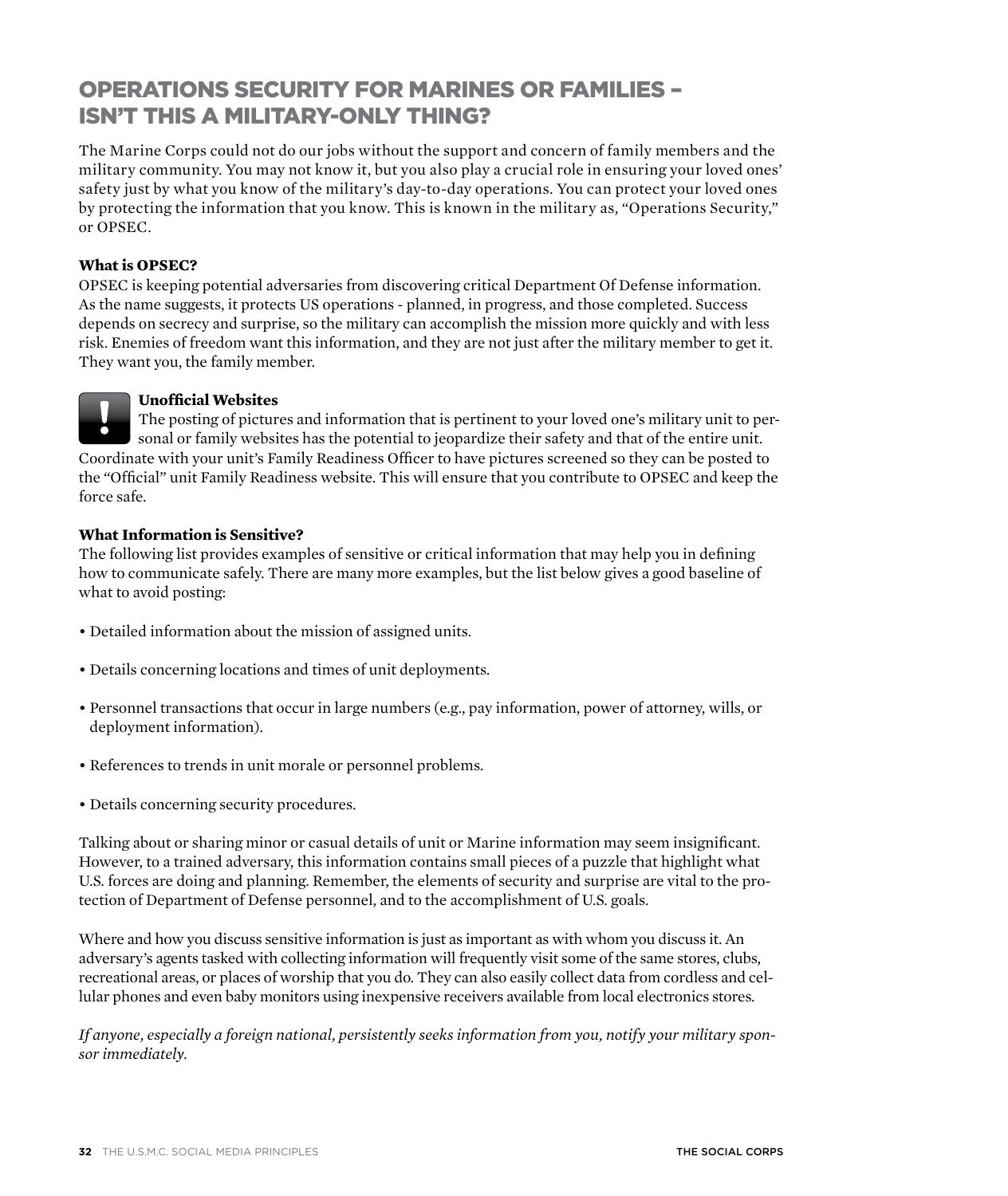### What you can do to protect operations security

There are many countries, organizations, and individuals that would like to harm Americans and degrade U.S. influence in the world. It is possible for spouses and family members of U.S. military personnel to be targeted by these entities for intelligence collection. This is true in the United States, and especially true overseas. To stay safe from wrongdoers, keep in mind some of the following tips:

#### **Be Alert**

Foreign Governments and organizations can collect significant amounts of useful information by using spies. A foreign agent may use a variety of approaches to befriend someone and get sensitive information. This sensitive information can be critical to the success of a terrorist or spy, and consequently deadly to Americans.

#### **Be Careful**

There may be times when Marines cannot talk about the specifics of their jobs. It is very important to conceal and protect certain information such as flight schedules, ship movements, temporary duty locations and installation activities, just to name a few. Something as simple as a phone discussion concerning where a Marine is going on temporary duty or deploying to can be very useful to adversaries. Do not post details about troop movement, missions, logistics, numbers, locations, or homecoming dates whether or not your Marine is deployed. Also, avoid posting specific details about your Marine's job or occupational specialty.

#### **Protect Critical Information**

Even though some information you discuss may not be secret, it may be what the Department of Defense calls "critical information." Critical information deals with specific facts about military intentions, capabilities, operations, or activities. If an adversary knows this detailed information, U.S. mission accomplishment and personnel safety can be jeopardized. Information must be protected to ensure an adversary doesn't gain a significant advantage. By being a member of the military family, you will often know some critical information. Do not discuss these details outside of your immediate family and especially not over the telephone.

#### **Protect Privacy**

Posting personal information about Marines or recruits should be avoided. This includes but not limited to identifying information such as last names, email addresses, phone numbers (office, cell, or personal), birthdates and addresses. Always use discretion when posting any personal information. Please respect the privacy of your Marine. Posting detailed personal information about other Marine family members should be avoided as well.

#### **Photos are important**

There is a review and release process associated with all official military photographs. Even what might seem to be simple photos can disclose troop locations, equipment, tactical unit details, numbers of personnel, and much more. As a result, if you receive an image or locate a photograph of Marines involved in any military operation or exercise, you should not post the photograph unless it has been released by the Marine Corps or Department of Defense. You should also never share photographs of Marines in a deployed, operational location. A better way to connect others to Marine Corps photos is to link to images on official Marine Corps or DoD web sites.



Protecting privacy extends to everyone. Social venues provide an easy forum to intentionally or accidentally violate privacy, including: intrusion (physical or electronic intrusion into one's private quarters), public disclosure of embarrassing facts (the dissemination of truthful private information which a reasonable person would find objectionable), casting someone in false light (the publication of facts which place a person in a false light, even though the facts themselves may not be defamatory) and appropriation (the unauthorized use of a person's name or likeness to obtain some benefits). Aside from violating others, you could be breaking the law. Be mindful and report violations to your Marine's chain of command.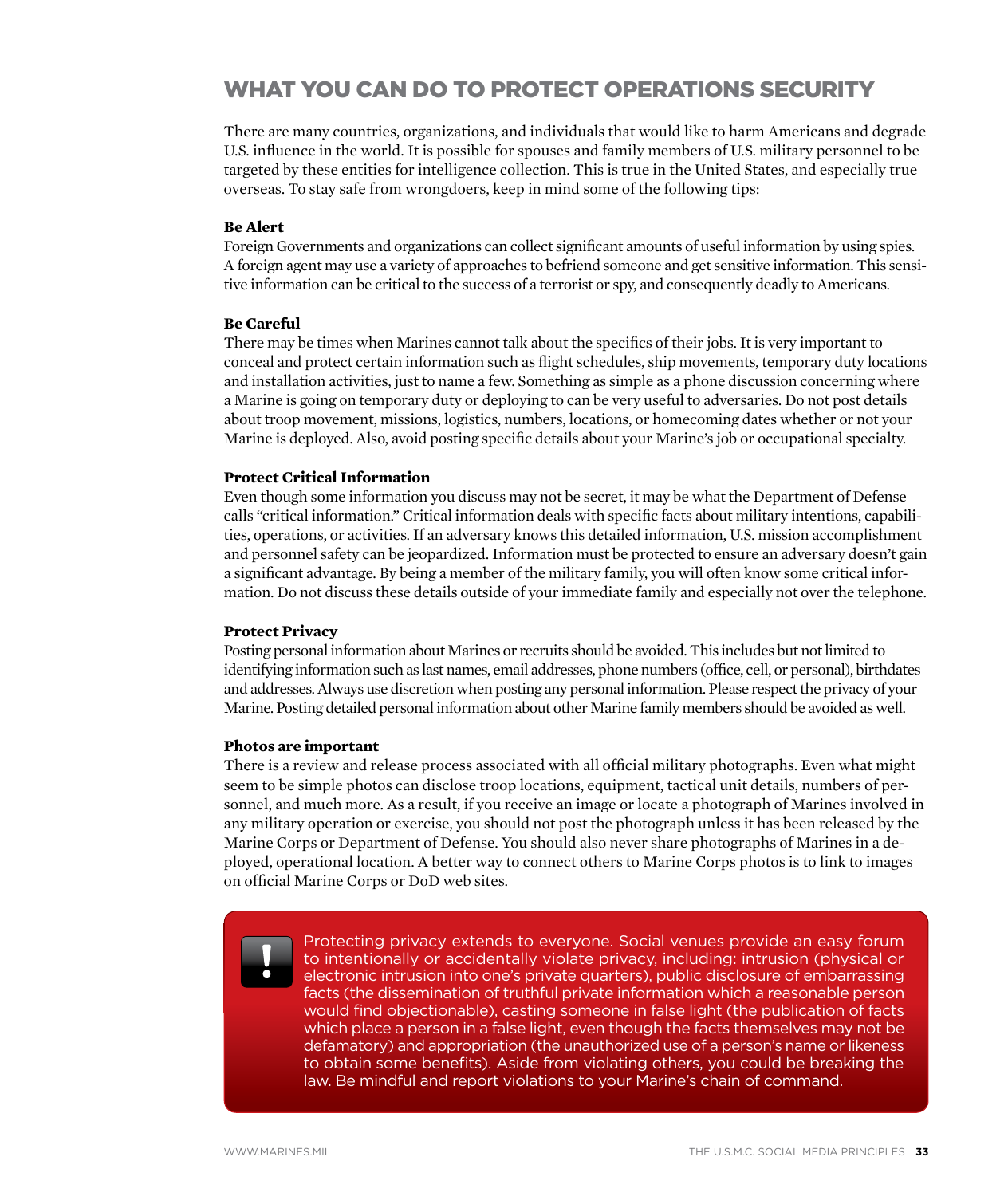## WHAT YOU CAN DO CONTINUED...

#### **Taking Action**

What should you do if you become aware that information is being posted online which could compromise unit operational security:

- Notify your sponsor, Family Readiness Office, or the unit operations security manager immediately.
- Contact the site administrator to notify them of the issue and ask that the post or comments be removed.
- Post reminders to the community about the importance or OPSEC and point out the dangers associated with sharing critical or sensitive information.
- Remember: If you aren't comfortable placing the same information on a sign in your front yard, don't put it in an email or share online. This is not intended to limit your free speech, the purpose is to protect lives and safety.
- Marines, families and the Marine Corps depends on you to maintain OPSEC. If you're uncertain as to what you can or can't share online or in email conversations, please contact your Family Readiness Office.

#### Tips for making safer social media posts:

| <b>Example post:</b>                                                                                          | <b>Change to:</b>                     |
|---------------------------------------------------------------------------------------------------------------|---------------------------------------|
| My Marine is in Afghanistan at Camp Xyz.                                                                      | My Marine is deployed to Afghanistan. |
| My Marine will be leaving Kuwait and heading to<br>Afghanistan in three days.                                 | My Marine deployed this week.         |
| My Marine is coming back at 1130 am on the 15 <sup>th</sup> of   My Marine will be home this summer.<br>July. |                                       |
| My family is back in Jacksonville, NC.                                                                        | I'm from the East Coast.              |

#### **Are you telling everyone where you are?**

Location-Based Services are used more and more by social networking sites that find the geographical location of a mobile device, tablet, or other communication method through GPS or Wi-Fi to provide offers or services based on this information. This might be helpful to alert you to a great sale or deal from a nearby vendor. It might also be an interesting challenge or habit to check in to a location on services like Foursquare or Facebook Places. There are dangers associated with this capability, however. For a detailed description on how to check some of these settings, please see the previous inset regarding Facebook Places.

There are no current, immediate Marine Corps-related benefits to Marines or family members by using location-based social media.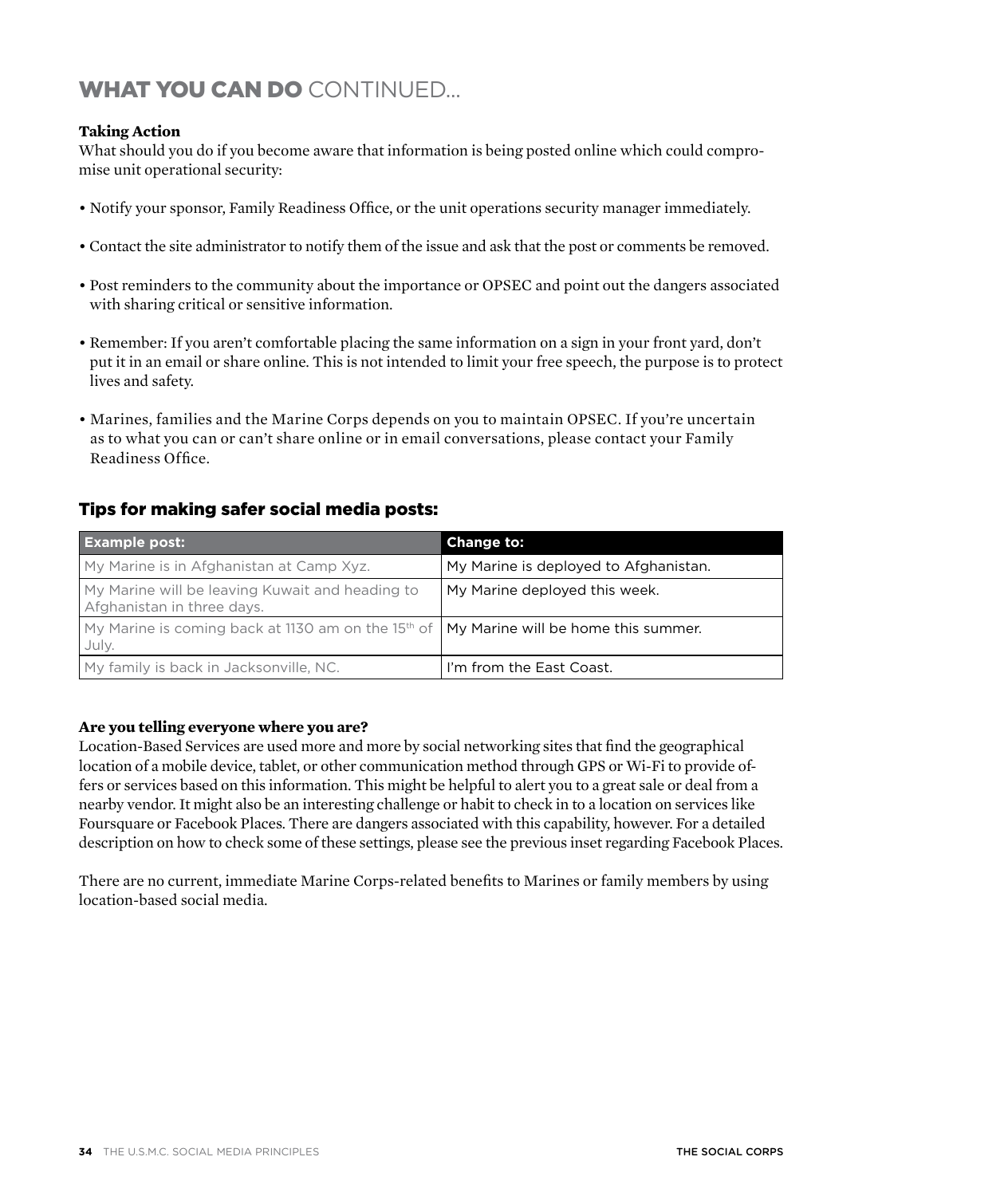### Getting personal updates about injured Marines

Notifying families that their Marine has been injured or has died is not the job of social media. Making sure that families have priority from Casualty Assistance Calls Officers and Marine Corps staff is extremely important and vital to the Corps. This type of information should NEVER be shared through social media channels.

Social media channels cannot assume to have complete knowledge about which family members have and have not yet been informed about official Marine Corps notices. Even if you believe that sharing the information you have will be timely and helpful, remember: you may be casually sending notice to families that weren't even aware anything negative has taken place. And, once the information is posted, there is no bringing it back and it will spread extremely fast – to others, to strangers, and to the media.

Please, let the professionals that the Marine Corps has assigned handle delivery of official notices. This allows everyone to get the best possible assistance and ensures fair and rapid care for those whom our Marines have identified as those to be first informed. Don't make this decision for the Marine by sharing their personal details online.



#### **Even More Family Resources**

**MILITARY PERSONNEL SERVICES** Full-spectrum of military services for Marines and their families

go.usa.gov/bvw

#### **UNIT, PERSONAL & FAMILY READINESS PROGRAM**

Commanding Officers at all levels are required to maintain this program for their unit, including a full-time Family Readiness Officer (FRO) who provides a link between the Commander, Marines, families, resources & support organizations both on and off base.

www.usmc-mccs.org/upfrp/

#### **MARINE CORPS FAMILY TEAM BUILDING**

Supports the Family Readiness Program Readiness and Deployment Support Training, Family Readiness Program Training, Lifestyle Insights, Networking, Knowledge, and Skills (L.I.N.K.S.) Training, and Life Skills Training and Education. Resources are available on all Marine Corps installations.

www.usmc-mccs.org/mcftb/

#### **FAMILY ADVOCACY PROGRAM**

Provides counseling to Marines and their families dealing with issues ranging from anger management to stress management, parenting, and couples communication. Support services also help with challenges Marine families face such as frequent deployments, ongoing relocations, and separation from family and friends.

www.usmc-mccs.org/famadv/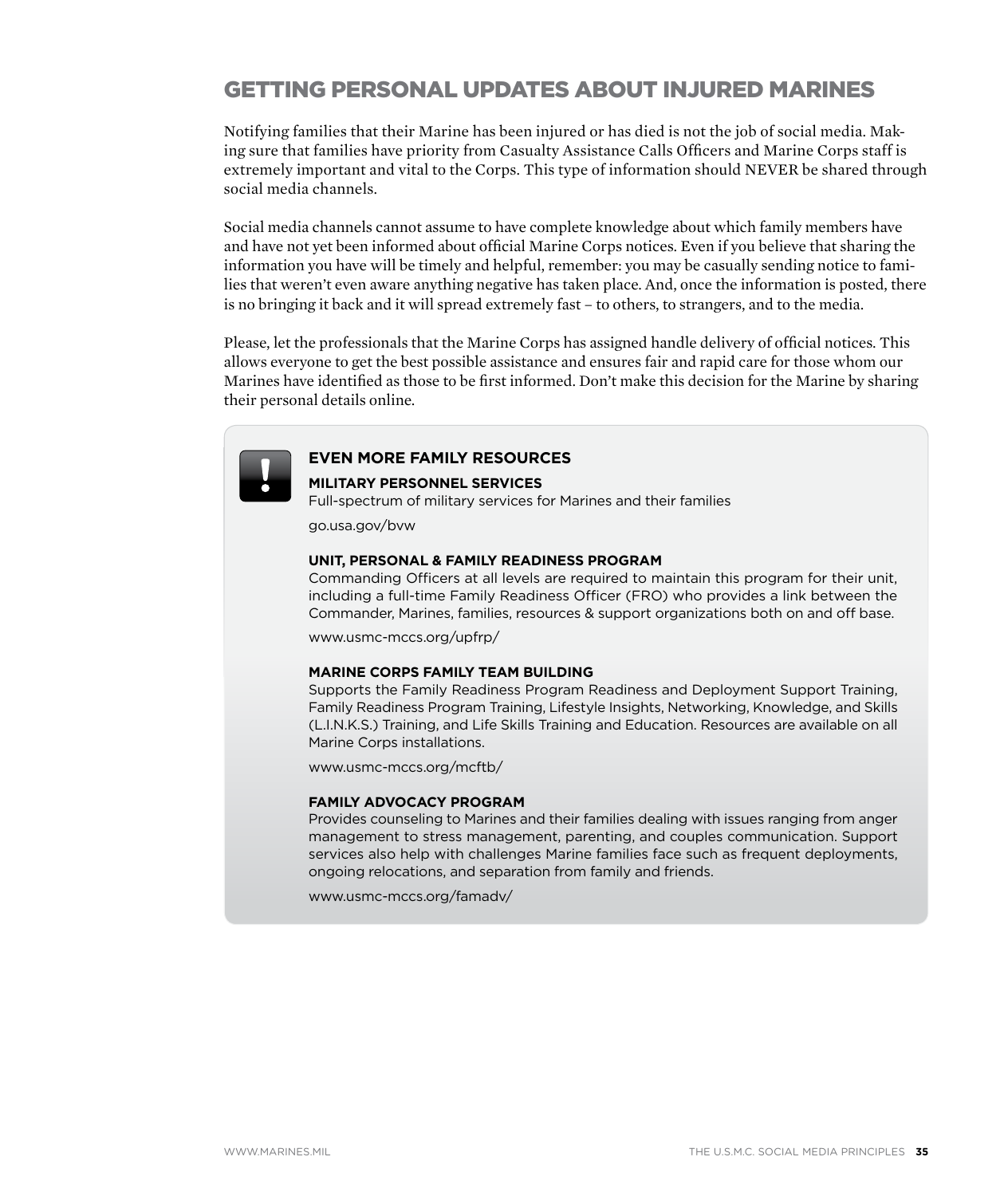## eMarine – a safer way for families to connect online

The eMarine website, part of the Commandant of the Marine Corps initiative to improve organizational communication, is the Corps' safe, secure, portal for dissemination of official family readiness information. The system is available only to Marines and their Family Members.

Similar to Facebook, Twitter, YouTube, and Flickr the eMarine portal provides its members a tool to access documents, view photos and videos, participate in forums, and gain important information about their Marine's Unit from anywhere in the world.

Each eMarine site offers an online community that can be customized for each Marine Corps Unit and is maintained by the Unit Commander and Family Readiness Officer. System content is assessed by command personnel who are obligated to ensure they look out for the Marine Corps' and your best interests when it comes Operations Security – adding even more safety to your communications.

## How to Get Started

*For Marines -* Keep your family informed about your unit by registering yourself in eMarine. After you're signed up, you can sponsor up to five family members. Anyone you sponsor is automatically approved for your Unit's eMarine site. You can also manage your sponsor list online, anytime.

#### **Your process is simple:**

- Register for your unit's eMarine site.
- Log in to eMarine at http://www.emarine.org
- Select Getting Started > Invite Family Members.
- Enter the names and email addresses for your family members and choose your Unit to join them. They will be added to your family member list and an invitation email will be sent for them to register.
- Once they register, they're automatically approved for your Unit's site.

#### *For Family Members* **– Ask your Marine to send you an invitation to eMarine. Then follow the instructions to subscribe.**

- Or, you can visit http://www.emarine.org
- Select the "Find a Unit Site" button.
- Click "Sponsor Search."
- Enter your Marine's first name, last name and date of birth then click "search."
- Choose your Marine's unit and follow the instructions to subscribe as a Family Member.

Anyone a Marine lists an as a family member in the Family Readiness module of Marine On Line (MOL) can subscribe to eMarine. In this case, no invitation is necessary, the family member will be able to request access as long as they know their Marine's first name, last name and date of birth. Unit Family Readiness Officers will validate the request against data saved in Marine On Line before granting access.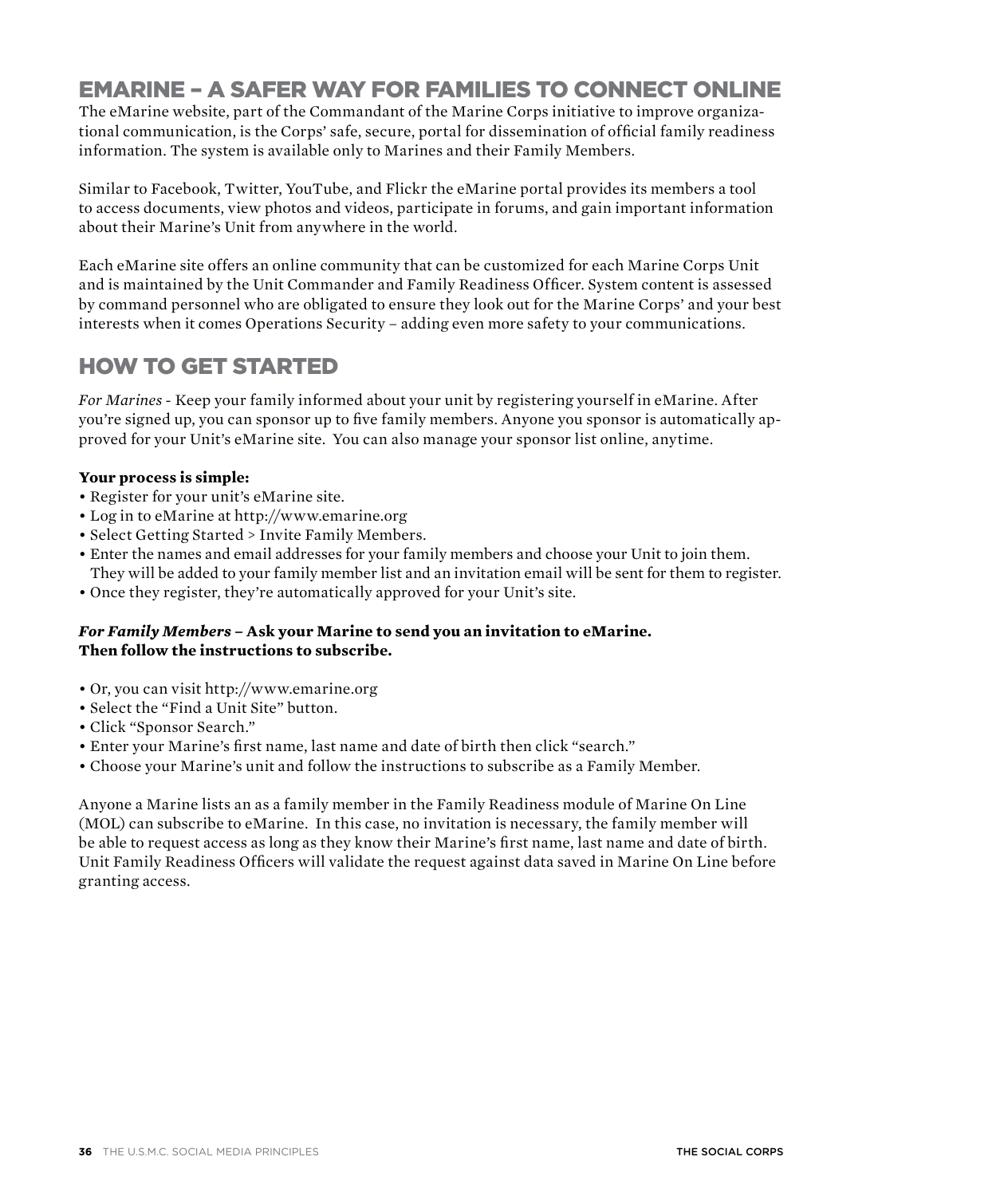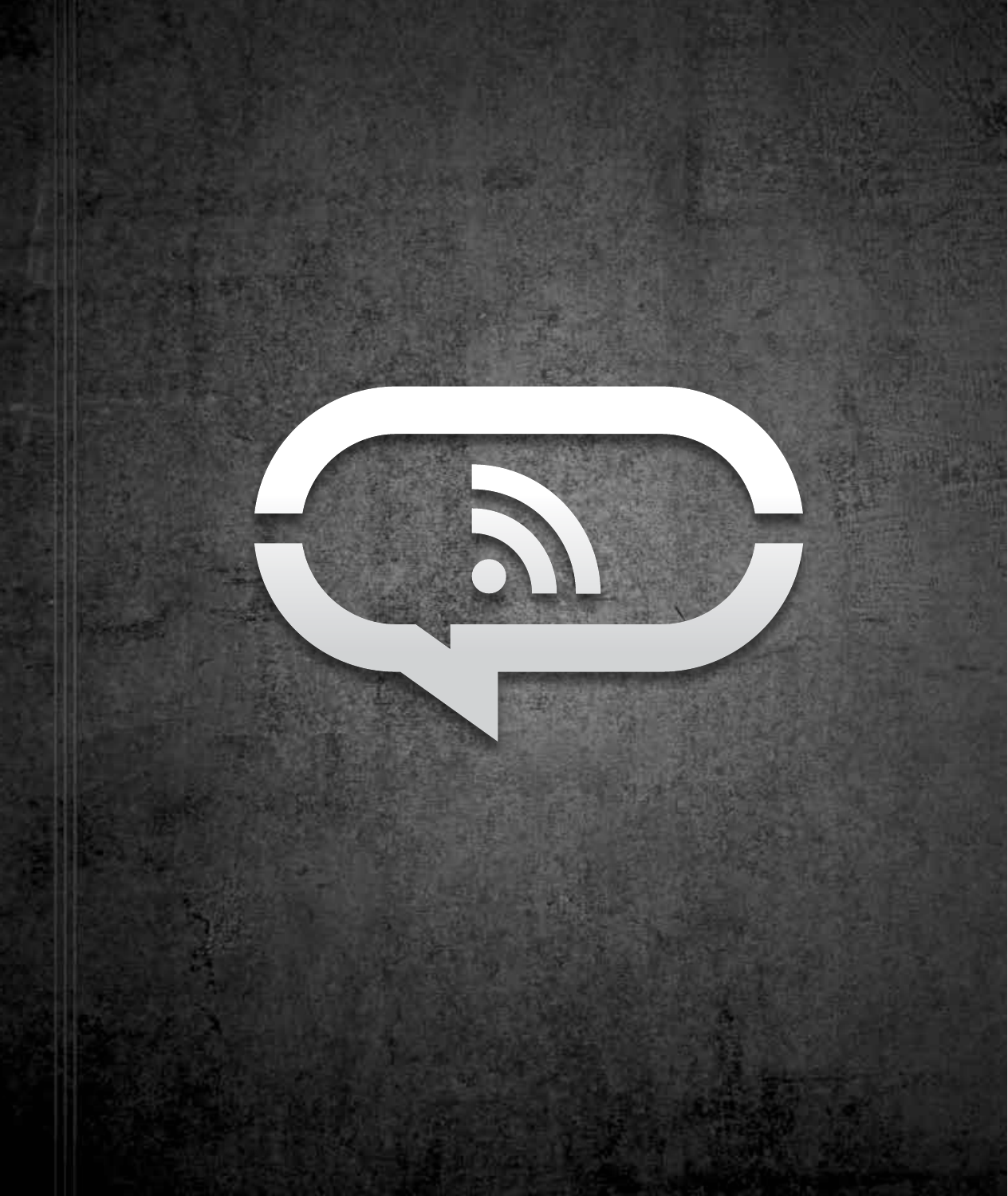## BLOGGING

## To Blog or Not To Blog?

There are many reasons to deliver your message or content through a blog: a need to provide commentary, news, personal accounts or editorial perspectives, or more informal (and perhaps brief ) topics of discussion.

One of the most significant benefits of offering a blog is providing a place to build a community where your readers can interact, comment and discuss topics that are relevant and important to your organization, unit or Command. If you are not prepared or not interested in accepting comments, you may want to reconsider if a blog is really the most appropriate tool for your communications objective.

Before you commit, keep in mind there are considerable resources involved in managing a blog. A successful blog needs dedicated resources, time, and staff to moderate comments and make it an effective communication tool. It also requires content and posting commitment. Irregular and infrequent blogging eventually fails.

Considerations BEFORE you decide to establish a blog:

- You must consistently write and publish content often enough to keep an audience informed and interested. Do not use press releases as a substitute for actually writing a post that will engage your audience. Aim to average at least one posting per week.
- Must have the available staff or time to review blog posts for typos, grammatical errors, and content clearance. Staff must manage the blog, including writing and reviewing blog entries, moderating all comments in a timely fashion, monitor blog metrics, and promote the blog posts and topics.
- Be prepared to moderate and review comments to:
- prevent spammers from posting harmful links to sites that might contain malware.
- filter for personal attacks and offensive content.
- Have the ability or aptitude to manage the blog design and technical details ranging from layout to plug-ins, and various media tools.

### Sample types of blog posts

- *Explanatory* Tell a story as an engaging way of explaining a complex process or concept.
- *Interview* Interview an expert, leader, or newsmaker. Interview posts are a way to share the expertise or opinion from a credible source that may not have time to write for your blog. *Example: http://marinesmagazine.dodlive.mil/2010/06/28/sgt-majbradley-a-kasal/*
- *Profile* Focus on a particular case study, organization or interesting personality and the characteristics that have lead to success.

Example: http://marinesmagazine.dodlive.mil/2011/11/21/war-pig-homes-cramming-comfort-intolife-on-the-road/

• *Informational* – Share articles, Websites, postings, etc. that relate to your topic by summarizing, interpreting, or linking to other content on the Web.

*Example: http://marines.dodlive.mil/2011/11/16/marines-strengthen-aussie-alliance/*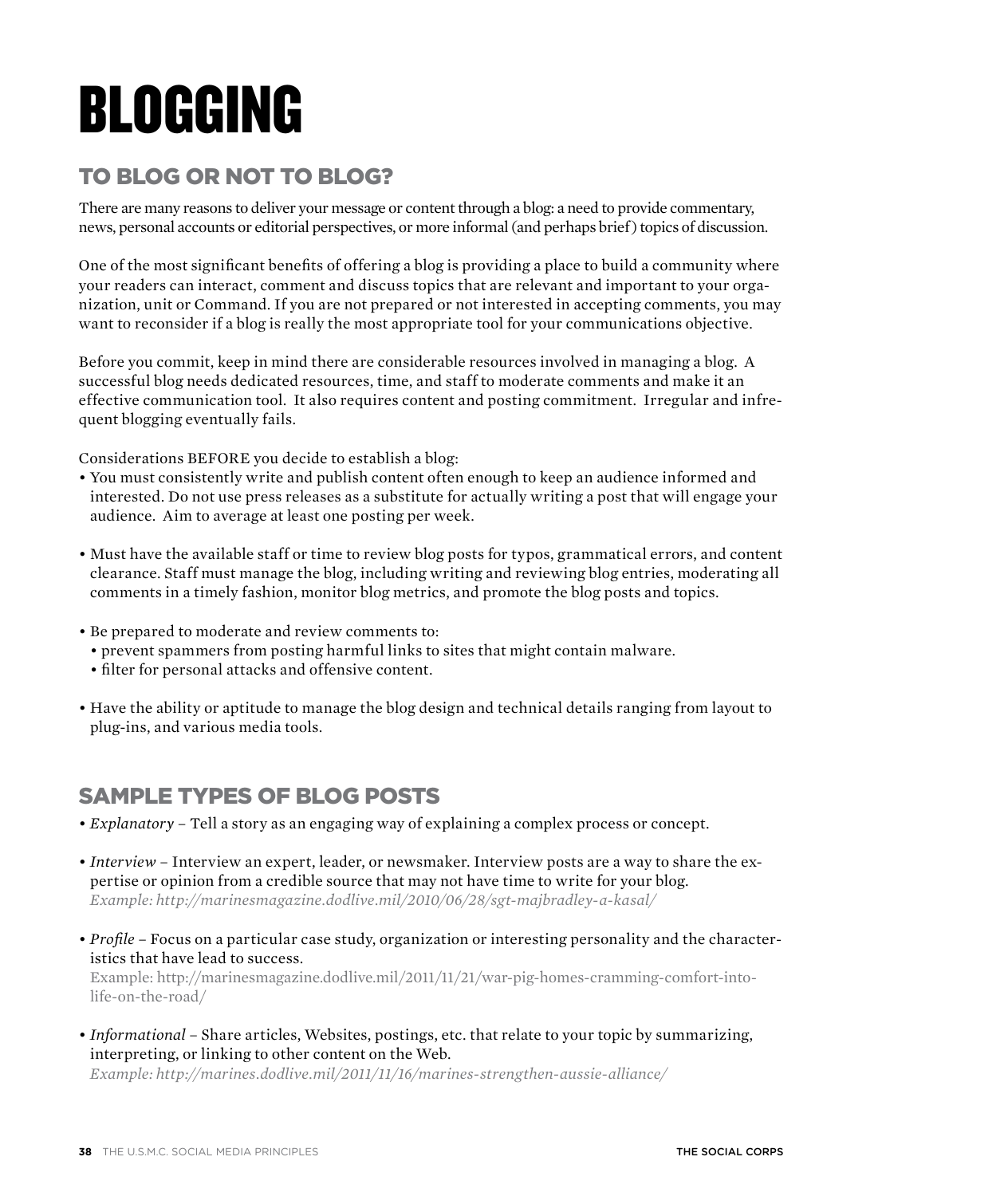- *Contrasting Perspectives* Outline both sides of a perspective, project, service or approach. *Example: http://marines.dodlive.mil/2011/05/07/becoming-a-marine-mom/*
- *Success Stories*  Tell a story of success or paint a picture of what could be. These posts can be inspirational and motivational. Your audience can share ideas, resources, or stories on similar experiences.
- *Event Blog* Information about a progressing current event over the course of several weeks or even several hours.
- *Solicit Ideas-* Ask your audience for input on a future project or feedback on a project as it progresses. *Example: http://marines.dodlive.mil/2010/12/28/where-real-marines-are-made/*

### Setting Up a Marine Corps Blog

If your unit, organization or command decides to establish a blog, you may be eligible to for a blog site on the Department of Defense blog platform (DoDLive) through the Defense Media Activity.

To get started, download and complete the blog request form and Memorandum of Agreement and email them to Marines@dma.mil.

The Marine Corps social media staff will review the agreement and verify your eligibility.

Once the review is complete, your agreement will be forwarded to the Public Web office for site creation and follow-on instructions (i.e. setting up your administrator account and providing guidance on design and theme options for your blog).

Download the documents from: http://marines.dodlive.mil/2011/11/29/setting-up-a-marine-corps-blog/

### Blogging Tips

- Write simply, concisely, and conversationally.
- Avoid acronyms, slang and jargon, unless you provide definitions.
- Limit the length of your post (typically less than 600 words.)
- Post titles should follow guidelines similar to those for headlines.
- Use categories, tags, and archives to organize your content.
- Include images in your posts (one lead image at a minimum.)
- Links within the blog are encouraged, but if linking to sites external to the Department of Defense, an external link disclaimer must be provided on the blog site or within the footer of the post.
- Avoid overwhelming the reader with facts and figures. Keep it simple and link to more details.
- Engage your readers and be responsive to their comments.
- Be committed to reading every comment received, even if you do not post a response.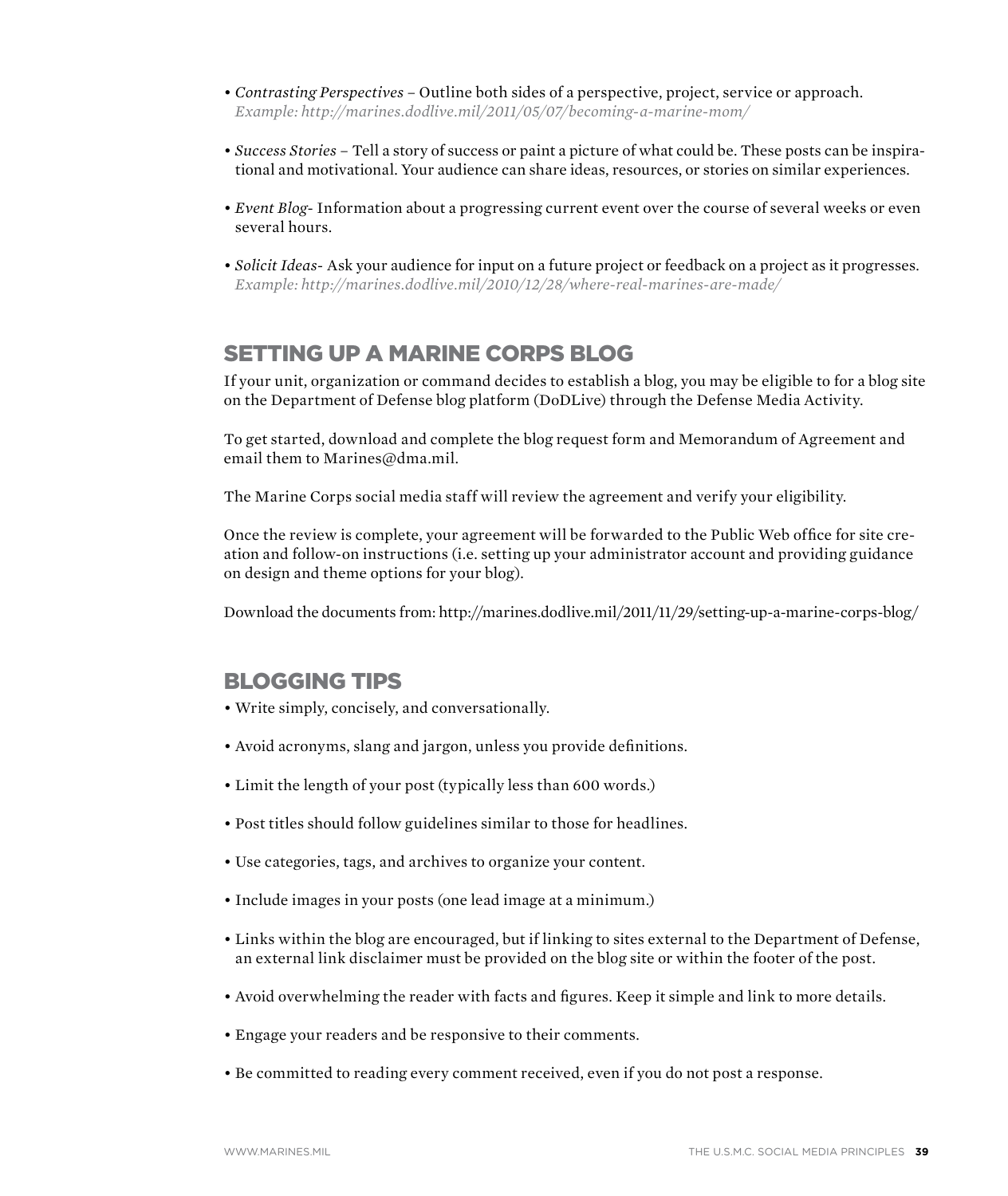

## 15 Tips to Stay Safe and Out of Trouble Online

#### 1. **Post appropriate content.**

- You are personally responsible for your actions.
- Ensure any Marine Corps content you post is accurate and appropriate.
- Remember: you lose control over content once it's posted.
- Always use your best judgment and keep in mind how the content of posts will reflect upon yourself, your command, and the Marine Corps – now and in the future!

#### 2. **Don't break the law.**

- Adhere to Federal law, as well as Department of Defense, Department of Navy, and Marine Corps regulations and policies.
- Don't use any words, logos or other marks in your posts if it will infringe upon the trademark, service mark, certification mark, or other intellectual property rights of the owners.
- If you violate Federal law, regulations or policies, you are subject to disciplinary action under the Uniform Code of Military Justice (UCMJ)

#### 3. **Understand the guidelines when making unofficial posts about the Corps.**

- If appropriate, identify yourself as a Marine or your affiliation with the Marine Corps, to include your rank, billet, military occupational specialty or occupational series, and status (active, reserve, civilian, contractor).
- If you decide not to identify your affiliation with the Corps, you should not disguise, impersonate, or otherwise misrepresent your identity.
- You can use Department of the Navy and Marine Corps symbols in unofficial posts so long as the symbols are used in a manner that does not bring discredit upon the Services, does not result in personal financial gain, or does not give the impression of official or implied endorsement.

#### 4. **If you wouldn't say it to your grandma, don't post it.**

*Don't say/post anything that could be perceived as:*

- Defamatory
- Libelous
- Obscene
- Abusive
- Threatening
- Racially or ethnically hateful
- Otherwise offensive or illegal

#### **Quick Reference Definitions:**

Defamation: an intentional false communication that injures another's reputation or good name.

Libel: written/pictorial defamation (this is used if a wide audience for the defamation is possible such as: things posted on the internet)

Slander: spoken/gestured defamation.

#### 5. **Avoid spillage!**

- Do not post any information that is:
- Classified (Confidential, Secret, Top Secret)
- Controlled Unclassified Information (CUI)
- Sensitive but Unclassified (SBU), For Official Use Only (FOUO), Law Enforcement Sensitive (LES), Sensitive Homeland Security Information, Security Sensitive Information (SSI), Critical Infrastructure Information (CII), etc.)
- In violation of operations security (OPSEC), such as tactics, troop movements, force size, weapon system details, and so on.
- When in doubt, contact your unit operations officer, security manager, intelligence officer, foreign disclosure officer, or public affairs officer for guidance.

#### 6. **Guard your personal Information.**

- Do not provide sensitive, family-related information within your profile.
- Keep your plans, schedules, and location information to yourself.
- Protect your coworkers, friends, and family members. Don't post information that would infringe upon their privacy, proprietary, or personal rights. This means: don't post their personal contact information such as email address, home address,

phone numbers, social security number, or physical location.

- Tell friends to be careful when posting photos and information about you and your family. Talk to family and friends about operations security and what can and cannot be posted.
- Videos can go viral quickly; make sure they don't give away sensitive information. When using social media, avoid mentioning rank, unit locations, deployment dates, names, or equipment specifications and capabilities.
- Geotagging is a feature that reveals your location to other people within your network. Consider turning off the GPS function of your smartphone. If you're involved in an official Exercise, Operation, or deployed – turn off your mobile device GPS functions.

#### **Don't share your:**

- Social Security number
- Home address
- Birthday
- Birth place
- Driver's license number
- Other personally identifying information
- By piecing together information provided on different websites or from different responses, criminals and adversaries can use the information to, among other things, steal your passwords and identity, impersonate you, stalk you, harm you, or harm your family and your fellow Marines.
- Check all photos you intend to post for indicators in the background or reflective surfaces that may expose unwanted details.
- Double check that you want the information you are about to post to be forever available to anyone at anytime.

#### 7. **Don't share information that is not approved for public release.**

• Not memos, not e-mails, not meeting notes, not message traffic, not white papers, not public affairs guidance, not pre-decisional materials, not investigatory information, not proprietary information… JUST DON'T DO IT!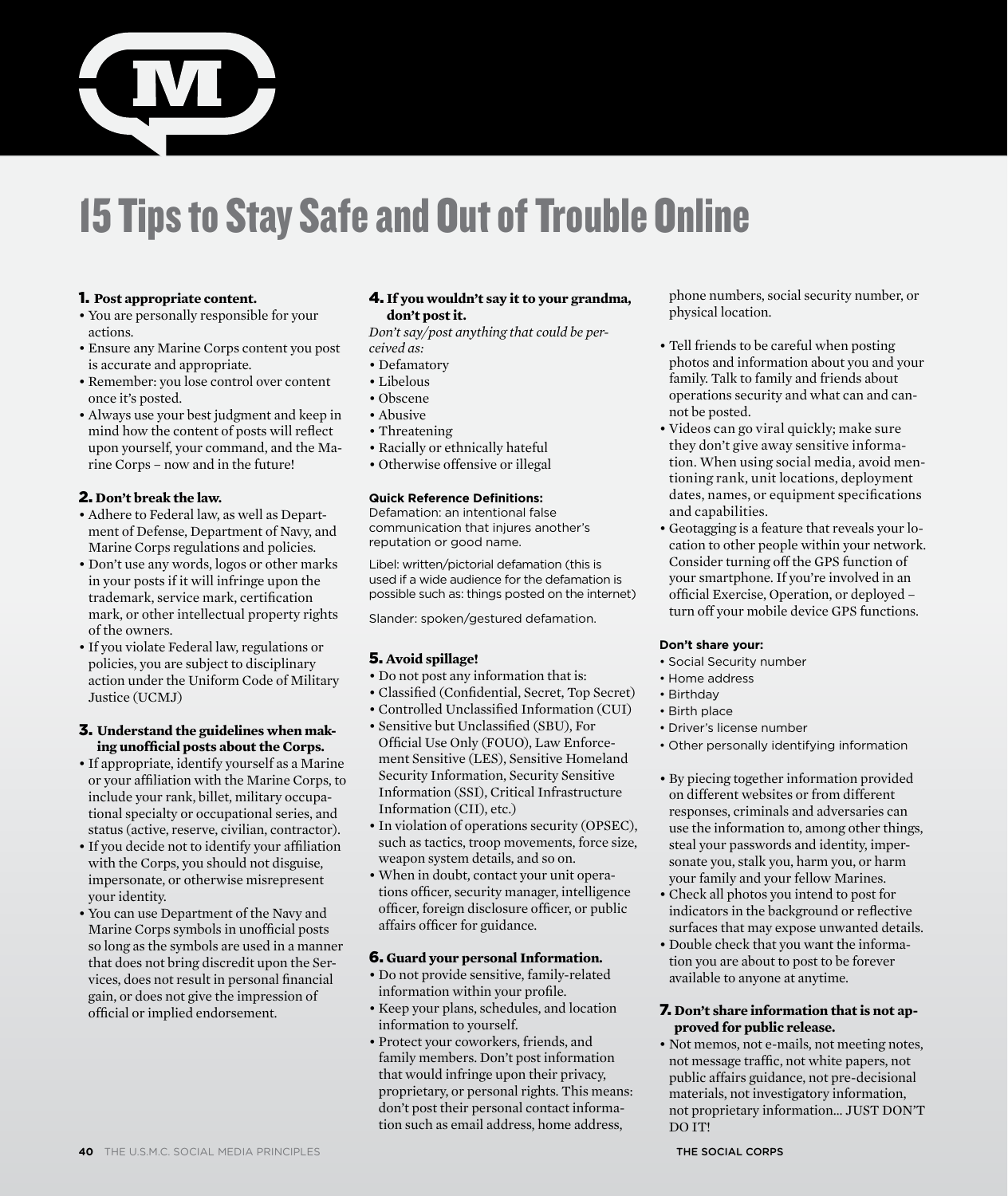#### 8. **Talk about what you know best.**

• Only discuss Marine Corps issues related to your professional expertise, personal experiences, or personal knowledge.

#### 9. **Correct misinformation politely.**

- Professionally and respectfully correct errors and misrepresentations made by others about the Marine Corps
- Not sure if you have accurate information to correct an error? Refer to your chain of command or public affairs office for guidance

#### 10. **Don't get political.**

- If you do want to provide your political opinion, do so within Department of Defense guidelines:
- You can express your political views on public issues or political candidates online, but not as part of an organized communication campaign.
- If your communication identifies you as a member of the Department of Defense or Marine Corps you should clearly state the opinions are yours.
- You cannot solicit votes for or against a party, candidate, or cause.
- You cannot participate in any interview or discussion as an advocate for or against a party, candidate, or cause.
- Commissioned officers must avoid contemptuous words against the President, Vice President, Secretary of Defense, Deputy Secretary of Defense, Secretary of the Navy, or Governor and Legislature of any state in which he or she is located, or performing duty in — THIS IS FED-ERAL LAW.
- Don't express or imply Marine Corps endorsement of any opinions, products, or causes.

#### 11. **Look out for bad guys.**

- Do not click links or open attachments unless the source can be trusted!
- Cyber criminals pretend to be people they are not in order to deceive you into performing actions that launch cyber attacks, download viruses, and install malware and spyware onto government or personal computers.
- Look for "HTTPS" on the web site address and the "lock" icon on the Web page that indicate active security before logging in or entering sensitive data (especially when using Wi-Fi hotspots).

#### 12. **Don't fire and forget – review all your account and privacy settings.**

- "Friends" and "followers" are considered relationships that can affect your security clearance, so make sure you only make connections with people you know well.
- Sort "friends" into groups and networks, and set access permissions accordingly. Add "untrusted" people to the group with the lowest permissions and accesses.
- Verify, through other channels, that a "friend" request was actually from your friend.
- Beware of "apps" or "plug-ins" which are often written by unknown third parties who might use them to access your data and friends.
- Applications (e.g. Farmville on Facebook) may share your personal information with other users on Facebook AND external to Facebook. Check the settings of EACH application you use before "allowing access."
- Make sure only your family and friends (people you know WELL) can see your photos, full name, and other information.
- Assume that all the information you share will be made public (meaning, someone can find it on Google!).
- Don't accept default account privacy settings. Carefully look for and set all your privacy and security options – in all your online accounts (not just Facebook).

#### 13. **Use strong passwords.**

- Whenever possible, use at least 14 characters or more.
- The greater the variety of characters in your password: the better.
- Use the entire keyboard, not just the letters and characters you use or see most often.
- Have a different password for every login.
- When creating a password avoid:
- Dictionary words in any language. Words spelled backwards, common misspellings, and abbreviations. Sequences or repeated characters. Personal information.
- Source: Microsoft Online Safety (http:// www.microsoft.com/protect/fraud/passwords/create.aspx)

#### 14. **Look out for intruders.**

- Notice any changes to your account that you didn't make? Change your password immediately.
- Think about how someone may have received access to your site and make appropriate changes to avoid that in the future.
- Check your accounts daily for possible use or changes by unauthorized users.

#### 15. **Use anti-virus and anti-spyware.**

- Use anti-virus and anti-spyware software on your personal computer and keep them up to date!
- Department of Navy and Marine Corps personnel can download free anti-virus software from Navy Information Assurance at https://infosec.navy.mil/av/index.jsp
- There is also free software available online\*:
- AVG Anti-virus: http://free.avg.com/
- AvastAnti-Virus: http://www.avast.com/
- Ad Aware Anti-Spyware: www.lavasoft. com/products/ad\_aware\_free.php
- Microsoft Security Essentials: http://www. microsoft.com/security\_essentials/

*\* No endorsement is intended, there are plenty of other free and paid for anti-virus and antispyware software available online.*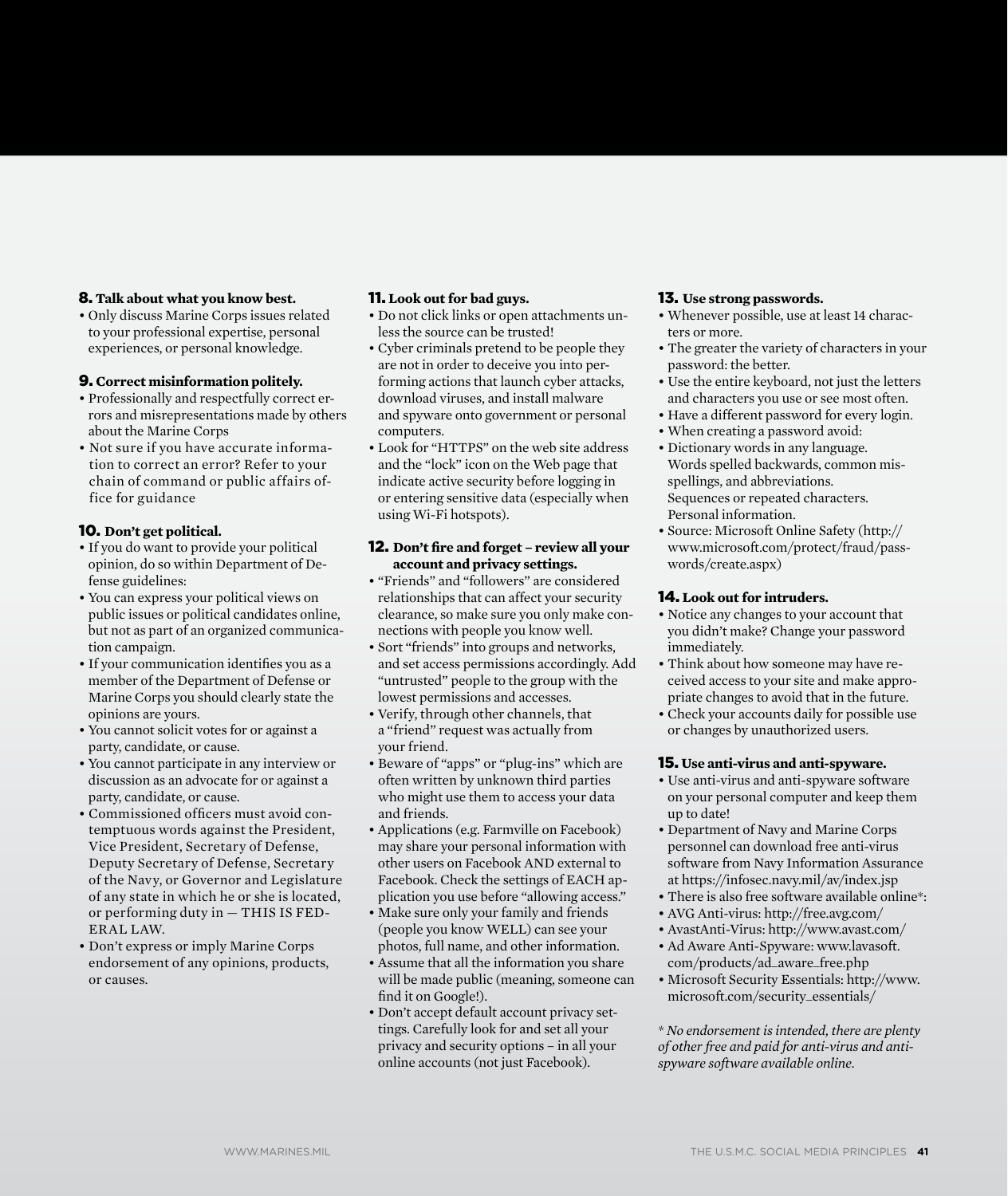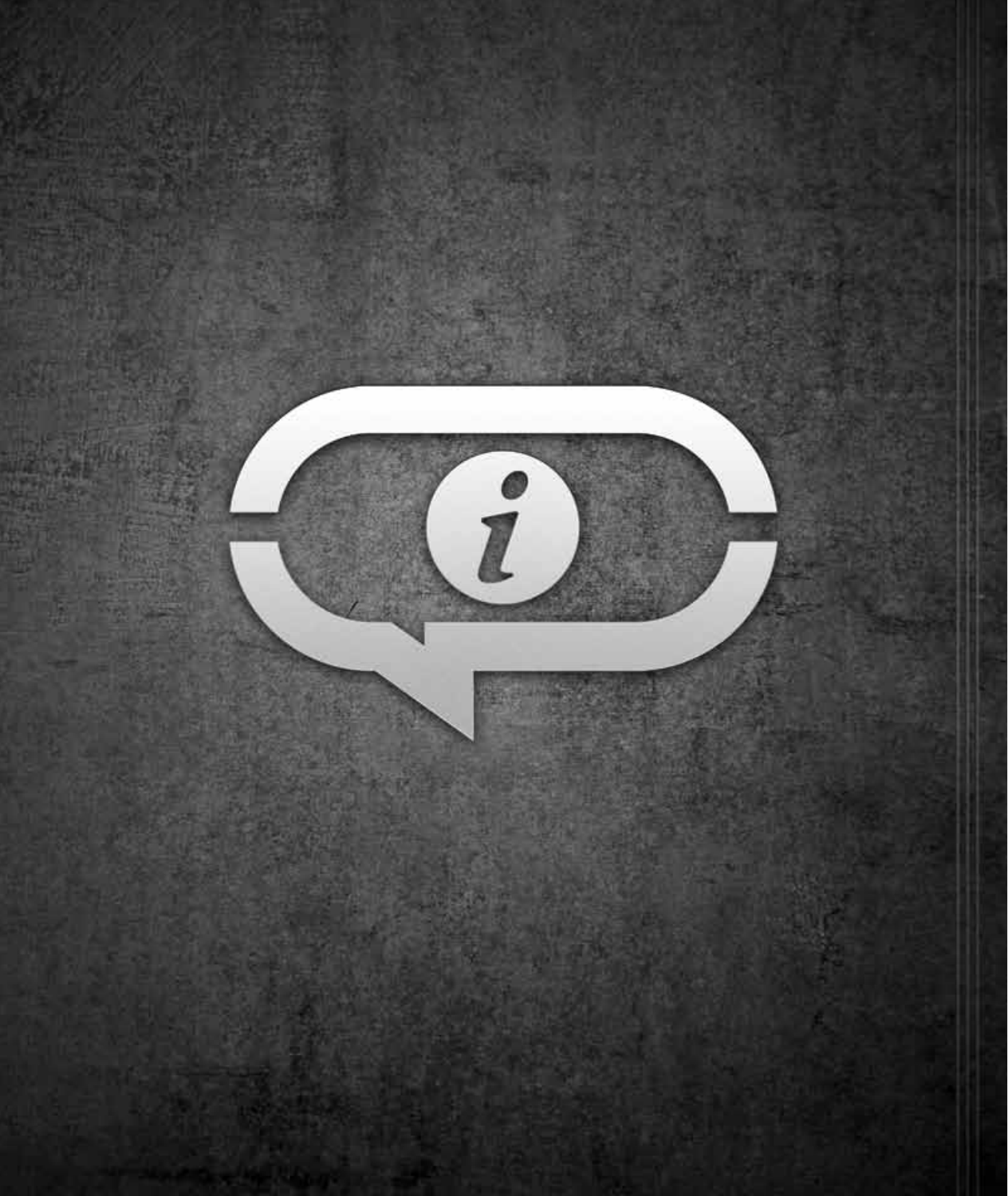## Frequently Asked Questions

#### **Q: How do I get content on the Marine Corps main social media sites?**

A: The Marine Corps' social media team is always looking for content. You can email stories, photos or links to unit videos to Marines@afn.dma.mil and we will work to feature them on our sites.

#### **Q: What if my unit doesn't have money or enough people to manage a social media presence?**

A: Although it may only take one person to manage a Facebook page or a Twitter account, these duties can rapidly consume all of their time. Focus only on the basic social presences you can adequately dedicate resources to, and once you're committed, ensure the personnel you have assigned have the time to accomplish the mission. Consider combining forces to share social media duties with units or Commands throughout your chain of command. Establish a social media "battle rhythm" or daily/ weekly schedule to ensure assigned personnel have a roadmap to follow. And outline clearly defined lateral limits to what can and can't be posted and community actions that will and won't be allowed (see "Setting Up Ground Rules" p 22).

#### **Q: Who can manage my unit's Facebook page?**

A: "Social Media Manager" is not a military occupation specialty or standard Marine Corps duty assignment so it is often viewed as an additional duty. Often times, public affairs specialists take the role of social media managers since much of the content loaded to social media sites is news and command information. The basic foundation for social media management is outlined in the Directive Type Message 09-026 (link provided in the References section).

#### **Q: What happens if someone is impersonating me or someone in my unit?**

A: Report the impersonation to the social media organization by clicking on the report button or emailing the organization directly. If the organization is unresponsive and the impersonation becomes a threat to reputation or personal safety contact the Marine Corps' social media team at the Defense Media Activity and we will assist in getting the page or profile removed.

#### **Q: Can I delete comments on my unit's Facebook wall?**

A: Every registered social media presence in the Marine Corps is required to have a posting policy in place. This posting policy should indicate what can and cannot be posted to a Facebook wall. If users violate these terms on your unit's wall, you are entitled to delete the comment and block the user if necessary. Keep in mind that communicating on Facebook is about facilitating the conversation, so stick to your posting policy, but don't delete comments just because they express negative opinions about your unit or have some profanity.

#### **Q: How can I increase the number of individuals who follow my unit on Facebook and Twitter?**

A: Be creative. There is no surefire way to increase followers on Facebook and Twitter. Different techniques work for different units or commands, so it's important to think outside the box. Ask your followers to participate in the conversation, respond to them directly and ask them what they expect out of your social media presence. Look at what other organizations are doing. If they launch a successful campaign on Facebook, feel free to use their example and tailor it to your unit. Social media is still evolving so there is a lot of room to be creative. Don't be afraid to experiment.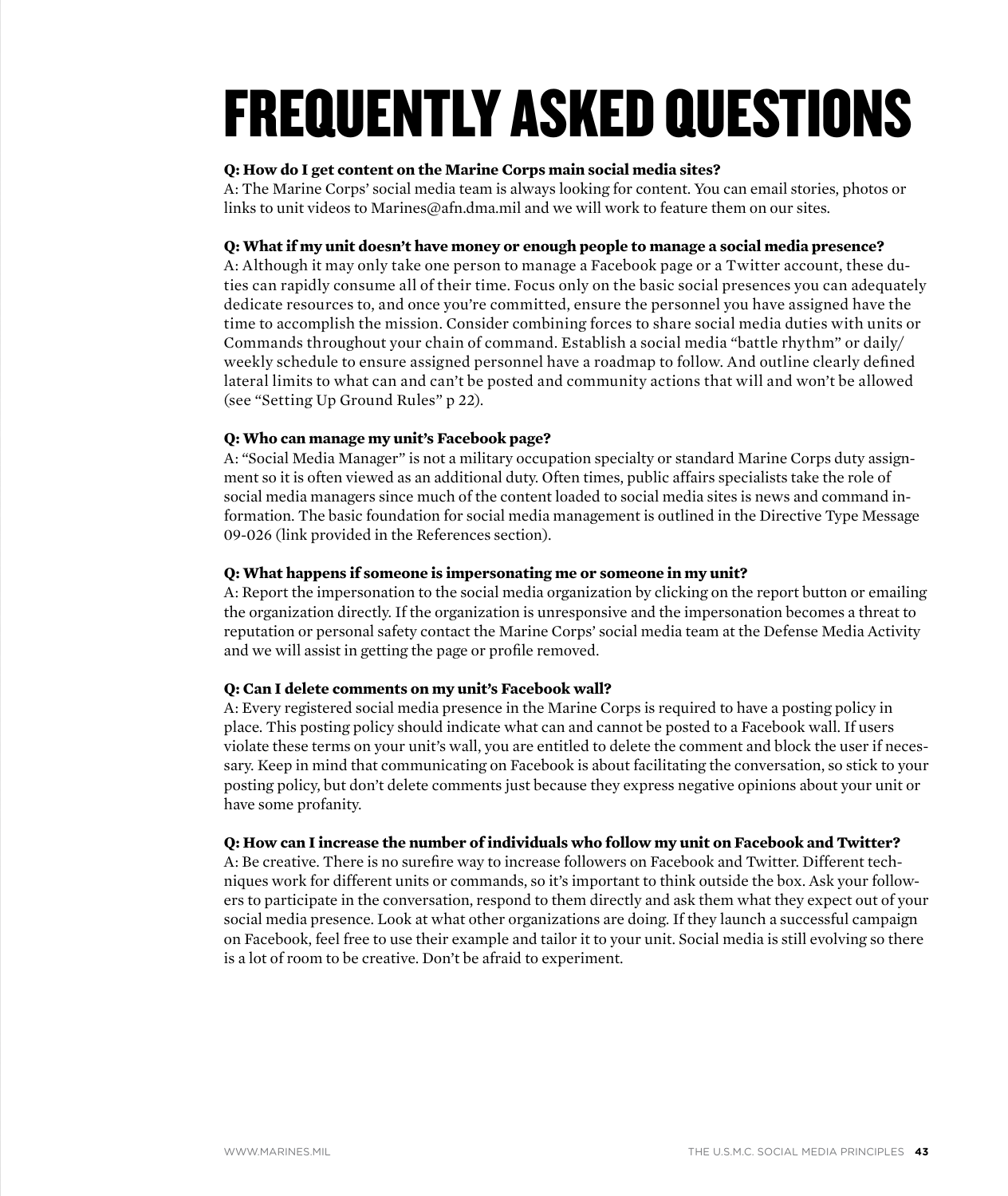#### **Q: A family member has posted something to one of the social media presences that violates OPSEC. What do I do now?**

A: If you are an administrator of the page - remove the comment, related comments or underlying original post, as applicable. If you are not a page administrator in Facebook, engage the person and ask them to remove the post immediately. Explain that information isn't appropriate for conversation online. Since Facebook administrators should also scan the page for issues, also add a comment asking for their interaction. If the person refuses or persists, you have the option to block them or report them (using the "X" button on the comment or comment string). Lastly, seek guidance from your command public affairs or operations security personnel so that they are informed of the OPSEC concern and issue.

#### **Q: My unit does not currently have a Facebook (Twitter, YouTube, etc.) account. How do I get started?**

A: First, know that you're not alone. Fortunately most social media platforms are relatively easy to use. The best way to get started is to find someone you know who is savvy with social media to show you the ropes. You can also start your own personal social media accounts so that you can familiarize yourself with how they work. If you have any questions that you can't find answers to you can contact the Marine Corps social media team at the Defense Media Activity or your local public affairs office.

#### **Q: I did some searching and found that my unit already has a non-official family group on Facebook (Twitter, YouTube, etc.). What should I do?**

A: Many commands or units have unofficial social media presences established by Marines, family members, veterans, or fans that are excited about the unit. The Marine Corps does not have the right to remove these presences, nor would we want to, unless they portray themselves as an official presence. In the meantime, work with your command leadership to determine if you want to contact the page or simply monitor it and chime in when you have information to add. If you do contact the page's administrator(s), they may be eager to have your participation. Regardless, this should not stop you or the command from creating an official presence for your command and its families. Marine Corps official presences are listed in the Corps' social media directory: http://www.marines.mil/socialmedia.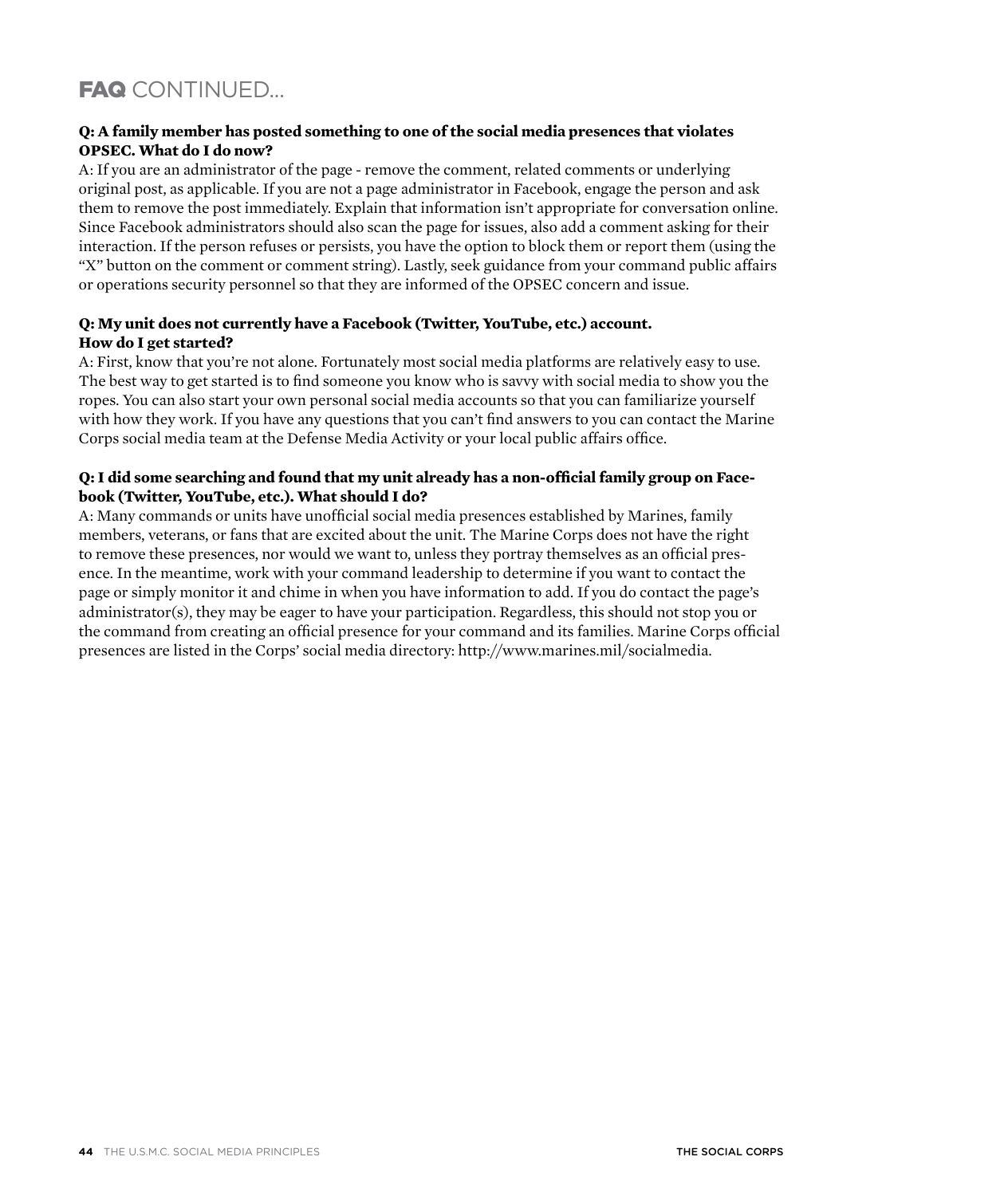

References will be updated periodically online at http://www.marines.mil/socialmedia. However, the list of references that apply to the content in this handbook is listed below for your information and use.

#### **Responsible and Effective Use of Internet-based Capabilities Directive Type Memorandum 09-026 (DTM 09-026)**

http://www.dtic.mil/whs/directives/corres/pdf/DTM-09-026.pdf *(The Memorandum assigns responsibilities for responsible and effective use of Internet-based capabilities, including social networking services.)*

#### **Joint Ethics Regulation**

Department of Defense 5500.7-R http://www.dod.mil/dodgc/defense\_ethics/ethics\_regulation/jer1-6.doc

#### **Political Activities by Members of the Armed Forces**

Department of Defense Directive 1344.10 http://www.dtic.mil/whs/directives/corres/pdf/134410p.pdf

#### **Handling Dissident and Protest Activities Among Members of the Armed Forces**

Department of Defense Directive 1325.06 http://www.dtic.mil/whs/directives/corres/pdf/132506p.pdf

#### **Department of the Navy Privacy Program**

Secretary of Navy Instruction 5211.5E http://doni.daps.dla.mil/Directives/05000%20General%20Management%20Security%20and%20Safety%20Services/05-200%20 Management%20Program%20and%20Techniques%20 Services/5211.5E.pdf

#### **Marine Corps Information Assurance Program**

Marine Corps Order 5239.2 http://www.marines.mil/news/publications/Pages/MCO 5239.2.aspx

#### **Clearance of DoD Information for Public Release**

Marine Corps Order 5230.18 http://www.Marines.mil/news/publications/Documents/MCO 5230.18.aspx **Marine Corps Operations Security Program**

Marine Corps Order 3070.2 http://www.Marines.mil/news/publications/Documents/MCO 3070.2.aspx

#### **Marine Corps Foreign Disclosure Program**

Marine Corps Order 5510.20A http://www.marines.mil/news/publications/Pages/MCO551020A.aspx

#### **Responsible and Effective Use of Internet Based Capabilities**

MARADMIN 181/10 http://www.Marines.mil/news/messages/Pages/MARADMIN181-10.aspx

#### **Social Networking Sites Best Practices**

http://www.Marines.mil/usmc/Pages/Forms/SNS Best Practices - C4IA.docx

#### **Social Media Guidance for Unofficial Posts**

MARADMIN 365/10 http://www.marines.mil/omg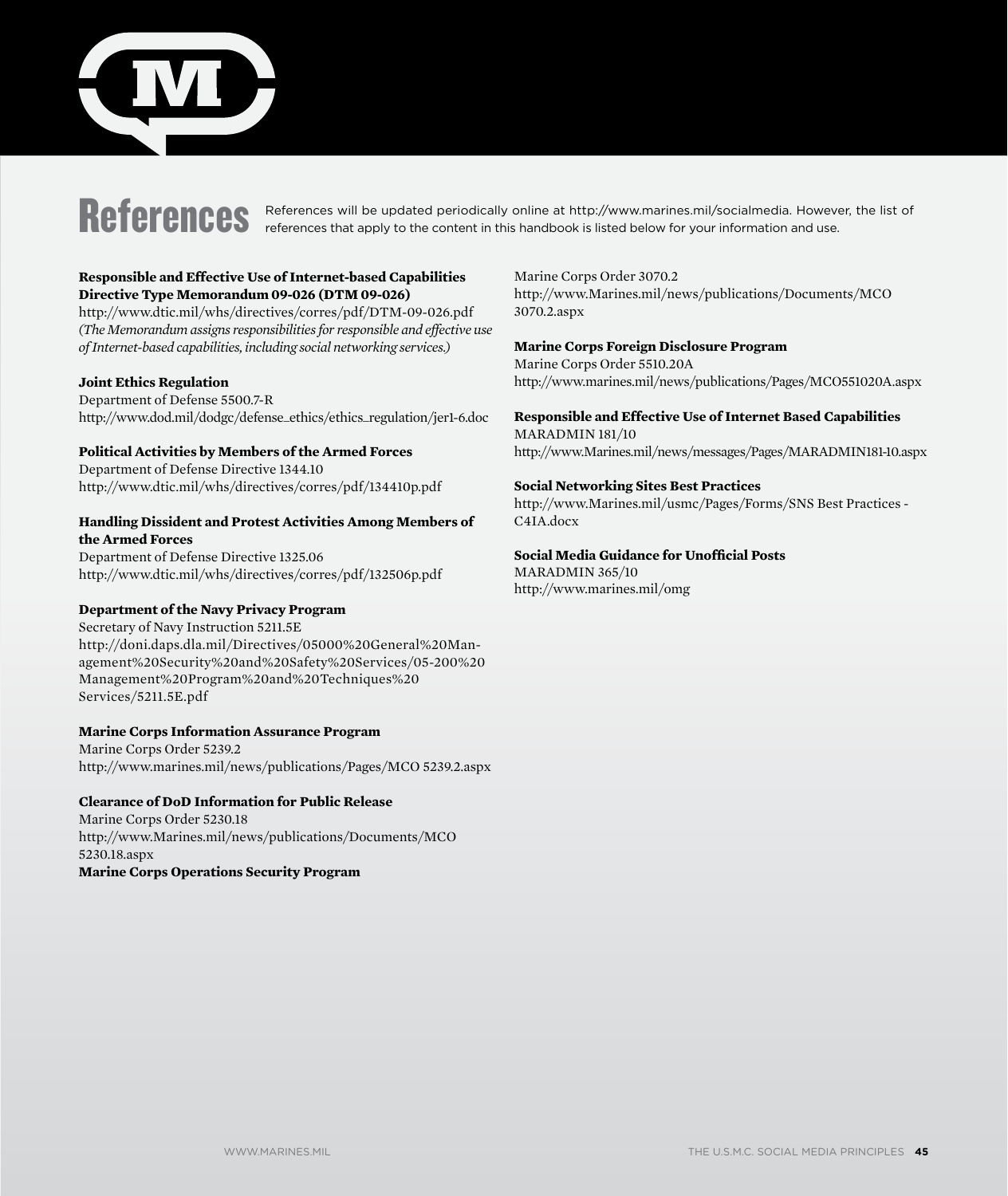

Produced by the Marine Corps Production Directorate, Defense Media Activity, representing the Marine Corps Division of Public Affairs. In conjunction with Headquarters Marine Corps Plans, Policies and Operations.

*Engage the Community • Maintain Operations Security • Be Smart – Set the Example: In Life and Online*

**Semper Fi**